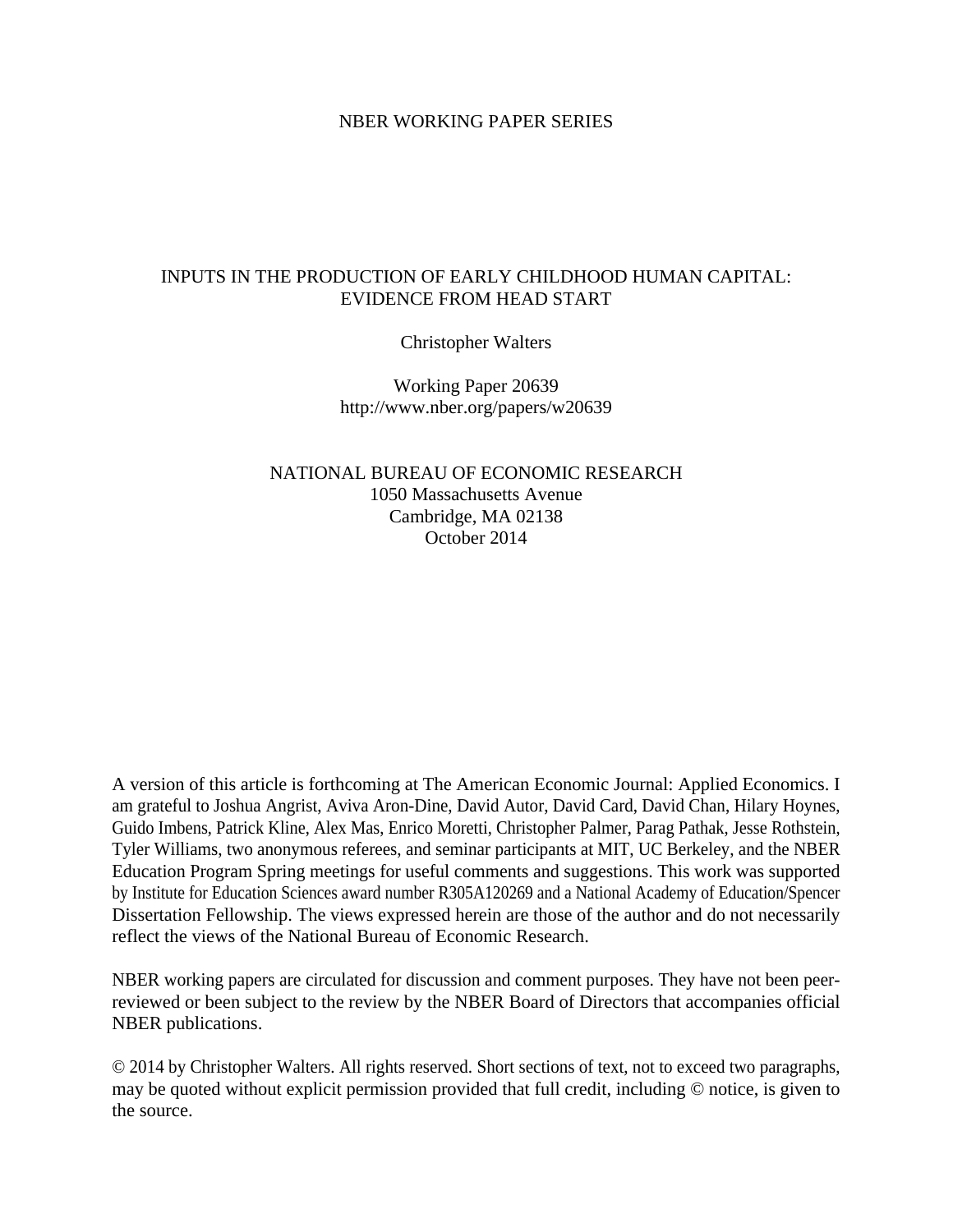Inputs in the Production of Early Childhood Human Capital: Evidence from Head Start Christopher Walters NBER Working Paper No. 20639 October 2014 JEL No. I21,J24

## **ABSTRACT**

Studies of small-scale "model" early-childhood programs show that high-quality preschool can have transformative effects on human capital and economic outcomes. Evidence on the Head Start program is more mixed. Inputs and practices vary widely across Head Start centers, however, and little is known about variation in effectiveness within Head Start. This paper uses data from a multi-site randomized evaluation to quantify and explain variation in effectiveness across Head Start childcare centers. I answer two questions: (1) How much do short-run effects vary across Head Start centers? and (2) To what extent do inputs, practices, and child characteristics explain this variation? To answer the first question, I use a selection model with random coefficients to quantify heterogeneity in Head Start effects, accounting for non-compliance with experimental assignments. Estimates of the model show that the cross-center standard deviation of cognitive effects is 0.18 test score standard deviations, which is larger than typical estimates of variation in teacher or school effectiveness. Next, I assess the role of observed inputs, practices and child characteristics in generating this variation, focusing on inputs commonly cited as central to the success of model programs. My results show that Head Start centers offering full-day service boost cognitive skills more than other centers, while Head Start centers offering frequent home visiting are especially effective at raising non-cognitive skills. Head Start is also more effective for children with less-educated mothers. Centers that draw more children from center-based preschool have smaller effects, suggesting that cross-center differences in effects may be partially due to differences in counterfactual preschool options. Other key inputs, including the High/Scope curriculum, teacher education, and class size, are not associated with increased effectiveness in Head Start. Together, observed inputs explain about one-third of the variation in Head Start effectiveness across experimental sites.

Christopher Walters Department of Economics University of California at Berkeley 530 Evans Hall #3880 Berkeley, CA 94720-3880 and NBER crwalters@econ.berkeley.edu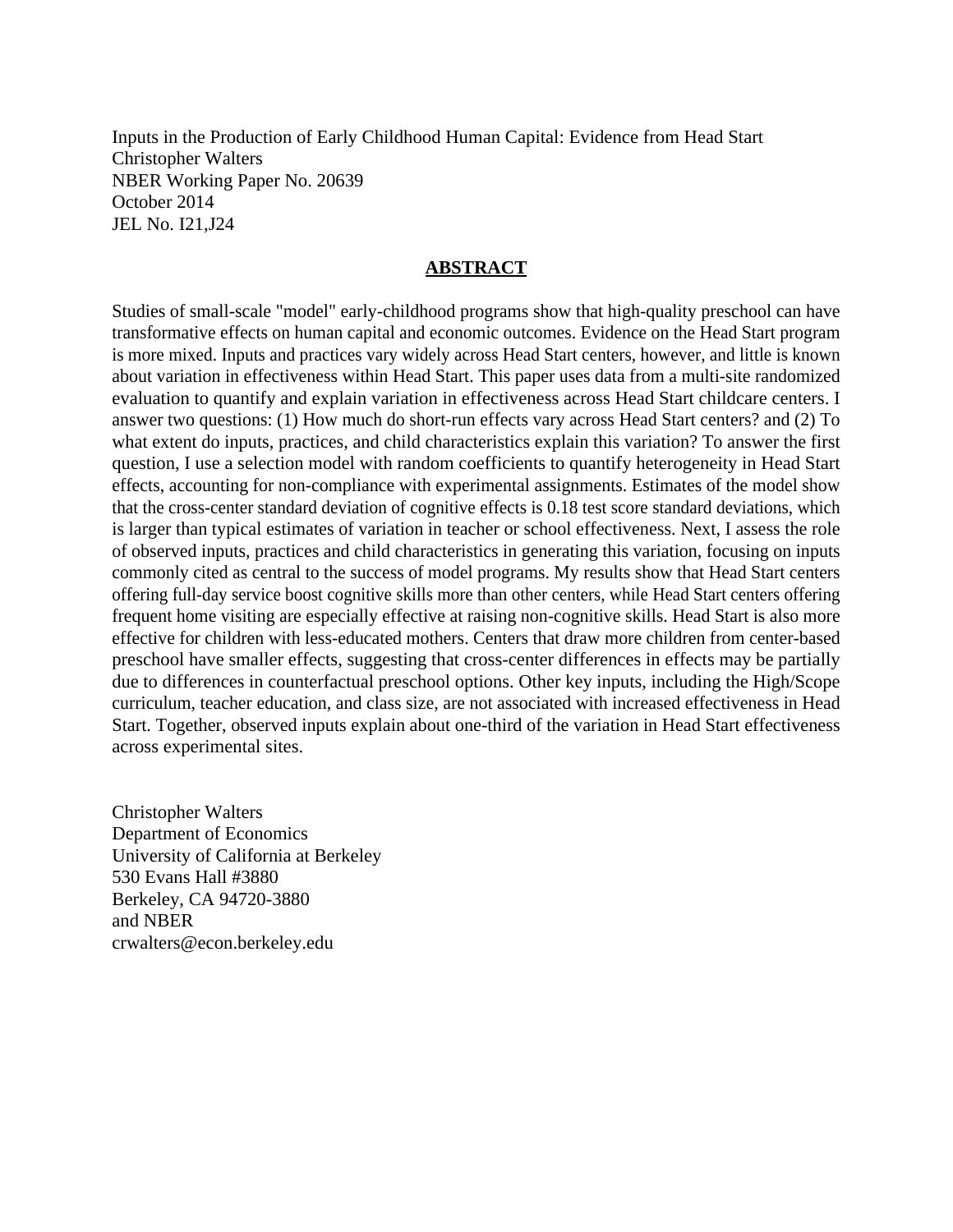## **1 Introduction**

Studies of small-scale "model" early-childhood education programs show that preschool attendance can boost outcomes in the short- and long-run. In the High/Scope Perry Preschool Project, a randomized trial that took place in the early 1960s, 123 disadvantaged children were randomly assigned to either an intensive preschool program or a control group without access to the program. Subsequent analyses showed that participation in the Perry program increased average IQ at age 5 by nearly a full standard deviation, and had lasting impacts on educational attainment, criminal behavior, drug use, employment, and earnings (Anderson 2008; Berruta-Clement et al. 1984; Heckman et al. 2010b; Schweinhart et al. 1997, 2005).<sup>1</sup> Heckman et al. (2010a) estimate the annual social rate of return to the Perry Project at between 7 and 10 percent. The North Carolina Abecedarian Project, another small-scale intervention, had similarly dramatic effects (Campbell and Ramey 1994, 1995). The striking success of these programs has led some analysts to argue that the returns to educational intervention peak early in life (Heckman 2011). These findings have also motivated recent calls for expansion of publicly-provided preschool (Obama 2013).

In contrast, evidence on the effects of large-scale early childhood programs is more mixed. Early quasiexperimental studies of Head Start, the largest early childhood program in the United States, showed positive effects on cognitive skills, child mortality, and long-term outcomes (Currie and Thomas 1995; Ludwig and Miller 2007; Garces et al. 2002; Deming 2009).<sup>2</sup> More recently, results from the Head Start Impact Study (HSIS), the first randomized evaluation of Head Start, showed smaller, less-persistent gains. The HSIS experiment involved random assignment of more than 4,000 children to Head Start or a control group at over 300 childcare centers throughout the US. The HSIS treatment group outscored the control group by roughly 0.1 standard deviations on measures of cognitive skill during preschool, but these gains did not persist into kindergarten (US Department of Health and Human Services 2010, 2012). Moreover, the HSIS experiment showed little evidence of effects for a wide range of non-cognitive and health outcomes (US Department of Health and Human Services 2010).<sup>3</sup>

Inputs and practices vary widely across Head Start centers, however, and little is known about variation in effectiveness within Head Start. This paper uses HSIS data to quantify and explain variation in effects across Head Start childcare centers, with an eye towards reconciling the effects of model programs and those of Head Start. Specifically, I assess the role that inputs, practices, and child characteristics play in generating differences in effectiveness across Head Start centers. Some centers use inputs more similar to successful model programs than others. For example, one-third of Head Start centers use the High/Scope curriculum, the centerpiece of the Perry Preschool experiment. Head Start centers also differ with respect

<sup>&</sup>lt;sup>1</sup>Anderson (2008) argues that the Perry Project produced significant long-term benefits only for girls.

<sup>2</sup>Other studies finding positive effects of larger-scale programs include analyses of the Chicago Child-Parent centers and some state pre-kindergarten programs (Reynolds 1998; Gormley and Gayer 2005; Wong et al. 2008). Cascio and Schanzenbach (2013) find small effects of programs in Georgia and Oklahoma for poor children, and no effects for richer children. Fitzpatrick (2008) finds small effects for Georgia's program, though some subgroups benefit.

<sup>&</sup>lt;sup>3</sup>In other analyses of the HSIS data, Gelber and Isen (2013) show that Head Start participation increased parental involvement with children after the program ended, while Bitler et al. (2014) show larger quantile treatment effects at lower quantiles of the distribution of Peabody Picture and Vocabulary Test (PPVT) scores.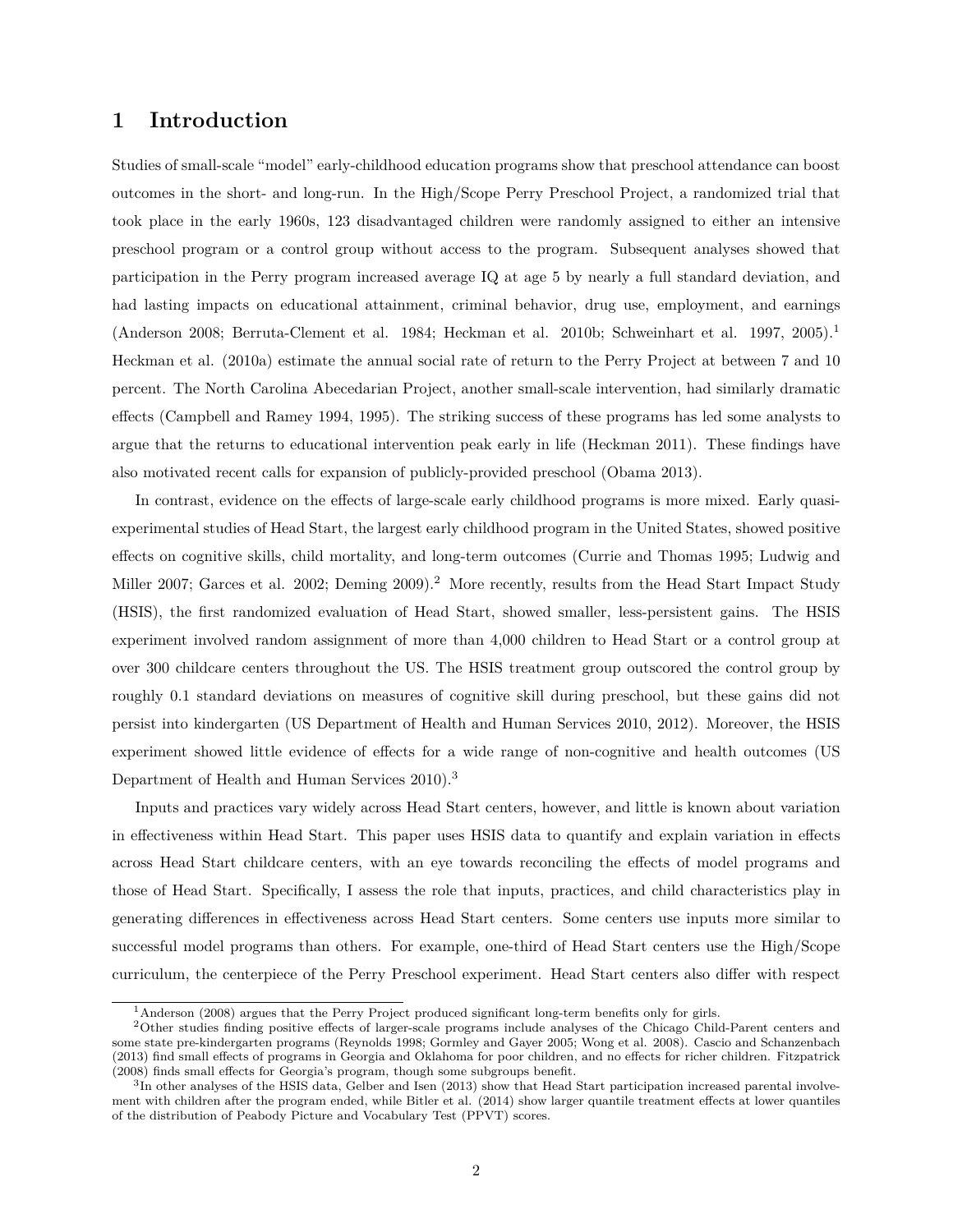to teacher characteristics, class size, instructional time, frequency of home visits, and instructor experience, all of which have been cited as central to the success of model programs (Schweinhart 2007; Chetty et al. 2011). In addition, the characteristics of Head Start applicants and the availability of alternative preschool options vary across centers. The aim of this paper is to assess the contribution of these key inputs and characteristics to cross-center differences in Head Start effects.

My analysis proceeds in two steps. First, to ask whether there is meaningful variation to be explained by program characteristics, I quantify heterogeneity in causal effects across Head Start centers. This investigation is complicated by non-compliance with random assignment in the HSIS experiment. Instrumental variables (IV) is the standard procedure for dealing with non-compliance, but IV has poor properties in small samples, and center-specific samples in the HSIS are small (Nelson and Startz 1990). To deal with this problem, I use a random coefficients version of the Heckman (1979) sample selection model to directly estimate the cross-site distribution of treatment effects, circumventing the need to work with poorly-behaved center-specific instrumental variables estimates. The random coefficients estimates reveal substantial heterogeneity in short-run Head Start effectiveness: the cross-center standard deviation of short-run cognitive effects is 0.18 test score standard deviations, larger than typical estimates of variation in teacher and school effectiveness (Deming 2013; Chetty et al. 2013a; Kane et al. 2008).

In a second step, I ask whether this variation can be explained by differences in observed program and child characteristics. My results show that some inputs play a role: Head Start centers offering full-day programs boost cognitive skills more than other centers, while centers offering frequent home visits are especially effective at raising non-cognitive skills. High/Scope Head Start centers are no more effective than other centers, however, and short-run effects are uncorrelated with teacher education, class size, and center director experience. Short-run cognitive effects are larger for children with less educated mothers, but Head Start effectiveness is weakly related to other measures of family background and baseline skills. To investigate the role of alternative preschoool options, I estimate the relationship between Head Start effectiveness and the share of children drawn from other preschools rather than home-based care. This analysis suggests that counterfactual preschool choices play a role: cognitive gains are smaller for centers that draw more children from center-based preschool. Together, observed inputs, practices, and child characteristics explain about one-third of the variation in Head Start effectiveness.

An important caveat to these findings is that inputs are not randomly assigned to Head Start centers. While the experimental variation used here eliminates selection bias in comparisons of students offered and not offered Head Start, centers with different observed characteristics may differ systematically on unobserved dimensions. As a result, relationships between inputs and effectiveness may not reflect causal impacts of changing inputs in isolation. Nevertheless, these relationships are important for two reasons. First, observed predictors of program effectiveness can help policymakers to identify high- and low-performing programs. The ability to target high- or low-performers is useful for policies that aim to expand effective programs or improve ineffective ones. Second, my estimates of the relationships between inputs and impacts show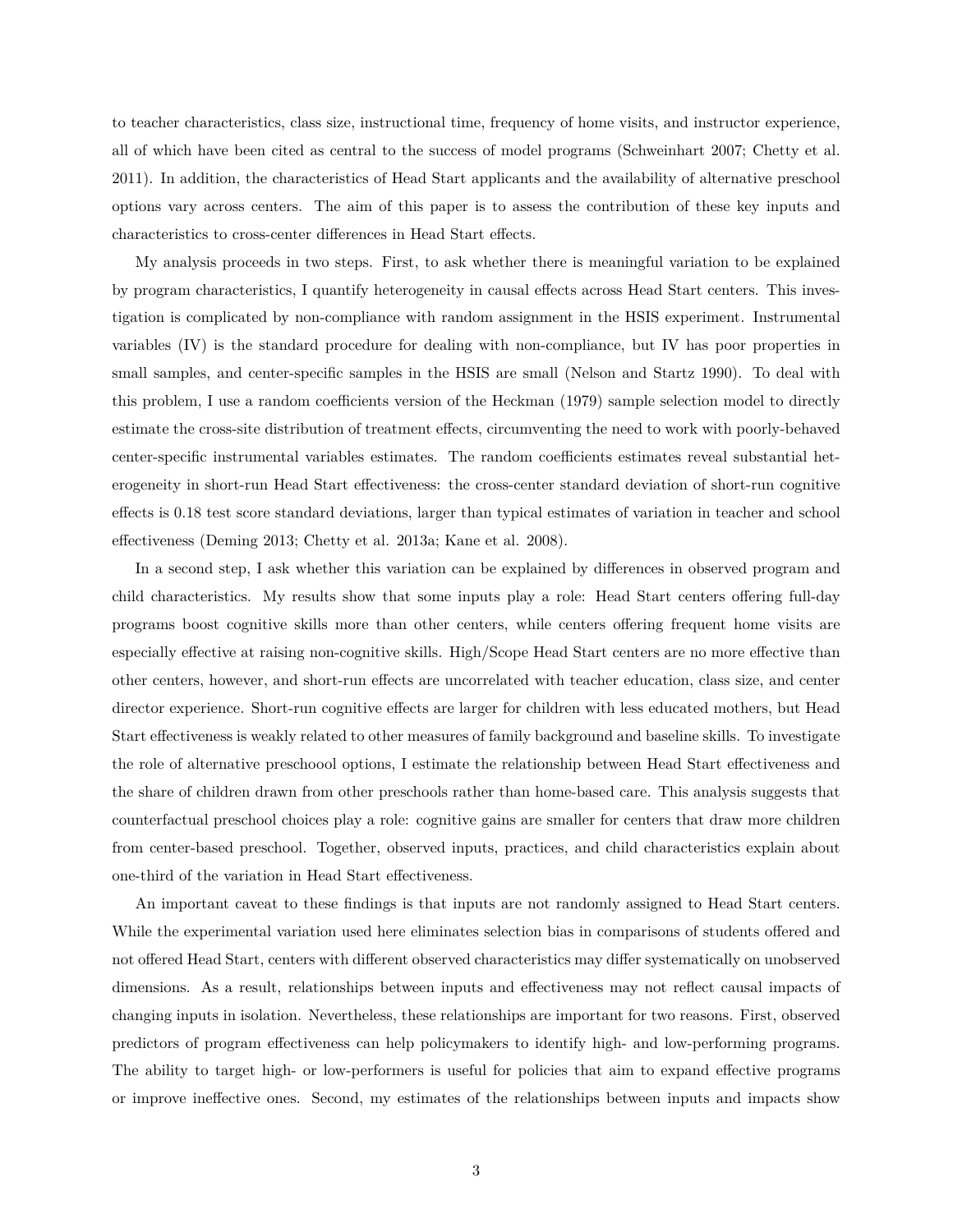that some key inputs used by model programs are not sufficient to create effective preschools. For example, Schweinhart (2007) argues that the High/Scope curriculum was central to the success of the Perry Preschool Project. I find that High/Scope is not related to program effectiveness in Head Start. This shows that the High/Scope curriculum alone does not guarantee a successful preschool program.

In addition to the literature on preschool effects, this paper contributes to several other strands of research. A recent series of studies relates variation in effectiveness across education programs, including charter schools, kindergarten classrooms, and teachers, to observed program characteristics (Kane et al. 2008; Chetty et al. 2011; Hoxby and Murarka 2009; Angrist et al. 2013; Dobbie and Fryer 2013). I apply a similar approach to study the relationship between inputs and Head Start effects. Hotz et al. (2005), Raudenbush et al. (2012), and Allcott (2014) analyze variation in effects across sites in multi-site randomized controlled trials, while Chandra et al. (2013) and Syverson (2011) use empirical Bayes and random coefficients methods to measure variation in productivity across hospitals and other firms. The analysis here includes elements of each of these approaches.

The rest of the paper is organized as follows. The next section provides background on Head Start and describes the HSIS data. Section 3 summarizes the average impact of Head Start on summary indices of cognitive and non-cognitive skills. Section 4 outlines the random coefficients model used to investigate effect heterogeneity, and reports the results of this investigation. Section 5 analyzes the link between Head Start effectiveness and observed inputs, practices, and child characteristics. Section 6 concludes.

## **2 Data and Background**

### **2.1 Head Start and the Head Start Impact Study**

Head Start, the largest early-childhood program in the United States, enrolls roughly one million 3- and 4-year-old children at a cost of about \$8 billion annually. The program awards grants to public, private non-profit, and for-profit organizations that provide childcare services to children below the Federal Poverty Line, though up to 35 percent of children attending a Head Start childcare center can be from households between 100 and 135 percent of this income threshold. Grantees are required to match at least 20 percent of federal Head Start funding. Head Start is based on a "whole child" model of school readiness that emphasizes non-cognitive social and emotional development in addition to cognitive skills. The grant-based nature of the program allows for a wide variety of childcare settings and practices, though all grantee agencies must meet a set of program-wide performance standards (US Department of Health and Human Services 2011; US Office of Head Start 2012).

The data used here come from the Head Start Impact Study (HSIS), a randomized evaluation of the Head Start program. The 1998 Head Start Reauthorization Act included a congressional mandate to determine the program's effects. As a result, the US Department of Health and Human Services (DHHS) conducted a nationally representative randomized controlled trial (DHHS 2010, 2012). The HSIS data includes in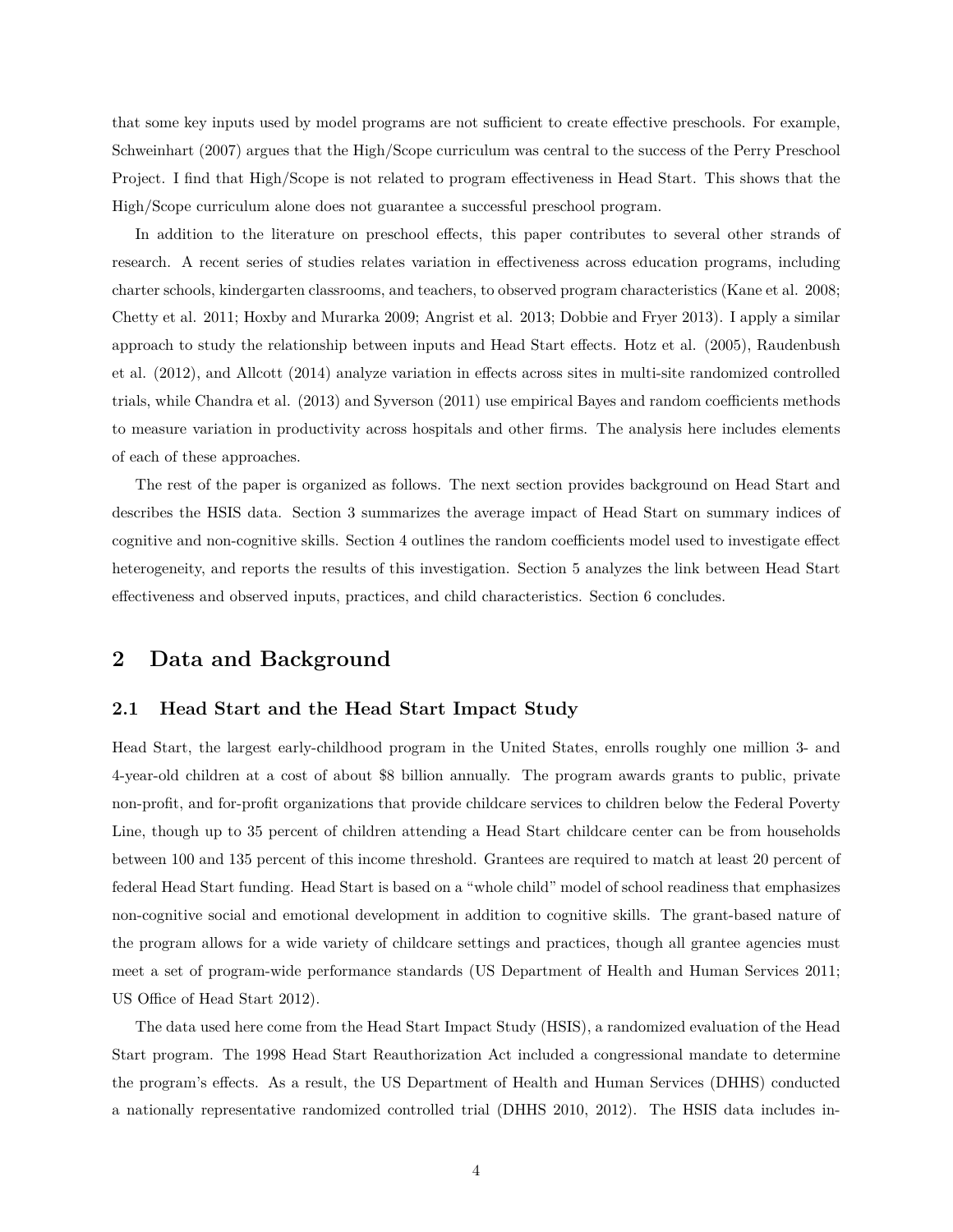formation on 84 regional Head Start programs, 353 Head Start centers, and 4,442 children, each of whom applied to a sample Head Start center in Fall 2002. Sixty percent of applicants were randomly assigned the opportunity to attend Head Start ("treatment"), while the remaining applicants were denied this opportunity ("control"). Randomization took place at the Head Start center level; the HSIS data includes weights reflecting the probability of assignment for each child, which are used to adjust for these differences below.<sup>4</sup>

The HSIS sample includes two age groups, with 55 percent of students entering at age 3 and 45 percent entering at age 4. Three-year-old applicants could attend Head Start for up to two years before entering kindergarten, and three-year-olds assigned to the control group could re-apply to Head Start centers as four-year-olds the next year. Four-year-old applicants could attend for a maximum of one year. The data used here follow the treatment and control groups through 1st grade. DHHS (2010) provides a complete description of the HSIS experimental design and data collection procedures. The Online Appendix details the procedure used to construct my sample from the HSIS data.

#### **2.2 Outcomes**

The HSIS data include a large number of outcomes, collected for up to 4 years after random assignment. I organize these outcomes into summary indices of cognitive and non-cognitive skills. Table 1 lists the outcomes included in each group. Cognitive outcomes include scores on the Peabody Picture and Vocabulary Test (PPVT) and several Woodcock Johnson III (WJIII) measures of cognitive ability. Non-cognitive outcomes, derived from parental surveys, include measures of social skills (making friends, hitting and fighting) and attention-span (concentration, restlessness). I exclude non-cognitive measures for which almost all respondents (90% or more) gave the same answer.<sup>5</sup>

Following Kling et al. (2007) and Deming (2009), I construct indices to summarize the impact of Head Start attendance across the outcomes listed in each column of Table 1. Specifically, I define the summary index

$$
Y_i \equiv \frac{1}{L} \sum_{\ell=1}^{L} \left( \frac{y_{i\ell} - \mu_{\ell}}{\sigma_{\ell}} \right),\tag{1}
$$

where  $y_{i\ell}$  is outcome  $\ell$  for student *i*, and  $\mu_{\ell}$  and  $\sigma_{\ell}$  are the control group mean and standard deviation of this outcome. I define outcomes so that positive signs mean better performance, and standardize them separately by year and age cohort.

### **2.3 Applicant Characteristics**

Head Start applicants typically come from families with low socioeconomic status. This can be seen in the first column of Table 2, which presents mean demographic characteristics for the HSIS control group. The

<sup>4</sup>Some small centers were aggregated together to conduct the random assignment. Other centers conducted multiple rounds of random assignment with differing admission probabilities, and the HSIS weights do not account for these differences. The discussion in DHHS (2010) suggests that any such differences are likely to be small, however.

<sup>&</sup>lt;sup>5</sup>The HSIS data also includes measures of non-cognitive skills reported by teachers. I do not use these measures since they are unavailable for many children before kindergarten, and my analysis focuses on outcomes during preschool.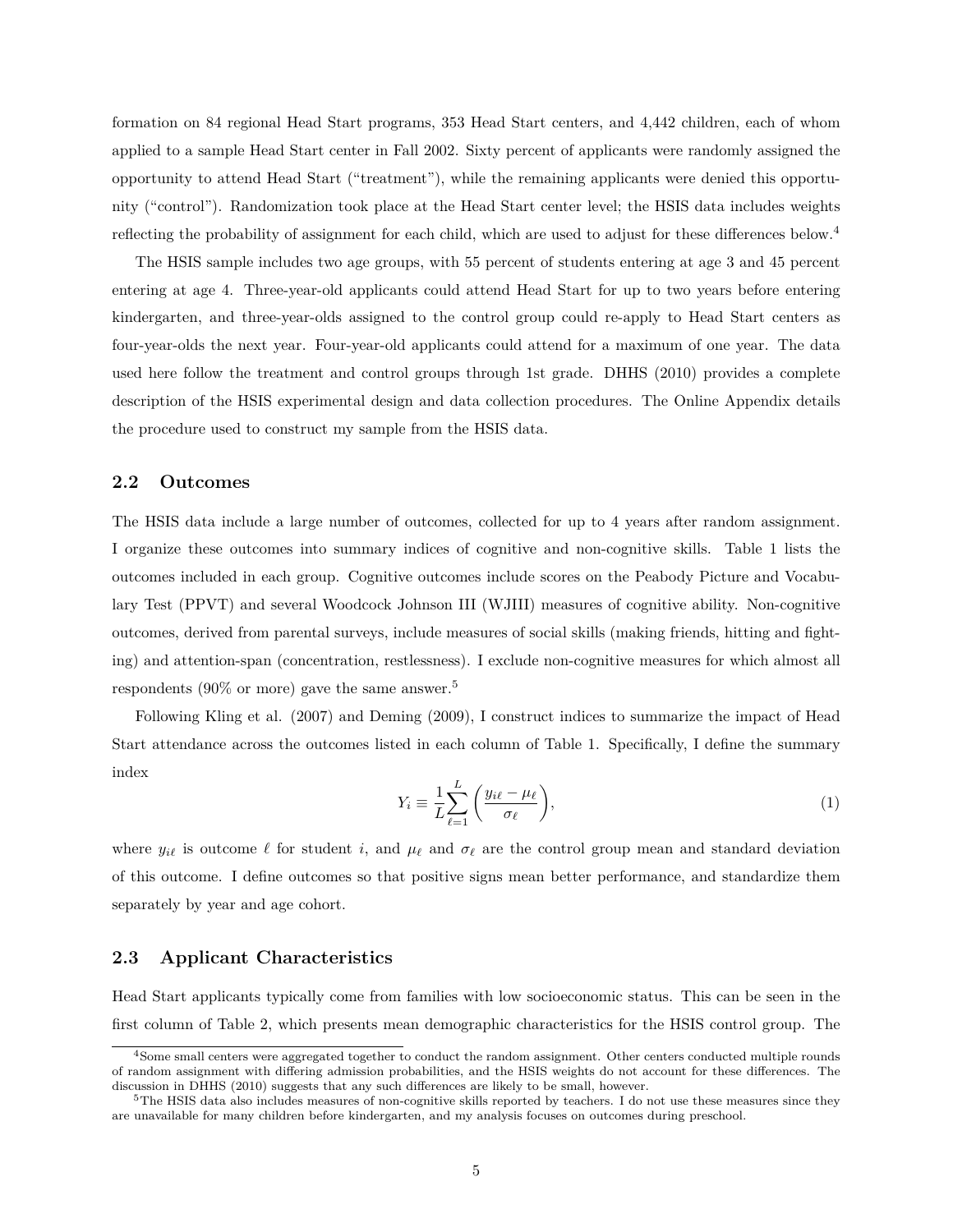demographic variables come from a baseline survey of parents conducted in the Fall of 2002; parents of 3,577 HSIS applicants (81 percent) responded to this survey. The Head Start population is disadvantaged on observable dimensions: roughly two-thirds of children in the sample are non-white, and about half live in two-parent households. Thirty-nine percent of mothers in the sample did not complete high school, and 17 percent are teenagers. The average household income in the sample is \$1,507 per month.<sup>6</sup>

To check experimental balance, column (2) of Table 2 shows coefficients from regressions of baseline characteristics on assignment to Head Start, weighting by the HSIS baseline child weights to adjust for differences in the probability of assignment across centers. The treatment/control differences in means are statistically insignificant for all baseline variables except special needs status, and the joint *p*-value from a test of the hypothesis that assignment to Head Start is unrelated to all characteristics is 0.31. This suggests that random assignment was successful.<sup>7</sup>

The last two rows of Table 2 show the effects of assignment to Head Start on applicants' preschool choices. Applicants assigned to Head Start were 66 percentage points more likely to participate in the program than applicants from the control group in the first year after random assignment. Sixteen percent of students from the control group attended Head Start, most likely by applying to other nearby Head Start centers outside the experimental sample. Eighteen percent of children assigned to Head Start did not participate in the program. Together, these facts show that non-compliance with experimental assignments is an important feature of the HSIS data, which motivates the instrumental variables approach taken below. The last row of Table 2 shows that a Head Start offer increases the probability of attending any center-based preschool program by 44 percentage points. This implies that two-thirds (0.442/0.663) of children induced to attend Head Start by the experimental offer would not have attended preschool otherwise, while the remaining one-third would have attended another preschool center if denied the opportunity to attend Head Start.

## **2.4 Center Characteristics**

In addition to background information on applicants, the HSIS data includes detailed information on Head Start centers and their practices. I focus on inputs and practices that have been cited as central to the success of small-scale model programs. Schweinhart (2007) offers one view of the inputs that drove the success of the Perry Preschool Project:

"The external validity or generalizability of the study findings extends to those programs that are reasonably similar to the High/Scope Perry Preschool Program. A reasonably similar program

 $6$ The parent survey includes two questions about household income. One question asks for exact monthly income. For parents who do not answer this question, a followup question asks where income falls in a set of possible categories. For parents who answer the second question, I impute income as the midpoint of the reported range.

 $7$ Even with successful random assignment, non-random attrition has the potential to bias the experimental results. Appendix Table A1 shows attrition rates for the HSIS sample by year and outcome group, as well as treatment/control differences conditional on the controls included in Table 4. In preschool, outcomes are observed for 82 to 84 percent of children; the follow-up rate falls slightly in elementary school. Cognitive outcomes in preschool are observed slightly more frequently for children in the treatment group (3 to 5 percentage points). This modest differential attrition seems unlikely to drive the results reported below.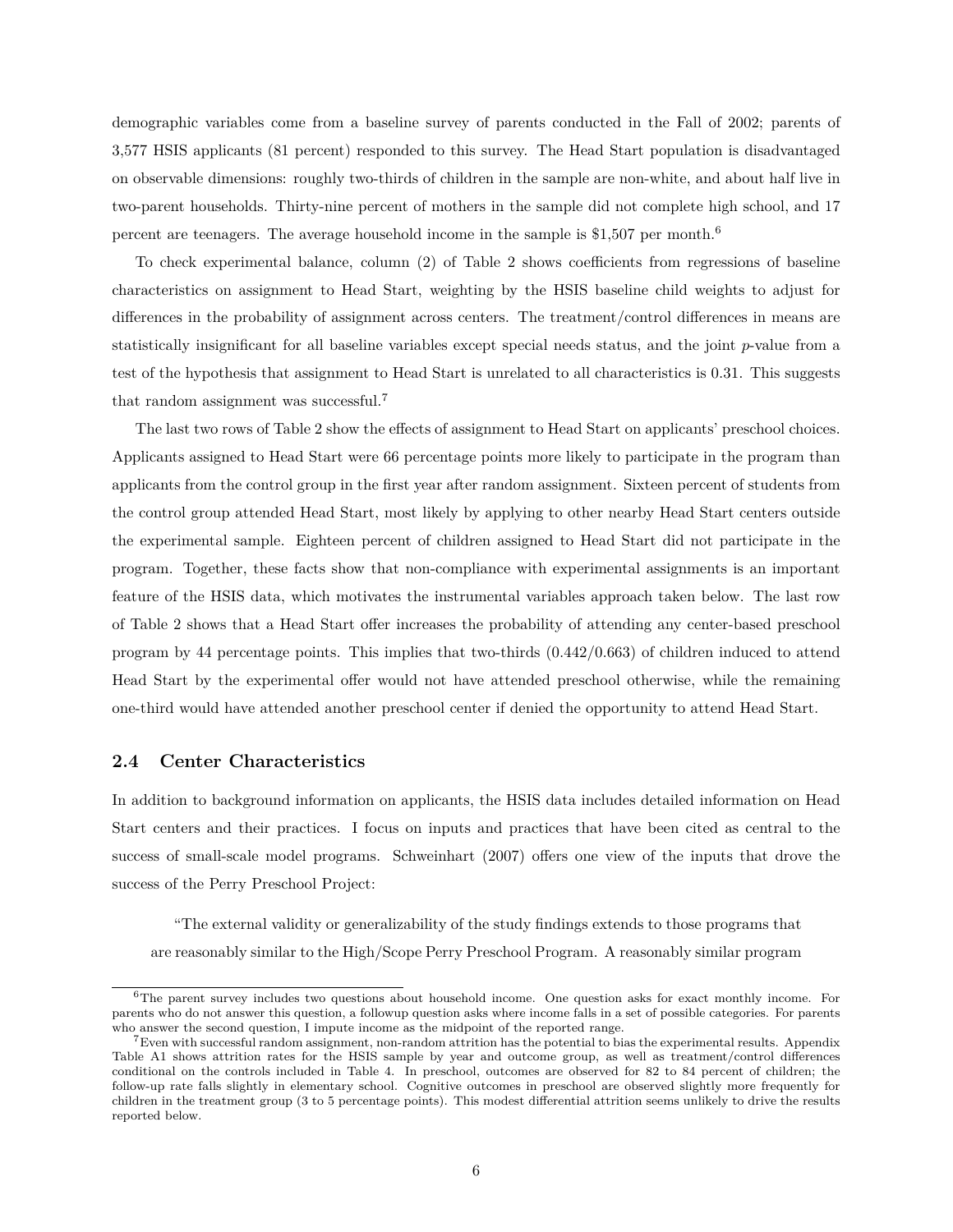is a preschool education program run by teachers with bachelor's degrees and certification in education, each serving up to 8 children living in low-income families. The program runs 2 school years for children who are 3 and 4 years of age with daily classes of 2.5 hours or more, uses the High/Scope model or a similar participatory education approach, and has teachers visiting families at least every two weeks or scheduling regular parent events."

This account of the Perry program's effects emphasizes six key inputs: teacher education, teacher certification, class size, instruction time, the High/Scope curriculum, and home visiting. High/Scope is a participatory curriculum that emphasizes childrens' hands-on choices and experiences rather than adult-driven instruction (Epstein 2007). Schweinhart (2007) places particular weight on the High/Scope curriculum, arguing that results from the Perry Project and the followup High/Scope Preschool Curriculum Comparison Study "[suggest] that the curriculum had a lot to do with the findings."

No Head Start center replicates the Perry model, which used high levels of all six inputs and spent roughly 30 percent more than the average Head Start program on a per-pupil, per-year basis.<sup>8</sup> There is substantial variation in each of the six key Perry inputs within Head Start, however. This can be seen in Table 3, which summarizes characteristics of centers in the HSIS sample. Thirty percent of Head Start centers use the High/Scope curriculum. Thirty-five percent of Head Start teachers have bachelor's degrees, and 11 percent hold teaching licenses, but the fractions with these credentials range from zero to 100 percent across centers. The average Head Start center has 6.8 children for every staff member; the cross-center standard deviation of class size is 1.7 children. Sixty-three percent of Head Start centers provide full-day service, and 20 percent offer more than three home visits per year. Table 3 also reports information on years of experience for Head Start center directors; Chetty et al. (2011) cite teacher experience as a strong predictor of classroom effectiveness in the Tennessee STAR class size experiment. The average center director has 18 years of experience working in center-based preschools, and the standard deviation of director experience across centers is 10 years. In Section 5, I explore whether this variation in inputs can explain differences in effectiveness across Head Start centers.

## **3 Pooled Estimates**

Before investigating heterogeneity in causal effects, I summarize the average impact of Head Start using pooled equations of the form

$$
Y_i = \alpha + \beta D_i + X_i' \lambda + \epsilon_i,\tag{2}
$$

where  $Y_i$  is a summary index of outcomes for student *i*,  $D_i$  is a dummy for Head Start attendance, and  $X_i$ is a vector of the baseline controls from Table 2, included to increase precision. The attendance dummy is

<sup>8</sup>Heckman et al. (2010a) report that the Perry program cost about \$17,759 per child over 2 years (2006 dollars), or \$8,880 per year. Per-child expenditure in Head Start was \$7,600 in 2011, which is \$6,800 deflated to 2006 dollars using the Consumer Price Index series available at http://www.bls.gov (DHHS 2011).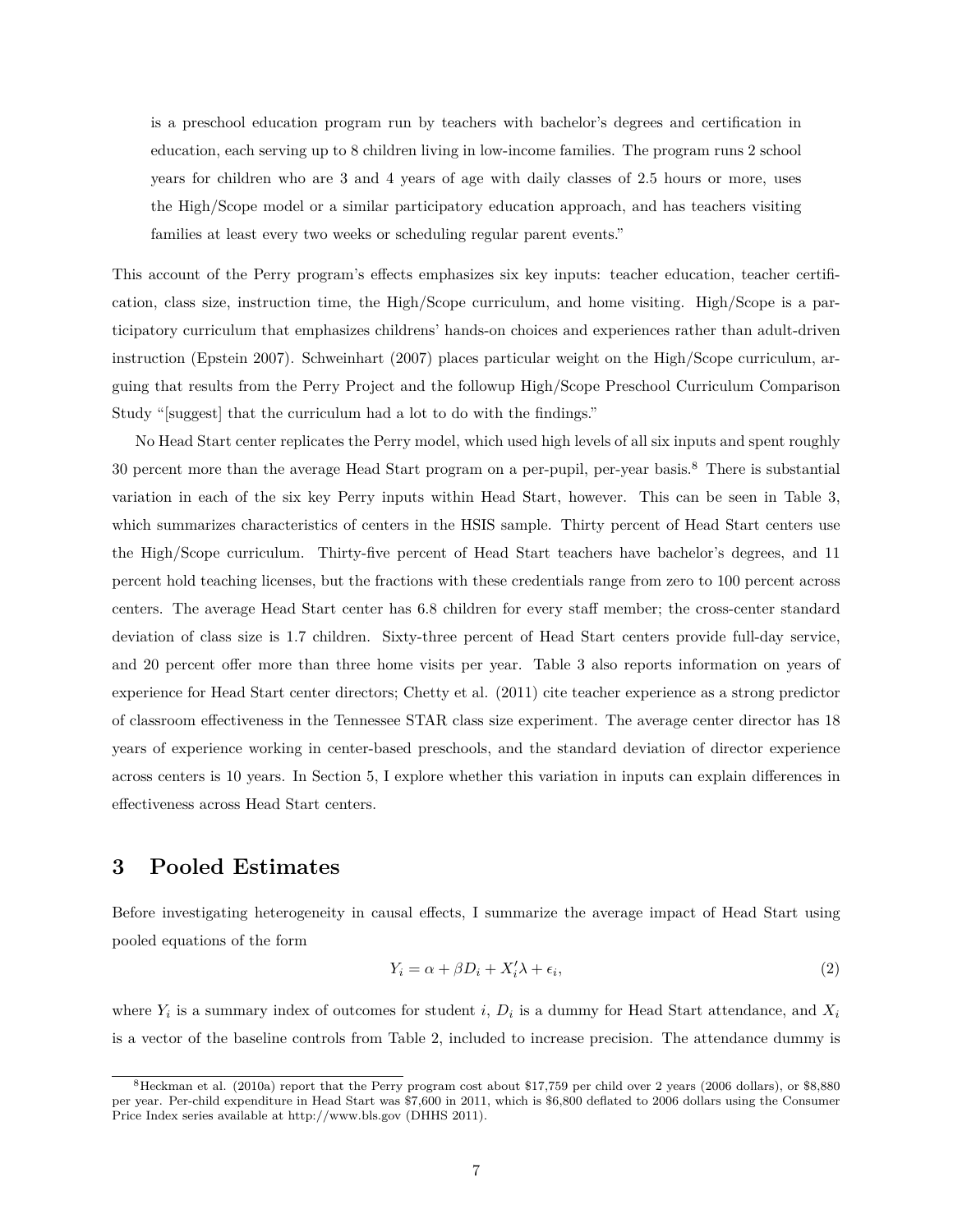instrumented with an indicator for assignment to Head Start, *Z<sup>i</sup>* , with first stage equation

$$
D_i = \kappa + \pi Z_i + X_i' \delta + \eta_i. \tag{3}
$$

I estimate these equations by weighted two-stage least squares using the HSIS baseline child weights to account for differences in the probability of assignment across centers. These weights multiply the inverse probability of a child's experimental assignment by the probability that a child's center was sampled from the national population (DHHS 2010). Estimates using other weighting schemes, or including center fixed effects in equations (2) and (3), were very similar to those reported below. The coefficient  $\beta$  can be interpreted as a a weighted average of center-specific local average treatment effects (LATEs), defined as effects of Head Start attendance on students induced to attend by the experimental offer (Angrist and Imbens 1995).<sup>9</sup> Standard errors for these and all subsequent models allow for clustering by center of random assignment.

Estimates of equations (2) and (3) reveal that Head Start attendance boosts outcomes during preschool, but these effects fade out quickly once children leave the program. Table 4 reports estimates of effects for cognitive and non-cognitive skills, separately by grade and assignment cohort. Column (1) shows that in the first year after random assignment, applicants assigned to treatment were 68 percentage points more likely to attend Head Start than applicants in the control group. The corresponding second-stage estimates for cognitive skills, reported in column (2), show that Head Start attendance increased cognitive skills by 0.17 standard deviations for three-year-olds and 0.09 standard deviations for four-year-olds. These estimates are statistically significant at the 5-percent level. In contrast, estimates for non-cognitive skills, reported in column (4), show no evidence of an effect: the point estimate for three-year-olds is positive, the estimate for four-year-olds is negative, and neither is statistically significant.

In Spring 2004, members of the three-year-old cohort were still enrolled in Head Start. The cognitive point estimate for this time period is comparable to the Spring 2003 estimate (0.15 standard deviations), but is less precise (s.e. = 0.08). The decline in precision between 2003 and 2004 is driven by a decline in compliance for the three-year-old cohort: many children in the control group re-applied to Head Start and were admitted at age 4, reducing the first stage from  $0.68$  to  $0.36$ .<sup>10</sup> Similarly, the non-cognitive estimate for three-year-olds in Spring 2004 is positive, but imprecise.

The remaining rows of Table 4 show that the effects of Head Start attendance dissipate once children exit the program. The cognitive estimate for the three-year-old cohort in Spring 2005 is close to zero, and the estimate for four-year-olds in Spring 2004 is negative and marginally significant. A positive effect of 0.1 standard deviations can be rejected at the 5-percent confidence level for the four-year-old cohort. Estimates for both cohorts are small and statistically insignificant in later periods. Non-cognitive estimates are not

<sup>9</sup>Angrist and Imbens (1995) show that two-stage least squares estimation of a system using all center-by-treatment interactions as instruments produces a weighted average of center-specific LATEs, with weights proportional to the variance of the first stage fitted values. Estimates from this saturated model were similar to weighted least squares estimates of equations (2) and (3).

 $10$ Head Start participation in Spring 2004 is measured from the parental survey since an administrative measure of participation is only available in Spring 2003. See the Online Appendix.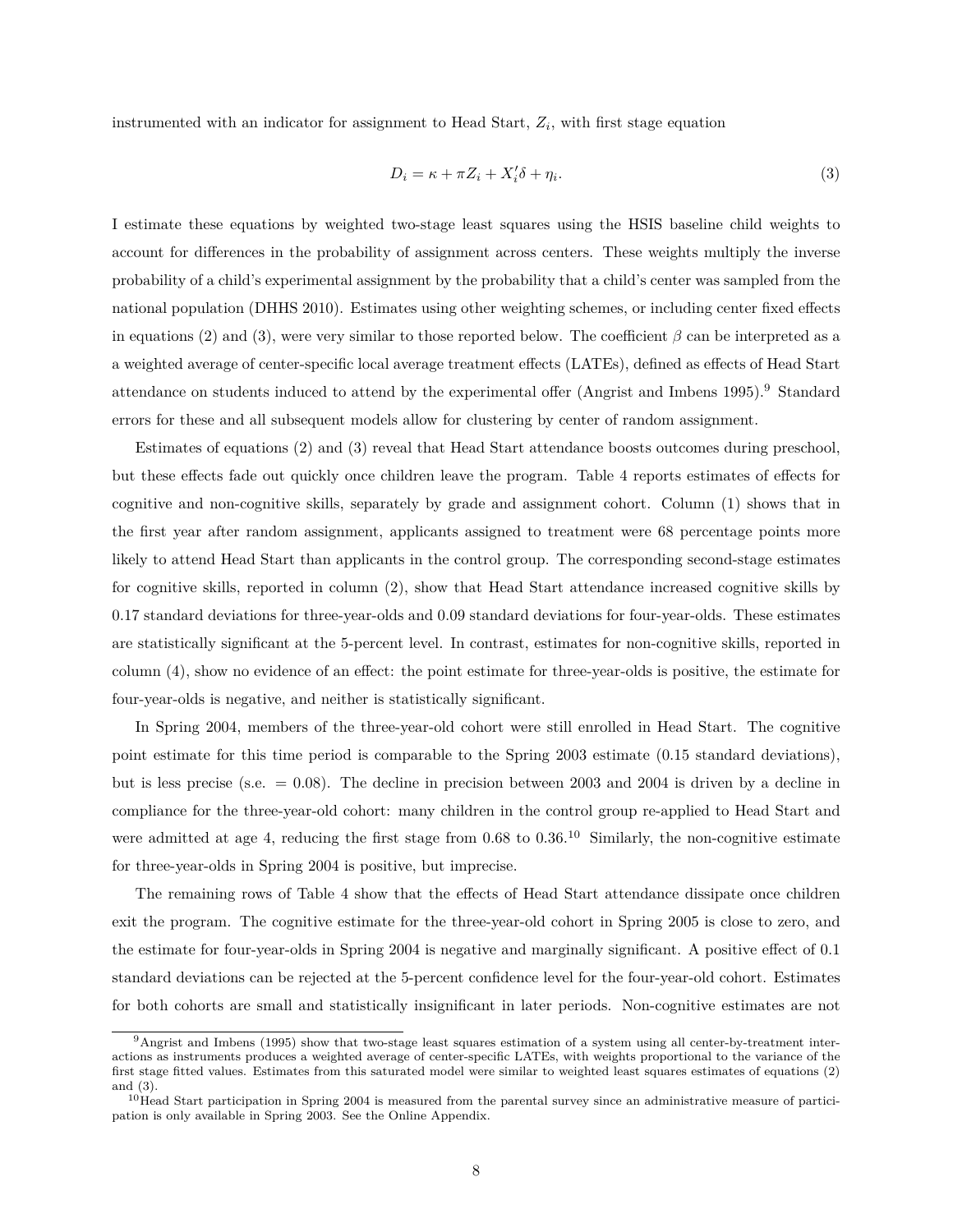statistically distinguishable from zero in any time period for either cohort. Together, these results show little evidence of cognitive or non-cognitive effects of Head Start after children leave preschool.

# **4 Variation in Head Start Effects**

#### **4.1 Variation in Instrumental Variables Estimates**

I next turn to the primary contribution of this paper: Quantifying and explaining variation in short-run effects across Head Start centers. As a first look at cross-center heterogeneity, Figure 1 plots center-specific reduced form coefficients against first stages. These coefficients come from regressions of cognitive skills and Head Start attendance in Spring 2003 on the Head Start offer indicator, pooling the three- and four-year-old cohorts. In the absence of treatment effect heterogeneity, reduced forms should be proportional to first stages with the same constant of proportionality for every center, so a single line through the origin should fit all points in Figure 1 up to sampling error. The red line shows a weighted least squares regression through the origin, with weights proportional to sample size times the variance of the Head Start offer. The  $\chi^2$  statistic from a test that all points lie on this line is equal to the overidentification test statistic from a two-stage least squares model using all center-by-offer interactions as instruments for Head Start attendance. The *χ* 2 statistic is equal to 421.4 and has 318 degrees of freedom, so the null hypothesis of no cross-center effect heterogeneity is rejected  $(p < 0.01)$ .

The evidence in Figure 1 suggests that effects vary across Head Start centers. The magitude of this variation is also of interest. Empirical Bayes (EB) methods are the conventional approach to quantifying cross-site variation in treatment effects (Morris 1983). The EB approach involves specifying a prior distribution for the cross-site distribution of parameters, and then estimating the hyperparameters of the prior. In cases where site-specific estimates are unbiased and have a known sampling variance, the EB estimator takes an especially simple form: The variance of treatment effects can be consistently estimated by subtracting the average squared standard error from the sample variance of site-specific estimates (Jacob and Lefgren 2008). With enough data at each site and many sites, this estimator non-parametrically identifies the cross-site variance of effects. An efficient "shrinkage" estimator of the effect at a particular site can then be constructed as a weighted average of the estimate for that site and the overall average effect.

This approach is inappropriate for the HSIS data. Figure 1 reveals substantial variation in compliance with random assignment across centers; to account for this variation, it is necessary to study instrumental variables estimates rather than intent-to-treat effects of assignment to Head Start. Instrumental variables estimates have no finite moments and are not centered at the true parameter in finite samples (Nelson and Starz 1990). In addition, conventional asymptotic standard errors provide a poor approximation to their behavior in small samples (Mariano 1977). Center-specific samples in the HSIS are often small, so the finitesample behavior of IV is relevant for center-specific IV estimates. This can be seen in Figure 2, which shows a histogram of the distribution of sample sizes across HSIS centers. More than half of centers have fewer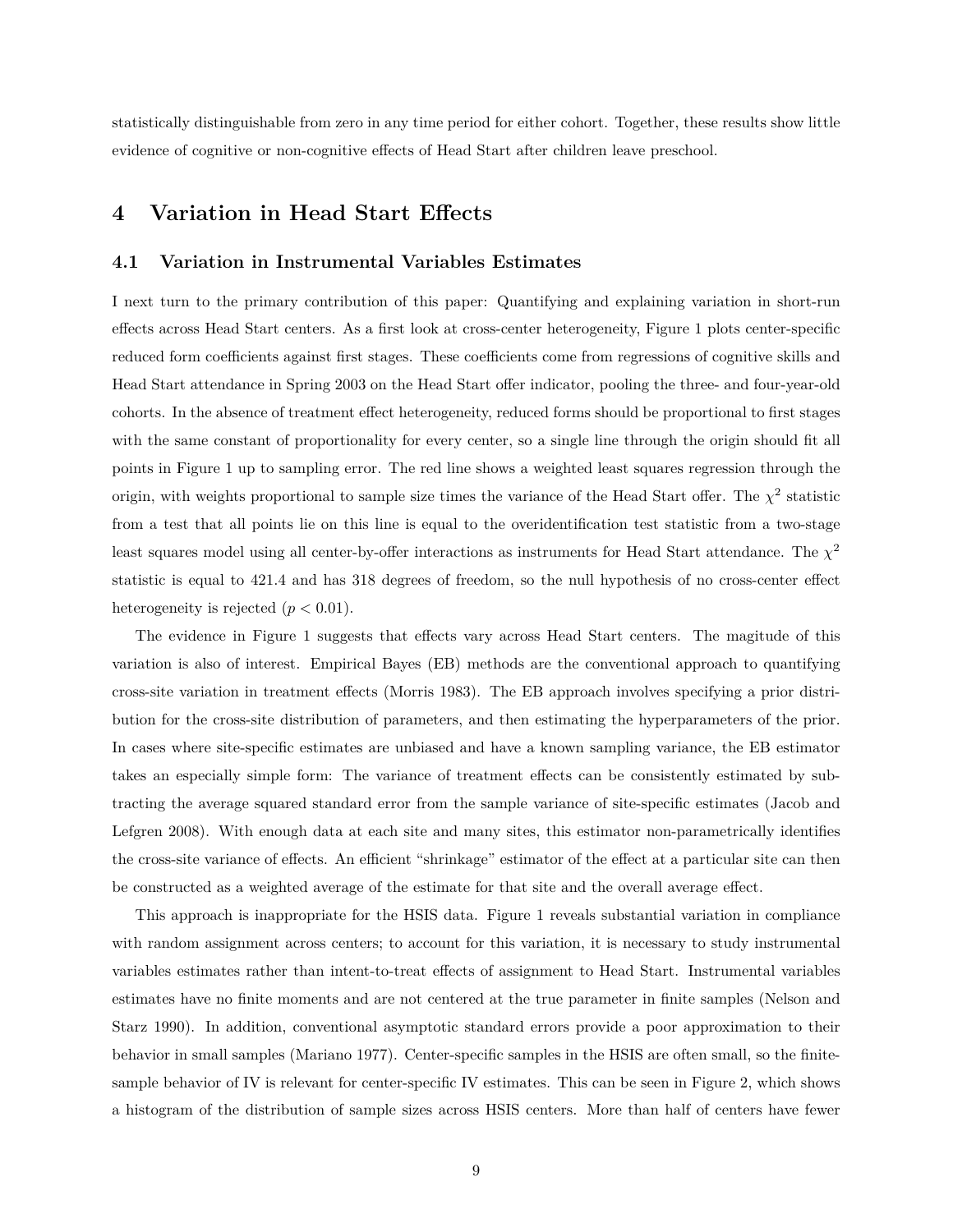than 10 applicants, and few have more than 25.

Table 5 illustrates the poor finite-sample behavior of center-specific IV estimates for cognitive skills in Spring 2003. The IV estimate for center *j*,  $\hat{\beta}_j$ , is the ratio of the center-specific reduced form and first stage. The sample standard deviation of these estimates is large (1.44 test score standard deviations), and estimates for some centers are implausible (as large as 14.8 standard deviations). The wide dispersion in center-specific estimates is evident in Figure 3, which shows a histogram of  $\hat{\beta}_j$ , excluding estimates in excess of 2 in absolute value to keep the scale reasonable.

Moreover, the asymptotic standard errors associated with these estimates yield nonsensical results. The average standard error is 1.3 standard deviations. An estimate of the variance of *β<sup>j</sup>* is given by

$$
\hat{\sigma}_{\beta}^{2} = \frac{1}{J} \sum_{j} \left( \left( \hat{\beta}_{j} - \bar{\beta} \right)^{2} - SE \left( \hat{\beta}_{j} \right)^{2} \right). \tag{4}
$$

As a result of extremely large standard errors for some centers, this estimate is negative and large (-39.2 standard deviations), and the associated standard error shows that it is almost completely uninformative. Since the IV asymptotic standard errors may be most inaccurate for the smallest centers, Table 5 also shows a variance estimate that weights centers by sample size. This estimate is negative and similar in magnitude to the unweighted estimate (-36 standard deviations); weighting improves precision, but the standard error of the weighted variance estimate is still extremely large (35 standard deviations). These negative variance estimates, and the associated sampling uncertainty, make it clear that the  $\hat{\beta}_j$  and their asymptotic standard errors are not informative about the extent of effect heterogeneity across centers. I next describe a framework that consistently quantifies variation in Head Start effects despite small within-center sample sizes.

#### **4.2 Random Coefficients Framework**

My approach to quantifying effect variation uses a sample selection model to describe potential outcomes and Head Start participation conditional on  $Z_i$  and center-specific parameters. I treat the parameters at each center as draws from a prior distribution of random coefficients, and derive an integrated likelihood function for the sample that depends only on the hyperparameters of this distribution. I then estimate the hyperparameters by maximum likelihood. This approach circumvents the need to compute  $\hat{\beta}_j$  for every Head Start center.

Let  $Y_{ij}(1)$  and  $Y_{ij}(0)$  denote potential outcomes in and out of Head Start for student *i* applying to Head Start center *j*. Potential outcomes can be written

$$
Y_{ij}(d) = \alpha_{dj} + \epsilon_{idj}, \ d \in \{0, 1\},\tag{5}
$$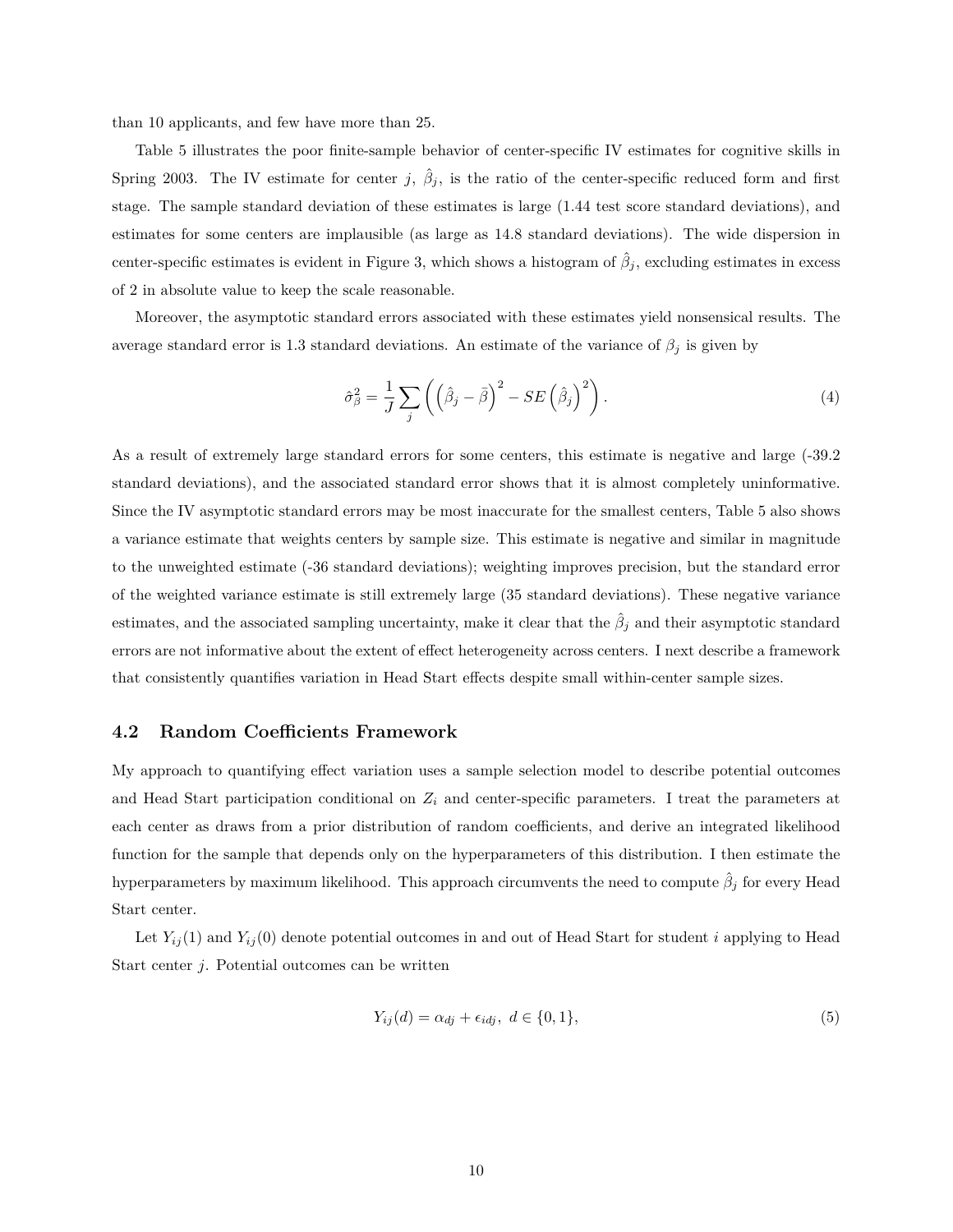where  $E\left[\epsilon_{idj}\right] = 0$ . The Head Start participation decision is described by

$$
D_{ij} = 1\left\{\lambda_j + \pi_j Z_{ij} > \eta_{ij}\right\}.
$$
\n
$$
(6)
$$

The vector of parameters at center *j* is therefore

$$
\theta_j \equiv (\alpha_{1j}, \alpha_{0j}, \lambda_j, \log \pi_j)'. \tag{7}
$$

The average effect of Head Start attendance at center *j* is  $\alpha_{1j} - \alpha_{0j}$ . Note that the parameter vector is defined in terms of  $\log \pi_j$ , which guarantees that a Head Start offer weakly increases the probability of Head Start participation for any value of  $\theta_i$ .

I assume the following parametric structure for the within-center distribution of potential outcomes:

$$
(\epsilon_{i1j}, \epsilon_{i0j}, \eta_{ij})' | Z_{ij} \sim N(0, \Sigma).
$$
 (8)

Conditional on the center-specific parameters  $\theta_j$ , assumption (8) yields a two-sided version of the Heckman (1979) sample selection (Heckit) model. The likelihood of the observed outcomes for student *i* is given by

$$
\mathcal{L}_{ij}(Y_{ij}, D_{ij}|Z_{ij}; \theta_j) = \left[\Phi\left(\frac{\sigma_1(\lambda_j + \pi_j Z_{ij}) - \rho_1(Y_{ij} - \alpha_{1j})}{\sigma_1 \sqrt{1 - \rho_1^2}}\right) \frac{1}{\sigma_1} \phi\left(\frac{Y_{ij} - \alpha_{1j}}{\sigma_1}\right)\right]^{D_{ij}}
$$
(9)  

$$
\times \left[\left(1 - \Phi\left(\frac{\sigma_0(\lambda_j + \pi_j Z_{ij}) - \rho_0(Y_{ij} - \alpha_{0j})}{\sigma_0 \sqrt{1 - \rho_0^2}}\right)\right) \frac{1}{\sigma_0} \phi\left(\frac{Y_{ij} - \alpha_{0j}}{\sigma_0}\right)\right]^{1 - D_{ij}},
$$

where  $\sigma_d$  is the standard deviation of  $\epsilon_{idj}$  and  $\rho_d$  is its correlation with  $\eta_{ij}$ .<sup>11</sup>

Next, I assume that the cross-center distribution of parameters follows a normal distribution:

$$
\theta_j | Z_j \sim N(\theta_0, V_0), \qquad (10)
$$

where  $Z_j$  is the vector of experimental offers for children at center *j*. The variance matrix  $V_0$  captures heterogeneity in outcome distributions and experimental compliance across Head Start centers. To estimate *θ*<sup>0</sup> and *V*0, I integrate the site-specific parameters out of the likelihood function. The integrated likelihood for center *j* is

$$
\mathcal{L}_j^I(Y_j, D_j | Z_j; \theta_0, V_0) = \int \prod_i \mathcal{L}_{ij} (Y_{ij}, D_{ij} | Z_{ij}; \theta) \phi_m (\theta; \theta_0, V_0) d\theta,
$$
\n(11)

where  $\phi_m(x;\mu, V)$  is the multivariate normal density function. The integral in equation (11) does not have

 $11$ There are two standard concerns with the Heckit model. First, without excluded instruments, the model is identified only by functional form restrictions (Heckman 1990). This is not a problem in the present context because the Head Start offer is a strong instrument. Second, even with an excluded instrument, the functional form assumptions may be incorrect. As a check on the plausibility of assumption (8), Appendix Table A2 compares estimates from a version of the Heckit model with no center heterogeneity to results from instrumental variables estimation. The maximum likelihood estimates of the first- and second-stage parameters closely match the IV estimates, suggesting that the Heckit model is not badly misspecified.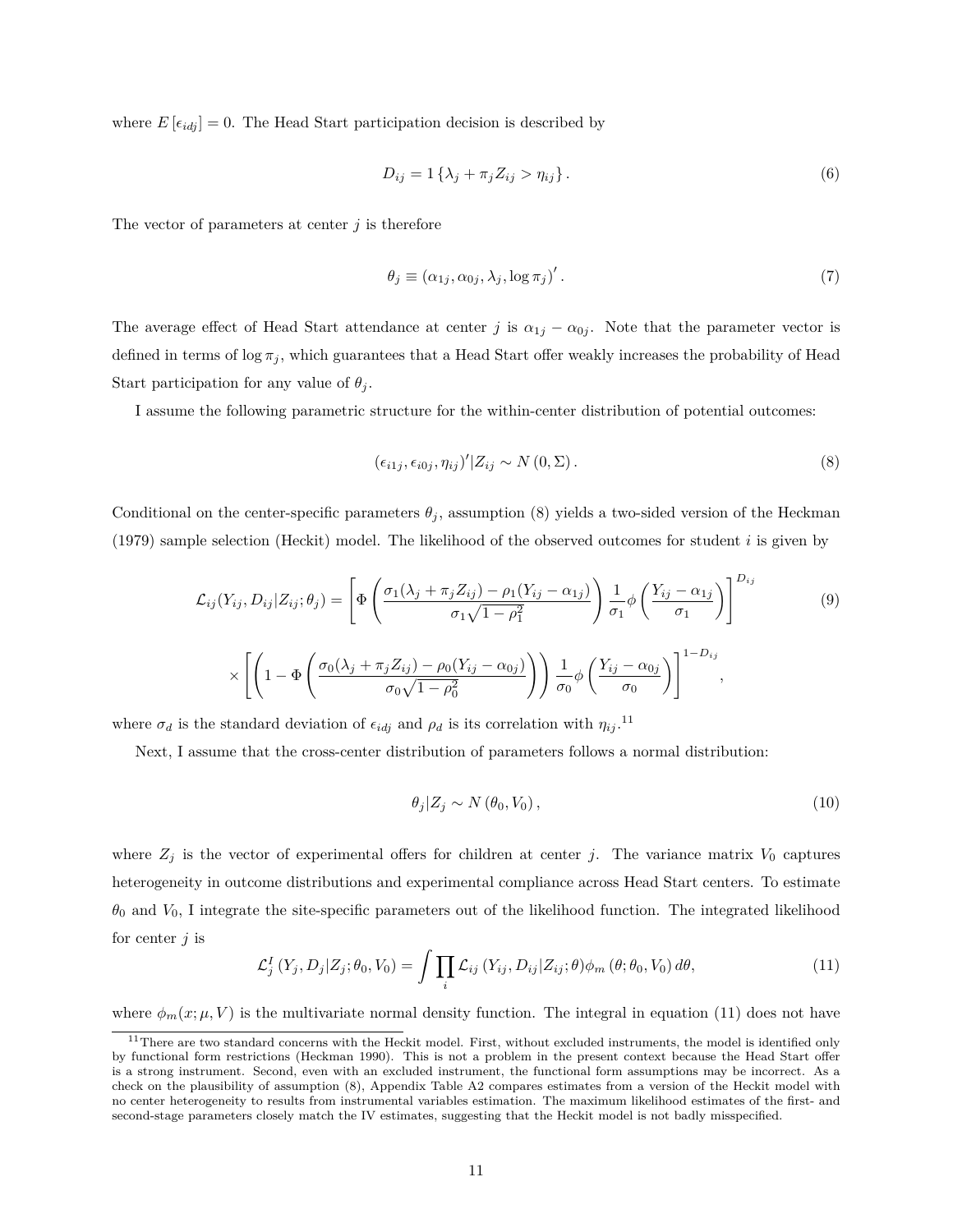a closed form, so I approximate it by simulation, using 1,000 draws of  $\theta_i$  for each Head Start center. An empirical Bayes (EB) estimator of  $\theta_0$  and  $V_0$  maximizes the sum of logarithms of simulated likelihoods across Head Start centers.

#### **4.3 Random Coefficients Estimates**

Table 6 reports key parameter estimates from the normal random coefficients model for Spring 2003, pooling the three- and four-year-old cohorts.<sup>12</sup> The full set of parameter estimates is reported in Appendix Table A3. I focus on Spring 2003 because effects for this period are largest and most precisely estimated; in addition, the evidence in Chetty et al. (2011) suggests that immediate impacts of early-childhood programs may predict long-run effects better than impacts in later time periods. Results for Spring 2005 are reported in Appendix Tables A3 and A4.

The estimated parameter distributions reveal substantial heterogeneity in parameters across Head Start centers. Consistent with the first stage estimates in Table 4, the mean compliance probability is 0.74. Compliance rates vary substantially across sites: The cross-site standard deviation of the compliance probability is 0.22. This implies that about 20 percent of centers have compliance probabilities below 0.5.

Table 6 also shows estimates of the cross-center distribution of causal effects. The estimate of the average effect for cognitive skills is 0.11 standard deviations, while the mean non-cognitive effect is 0.02. The cross-center standard deviation of Head Start effects, given by  $\sqrt{Var(\alpha_{1j} - \alpha_{0j})}$ , is estimated to be 0.18 standard deviations for cognitive skills. This implies substantial treatment effect variation across Head Start centers. For comparison, estimates of the standard deviations of school and teacher effectiveness are typically around 0.1 test score standard deviations (Chetty et al. 2013a; Deming 2013; Kane et al. 2008). My estimates therefore suggest that variation in short-run Head Start effectiveness is larger than variation in value-added across teachers or schools. The standard deviation of effects for non-cognitive skills is smaller (0*.*068 standard deviations). Figure 4 summarizes the estimated random coefficient distributions, comparing them to histograms of center-specific first stage and IV estimates.<sup>13</sup> The estimated parameter distributions show much less dispersion than the distributions of center-specific estimates; nonetheless, these distributions display substantively important heterogeneity.

The random coefficients estimates suggest that some Head Start centers have negative effects: 27 percent of centers  $(\Phi(-0.11/0.18))$  are estimated to have cognitive effects below zero. To some extent, this is an

$$
FS_j = \Phi(\lambda_j + \pi_j) - \Phi(\lambda_j).
$$

 $12$ Within a center, three- and four-year-old applicants sometimes faced different probabilities of assignment to Head Start. I reweight likelihood contributions to account for these differences. Specifically, the likelihood contribution of child *i* is  $\mathcal{L}_{ij}^{w_i}$ , where  $\mathcal{L}_{ij}$  is the expression for the likelihood given in equation (11) and  $w_i$  is a weight proportional to child *i*'s base HSIS weight, normalized to sum to the total sample size.

<sup>&</sup>lt;sup>13</sup>The first stage for center  $j$  is the difference in attendance probabilities between offered and non-offered applicants, given by

Since  $(\lambda_j, \log \pi_j)$  is assumed to be multivariate normal, the expression inside the first CDF is the sum of a normal random variable and a correlated log normal, which is not normally distributed. This functional form implies that the first stage is between 0 and 1 for all centers, a key assumption of instrumental variables models.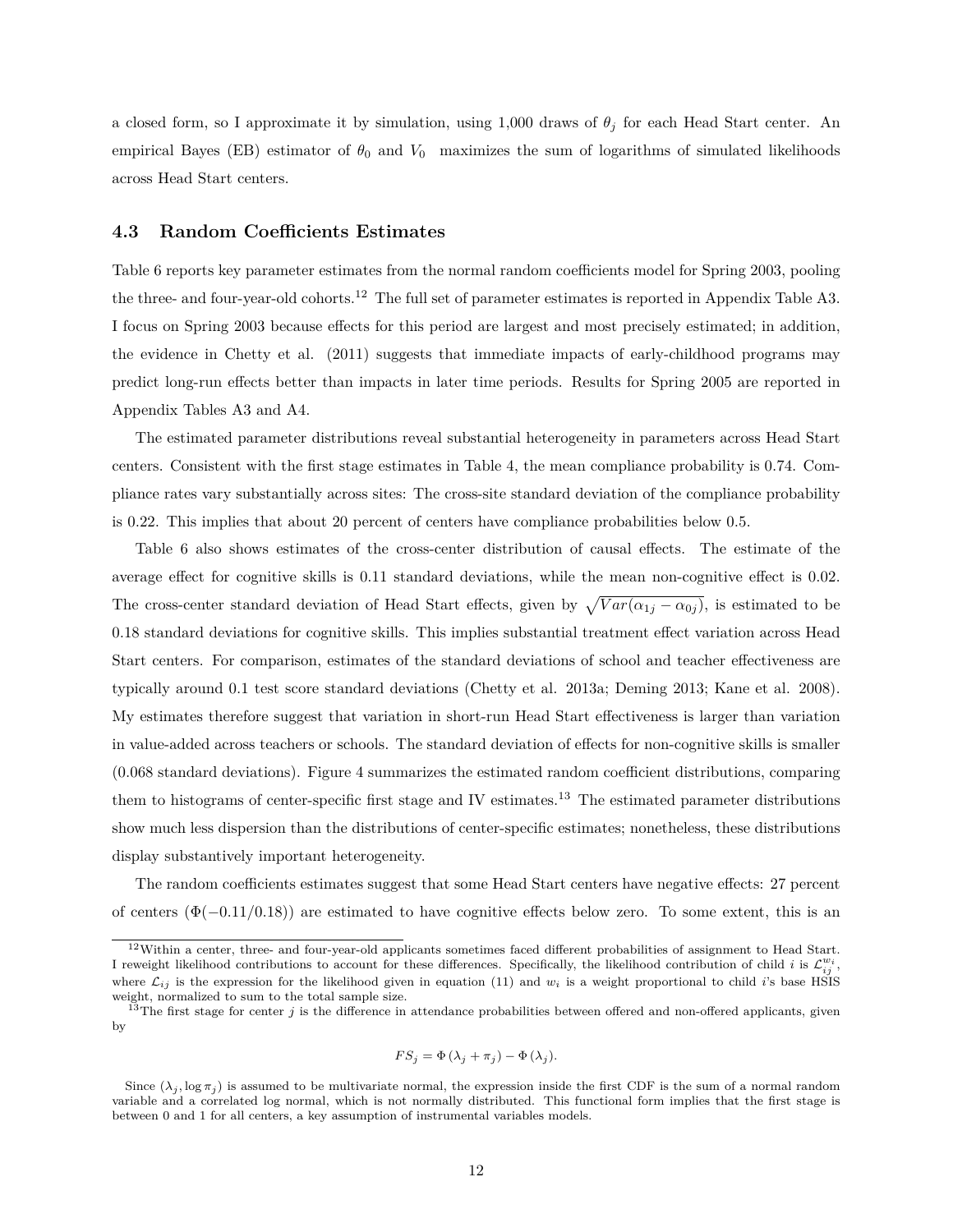artifact of the assumed distribution for  $\theta$ <sup>*j*</sup>, which has full support on the real line. There is no reason to expect Head Start effects to be positive for all centers or children, however. Head Start does not charge tuition, and some parents who would otherwise spend money or time on higher-quality childcare may be willing to forego quality in exchange for this subsidy. Cohodes and Goodman (forthcoming) find evidence of this phenomenon in the higher education sphere: Massachusetts' Adams Scholarship program induces some students to substitute from expensive private institutions to less expensive public ones, reducing degree attainment in the process.

As a check on the robustness of the random coefficient results to changes in functional form assumptions, I estimated an alternative version of the model assuming that  $\theta_i$  is drawn from a finite set of possible types rather than a normal distribution. The finite-type estimates are reported in Appendix Table A5. These estimates also suggest substantial effect heterogeneity across Head Start centers. The implied cross-center standard deviations of effects for three- and five-type models are 0.12 and 0.22 standard deviations, roughly similar to the normal estimate of 0.18. This result implies that the key conclusions of the random coefficients analysis are not sensitive to the assumed functional form for the distribution of  $\theta_j$ .

To provide further context for these estimates, I next compute the implied earnings effect of an improvement in Head Start quality, using the relationships between test score effects and lifetime earnings reported by Chetty et al. (2013b). Chetty et al. (2013b) show that a one-standard-deviation increase in teacher value-added in a single grade translates into a 1.3 percent increase in lifetime earnings. If the mapping between the short-run effect of Head Start on test scores and its effect on earnings is the same as this mapping for teachers, my results imply that a Head Start center at the 84th percentile of program quality (one standard deviation above average) will boost lifetime earnings by 1.8 percent relative to the average Head Start center. Assuming that children in the HSIS data will earn roughly the same amount as their parents relative to the national median (a conservative assumption since earnings revert to the mean), and using the same assumptions on lifetime earnings trajectories used by Chetty et al. (2013b), this translates into an earnings effect of about \$3,400 per child in 2010 dollars.<sup>14</sup> This calculation shows that the magnitude of cross-center variation in Head Start effectiveness is large enough to matter for later outcomes, and is also large relative to the per-child cost of the program (roughly \$7,600; DHHS 2011).

 $14$ Chetty et al. (2013b) report that the standard deviation of teacher quality is 0.13 test score standard deviations. They argue that a one-standard-deviation move upwards in this teacher quality distribution for one year raises students' earnings by 1.3 percent. The implied earnings gain per standard deviation of test scores is therefore  $(1.3/0.13) = 10$  percent. I estimate that the standard deviation of Head Start quality is 0.18 test score standard deviations, so a one standard deviation increase in Head Start quality boosts earnings by  $0.18 \cdot 10 = 1.8$  percent. Chetty et al. (2013b) estimate that the mean present value of lifetime earnings is roughly \$522,000 at age 12 in 2010 dollars, which is \$434,000 discounted back to age 5 at a 3-percent rate. The average HSIS family earned \$18,085 per year, or 44 percent of the US median in 2002 (see http://www.census.gov/prod/2003pubs/p60-221.pdf). The average present discounted value of earnings at age 5 for children in the HSIS sample can therefore be conservatively estimated as 0*.*44 · \$434*,* 000 = \$190,960. The earnings impact of a 1 standard deviation increase in Head Start quality can then be approximated as \$190,960·0*.*018= \$3,437.28.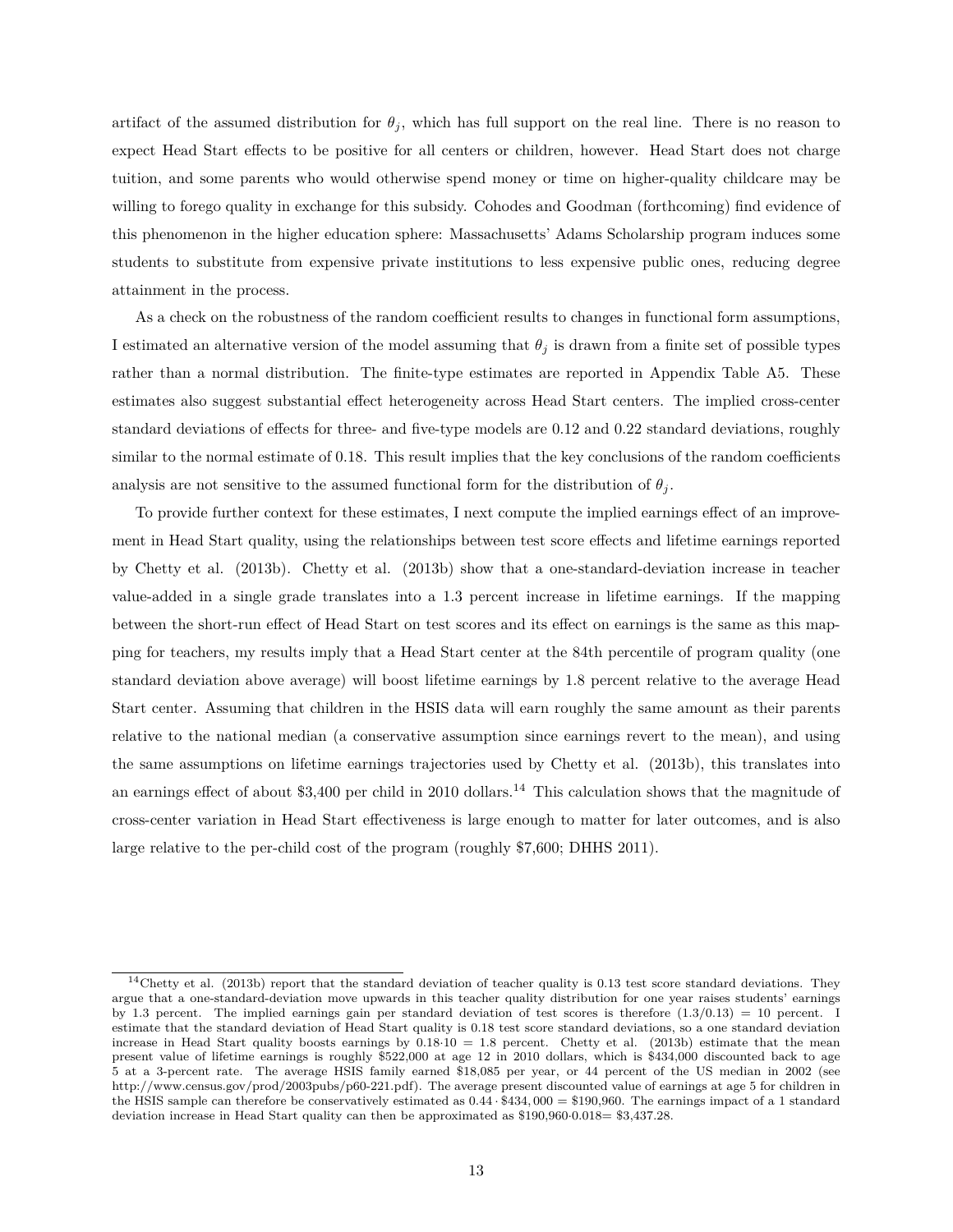# **5 Explaining Head Start Effects**

#### **5.1 Definitions of Inputs**

The estimates reported above show that some Head Start programs are substantially more effective than others. In the remainder of the paper, I ask whether this variation in effectiveness can be explained by observed inputs. I assess the contributions of three sets of variables: Head Start center characteristics, child characteristics, and counterfactual preschool choices.

The analysis of center characteristics focuses on the seven variables listed in Table 3: The High/Scope curriculum, teacher education and certification, class size, instructional time, home visting, and center director experience. These variables are often cited as key contributors to the success of model preschool programs (Schweinhart 2007; Chetty et al. 2011). Child characteristics include mother's education, family income, and baseline cognitive and non-cognitive skills. These variables seem likely to be closely linked with human capital. The Perry Preschool Project enrolled a population of very disadvantaged children (Schweinhart 2005). The analysis here asks whether differences in child characteristics partly explain the difference in effectiveness between Head Start and model programs.

I also investigate the role of differences in private preschool attendance rates across centers. Children in the HSIS sample can participate in three types of childcare: Head Start, other center-based preschool, or home care (no preschool). As shown in Table 2, the effect of a Head Start offer on the probability of Head Start attendance is larger than its effect on preschool attendance. This implies that some applicants would attend other preschools in the absence of Head Start. If private preschool affects cognitive skills relative to no preschool, differences in private preschool participation rates may drive cross-center variation in Head Start effects even if Head Start programs are of uniform quality.

To investigate this issue, I estimate the share of students drawn into Head Start from other preschools at center *j* using the regression

$$
C_{ij} = \tau_j^C + \rho_j^C Z_{ij} + u_{ij}^C,
$$
\n(12)

where  $C_{ij}$  is an indicator for attending non-Head Start center-based preschool. The coefficient  $\rho_j^C$  measures the reduction in other center-based preschool attendance caused by a Head Start offer. Similarly, the share of students drawn from no preschool is estimated using the regression

$$
N_{ij} = \tau_j^N + \rho_j^N Z_{ij} + u_{ij}^N,
$$
\n(13)

where  $N_{ij}$  is an indicator for attending no preschool. Under the assumption that a Head Start offer does not affect the choice of private vs. no preschool,<sup>15</sup> the share of Head Start compliers drawn from other preschool

<sup>&</sup>lt;sup>15</sup>This assumption can be motivated by a revealed preference argument: The availability of private preschool is unaffected by a Head Start offer, so preferences for private vs. no preschool should not be affected by the offer. A shift between private and no preschool in response to a Head Start offer would violate the exclusion restriction required for the offer to be a valid instrument for Head Start attendance.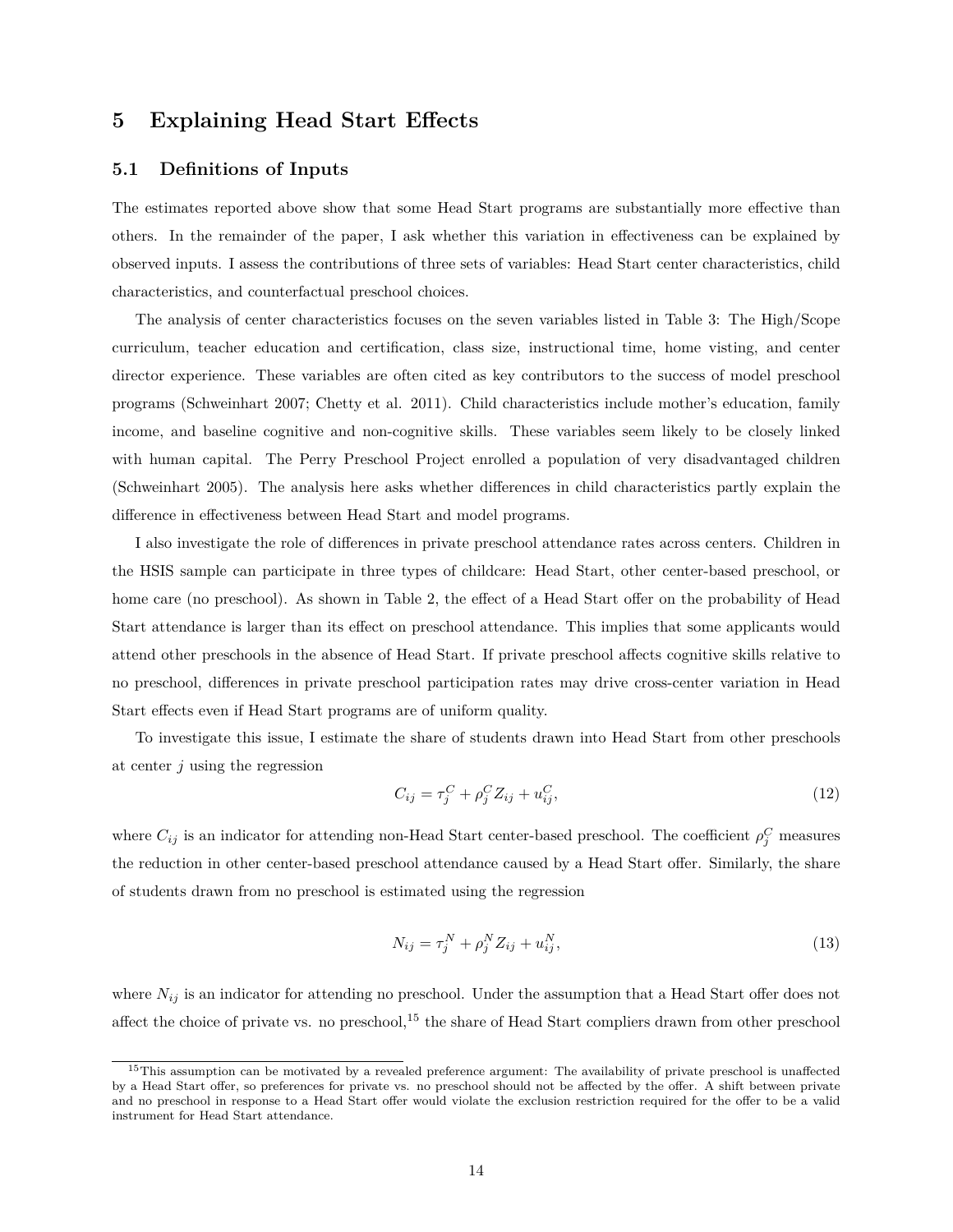centers is given by

$$
S_j^C = \frac{(-\rho_j^C)}{(-\rho_j^N) + (-\rho_j^C)}.
$$
\n(14)

I estimate equations (12) and (13) by weighted least squares using the HSIS child weights, setting positive coefficients to zero to keep  $S_j^C$  beween zero and one. Figure 5 shows a histogram of  $S_j^C$ . This figure reveals that the share of compliers who would attend other preschools in the absence of Head Start varies across centers. At about 10 percent of centers, all compliers attend other preschools if denied the opportunity to attend Head Start. About twenty percent of centers appear to draw children only from home care. The remaining 70 percent draw children from a mix of private preschool and no preschool.

I investigate the relationship between inputs and Head Start effects using two approaches. First, I estimate interacted two-stage least squares models, with second- and first-stage equations of the form

$$
Y_{ij} = \alpha + P'_{ij}\phi + \beta D_{ij} + D_{ij} \cdot P'_{ij}\psi + X'_{ij}\gamma + \epsilon_{ij},\tag{15}
$$

$$
D_{ij} = \kappa + P'_{ij}\nu + \pi Z_{ij} + Z_{ij} \cdot P'_{ij}\tau + X'_{ij}\delta + \eta_{ij},\tag{16}
$$

where  $P_{ij}$  is a vector of child *i*'s characteristics and the characteristics of her center of random assignment. The first stage equations for the interactions of  $D_{ij}$  and  $P_{ij}$  are analogous to equation (16). This approach compares IV estimates for groups of centers and children with different values of  $P_{ij}$ . Since samples at groups of centers using different inputs are larger than samples at individual centers, this IV analysis is not subject to the finite-sample issues discussed in Section 3. The vector  $\psi$  captures the relationship between the effect of Head Start attendance and observed inputs. I estimate two sets of interaction models: bivariate models that include inputs in  $P_{ij}$  one at a time, and multivariate models that include all inputs simultaneously. Equations (15) and (16) are estimated using binary measures of each input; for continuous variables, these indicators equal one for centers above the sample median. An analysis using continuous measures yielded similar but less-precise results.

Second, I extend the selection model to incorporate dependence between inputs and causal effects. The potential outcome and selection equations are

$$
Y_{ij}(d) = \alpha_{dj} + P'_{ij}\psi_d + \epsilon_{ijd}, \ d \in \{0, 1\},\tag{17}
$$

$$
D_{ij} = 1\left\{\lambda_j + P'_{ij}\nu + \exp\left(\log \pi_j + P'_{ij}\tau\right) \cdot Z_i > \eta_{ij}\right\},\tag{18}
$$

where  $(\epsilon_{i1j}, \epsilon_{i0j}, \eta_{ij})$  and  $(\alpha_{1j}, \alpha_{0j}, \lambda_j, \log \pi_j)$  are assumed to be normally distributed as before. The vector  $(\psi_1 - \psi_0)$  measures the relationship between inputs and Head Start effects. This approach relies in part on parametric assumptions, so it is likely to be less robust than two-stage least squares. The advantage of the random coefficients approach is that it generates an estimate of *V*0, the residual variation in center-specific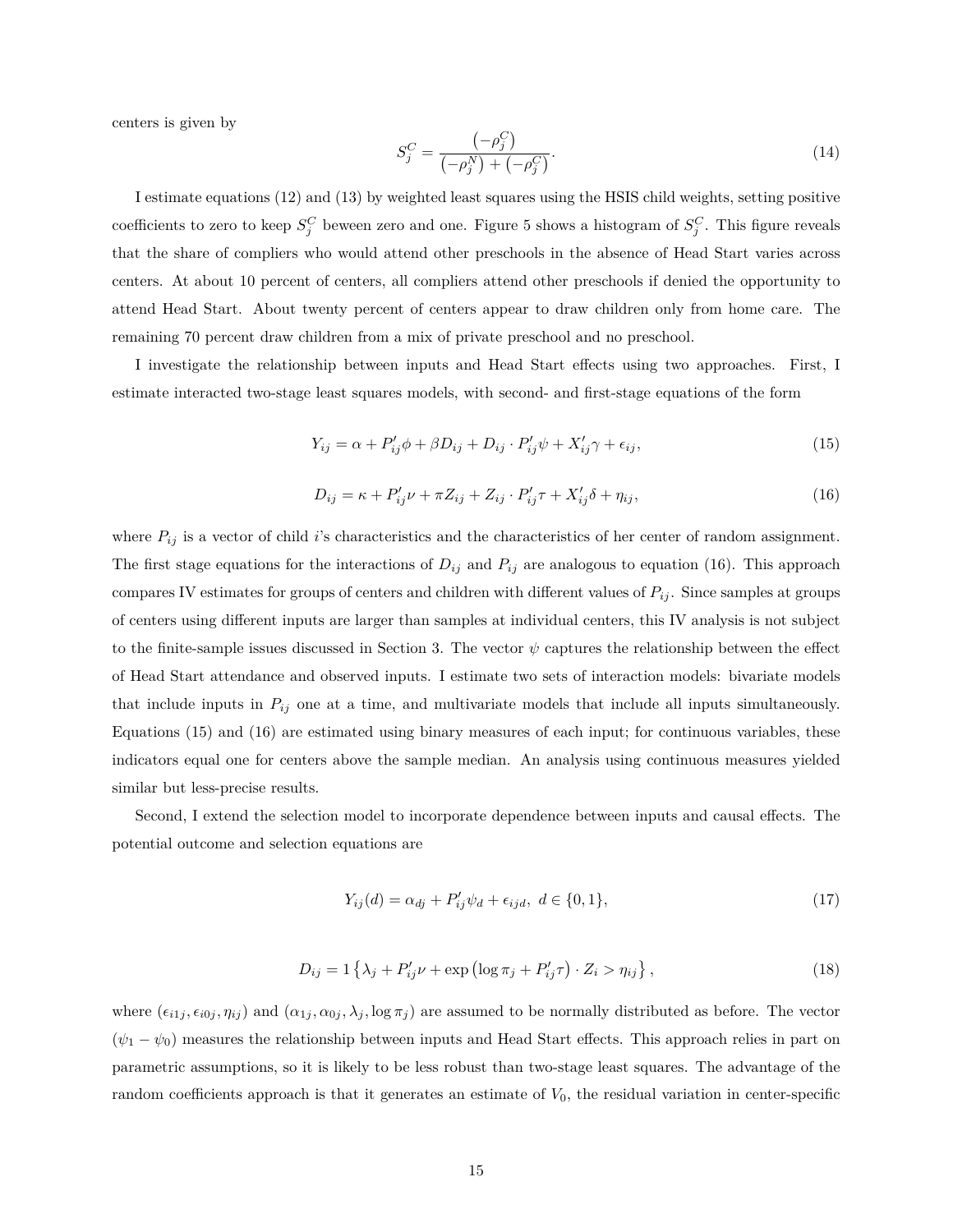parameters remaining after accounting for observed inputs. It can therefore be used to measure the share of effect heterogeneity explained by  $P_{ij}$ .

#### **5.2 Relationships Between Inputs and Head Start Effects**

Table 7 reports the results of the analysis of inputs. Panel A shows estimates of relationships between Head Start effectiveness and center characteristics. The estimates reveal that centers offering full-day service and frequent home visiting are more effective. On average, cognitive effects of full-day Head Start centers are 0.14 standard deviations larger than effects of centers that do not offer this service. Corresponding estimates for the multivariate interaction and maximum likelihood models are somewhat smaller but still statistically significant. This implies that the relative effectiveness of full-day centers is not explained by other inputs. Centers that offer frequent home visits per year are especially effective at raising non-cognitive skills: The bivariate model shows that centers offering more than three home visits per year boost non-cognitive skills by 0.11 standard deviations more than centers providing three or less visits, and this estimate is statistically significant. The multivariate and maximum likelihood estimates show that frequent home visiting is also associated with larger effects on cognitive skills.

The remaining estimates in Panel A of Table 7 show that other center characteristics are mostly unrelated to Head Start effectiveness, though these estimates vary in precision. High/Scope centers do not boost scores more than non-High/Scope centers; the interaction terms associated with High/Scope are close to zero in all models. Moreover, this difference is precisely estimated. The hypothesis that High/Scope centers are 0.15 standard deviations more effective than other centers is rejected at the 5-percent confidence level for both cognitive and non-cognitive skills. This result weighs against the view that the High/Scope curriculum alone generated the success of the Perry Preschool Project.

Estimates of the relationships between Head Start effectiveness and teacher education and licensing are statistically insignificant in most models. This result is consistent with studies of teacher value-added, which typically find weak relationships between teacher effectiveness and credentials (Kane et al. 2008). The estimate for teacher education is reasonably precise. In the bivariate model, the interaction coefficient on an indicator for any staff with a bachelor's degree is 0.026, with a standard error of 0.063. The upper bound of the 95-percent confidence interval associated with this estimate is 0.15. The mean share with a bachelor's degree among centers with any bachelor's degrees is 0.6. This implies that I can reject relatively small differences in effects between centers that differ substantially in mean teacher education. The results for licensing are less clear. Licensing estimates are positive in all models; the cognitive bivariate estimate is marginally significant, and the 95-percent confidence interval in the multivariate model includes effects as large as 0.22 standard deviations. These estimates suggest that there may be a relationship between teacher licensing and Head Start effectiveness, but the research design used here does not have the power to detect it.

The results for student/staff ratios and director experience are more surprising. Estimates from both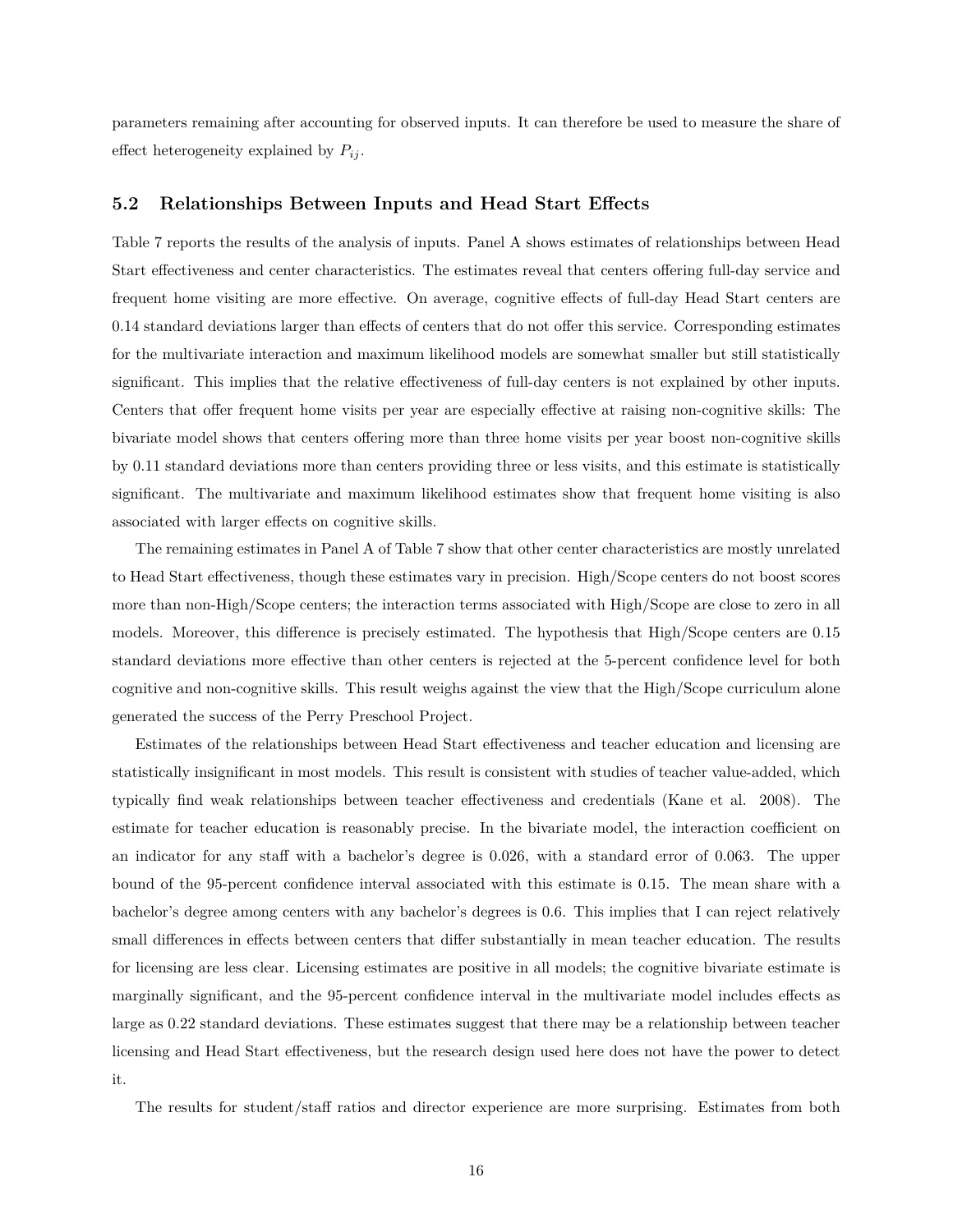experimental and quasi-experimental settings suggest that smaller classes and more experienced teachers boost test scores (Krueger, 1999; Angrist and Lavy 1995; Chetty et al., 2011). In contrast, the results in Table 7 suggest that Head Start centers with smaller classes and more experienced directors are not more effective. In fact, the point estimates associated with a below-median student/staff ratio are negative in all models. The 95-percent confidence interval rules out differences in effects as small as 0.074 standard deviations between above- and below-median centers. I can also reject reasonably small differences (around 0.1 standard deviations) between centers with more- and less-experienced directors.

Panel B of Table 7 reports relationships between child characteristics and Head Start effects. The estimates show that Head Start has larger effects for children with less educated mothers: Children of high school graduates gain 0.13 standard deviations less than children of high school dropouts, and this estimate is statistically significant at the 5-percent level. Corresponding estimates from the multivariate models are smaller and insignificant, however. This implies that the larger effect for children of less-educated mothers is mostly explained by other observed characteristics. The IV estimates for baseline skills and family income are statistically insignficant, though the point estimates suggest slightly larger effects for lower-skilled and lower-income students.<sup>16</sup> Together, the estimates in Panel B suggest that Head Start is more effective for more disadvantaged students, but this relationship is fairly weak and is therefore unlikely to explain large differences in effects between Head Start and model programs.

Panel C reveals a significant negative relationship between Head Start effectiveness and the share of experimental compliers drawn from other center-based preschools. Head Start centers above the median of  $S_j^C$  boost cognitive skills by about 0.1 standard deviations less than centers below the median. Moreover, this relationship is not explained by other observed characteristics: the estimate is highly statistically significant and of similar magnitude in the multivariate two-stage least squares model. The choice between private preschool and home care is endogenous, so effects on subgroups of children drawn from these two sources cannot be directly estimated without further assumptions. The estimates in Panel C provide suggestive evidence that children drawn from home care rather than other preschools may benefit more from Head Start attendance.

The bottom of Table 7 reports estimates of  $\sqrt{Var(\alpha_{1j} - \alpha_{0j})}$ , the residual standard deviation of Head Start effects after accounting for observed inputs. Residual standard deviations are 0.150 for cognitive skills and 0.053 for non-cognitive skills. A comparison with Table 6 reveals that in an  $R^2$  sense, the inputs and practices examined here explain a significant proportion of cross-center effect variation. Specifically, inputs explains 34 percent of the variation in cognitive effects, and 39 percent of the variation in non-cognitive effects.<sup>17</sup> Nevertheless, a majority of the variation in Head Start effects is left unexplained, and several of the key inputs emphasized by Schweinhart (2007) are unrelated to program effectiveness. This suggests that

<sup>17</sup>The proportions of variation in cognitive and non-cognitive effects explained by inputs are  $1-\left(\frac{0.150}{0.184}\right)^2$  and  $1-\left(\frac{0.053}{0.068}\right)^2$ .

 $^{16}$ Bitler et al. (2014) find larger effects of Head Start on PPVT scores for children with lower baseline PPVT scores. This is consistent with the negative point estimate for baseline skills in column (1) of Table 7; however, I find that baseline skills are less related to Head Start effects for the other components of the summary index used here.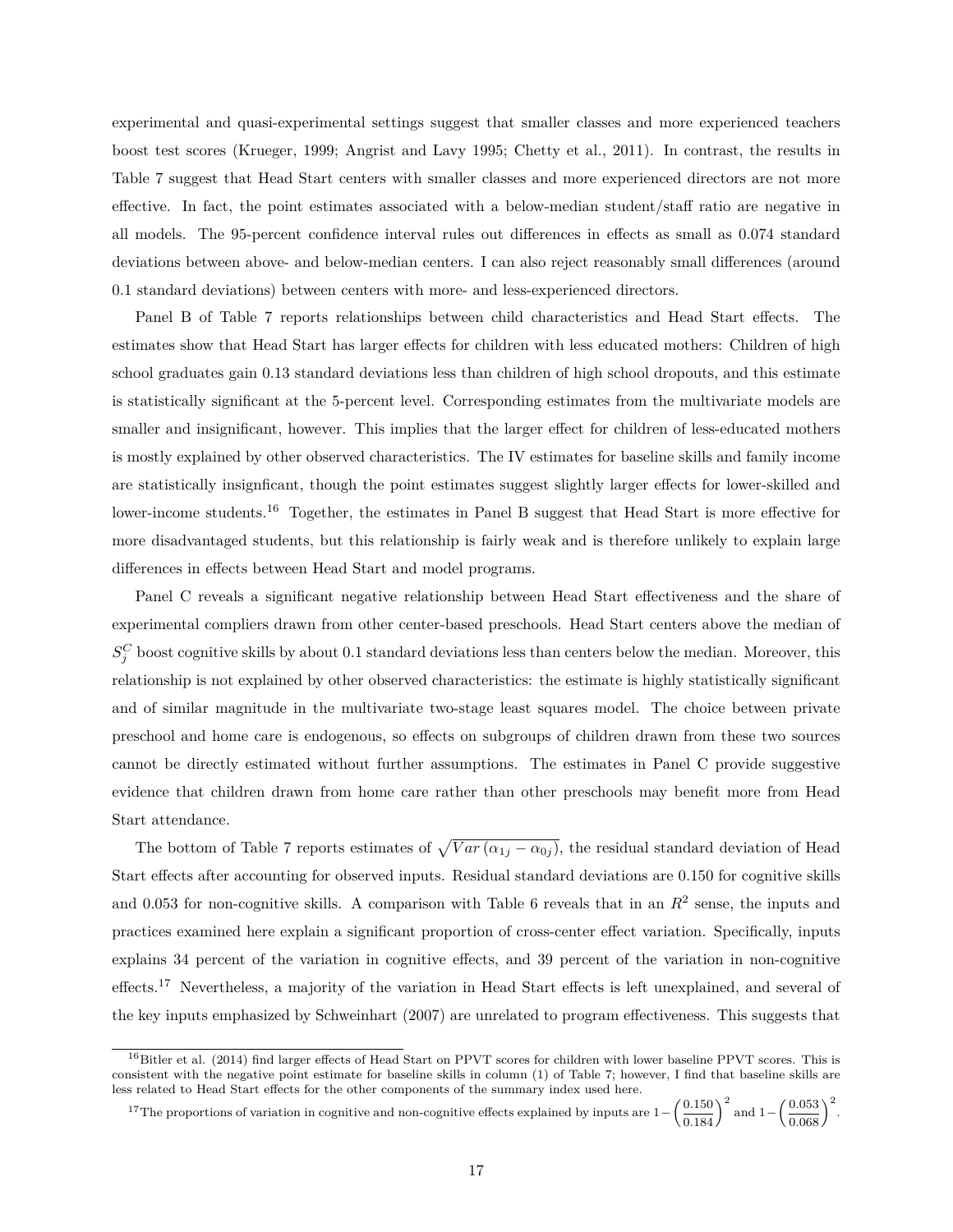some important drivers of successful preschool programs have yet to be identified.<sup>18</sup>

# **6 Conclusion**

Studies of small-scale model early-childhood programs show that early intervention can boost outcomes in the short- and long-run. Randomized evidence from the Head Start Impact Study (HSIS) suggests that the Head Start program produces smaller short-run gains. This paper uses data from the HSIS to quantify impact variation across Head Start centers and ask whether differences in key inputs used by model programs can explain this variation. Estimates of a random coefficients selection model reveal substantial variation in effectiveness across Head Start centers, particularly with respect to cognitive skills. Centers that offer full-day service and frequent home visiting are more effective than other centers, as are centers that draw more students from home care rather than center-based preschool. Other inputs typically cited as important to the success of small-scale programs, including the High/Scope curriculum, teacher education, and class size, do not predict program effectiveness in Head Start. Children of high school dropout mothers benefit more from Head Start, but family income and baseline skills weakly predict gains. Together, observed inputs and characteristics explain about one third of the variation in short-run cognitive effects across Head Start centers.

It is important to emphasize that educational practices and applicant populations are not randomly assigned to Head Start centers, so the estimates reported here may not reflect causal impacts of changing inputs in isolation. Since Head Start centers face budget constraints, spending more on observed inputs may require cutting spending on unobserved dimensions. As a result, my estimates may be biased towards zero relative to the causal effects of improving inputs. Nonetheless, this analysis shows that some inputs predict Head Start effectiveness, while others do not. The results provide no evidence that adoption of the High/Scope curriculum or teacher education requirements would improve program effectiveness in Head Start. This finding is relevant to recent policy changes that mandate increased education levels for Head Start teachers (DHHS 2008). My results show that full-day service and home visiting are most predictive of short-run Head Start effectiveness, and that efforts to target children who would not otherwise attend preschool might boost the effects of the program. Identifying factors that explain the large residual variation in program effectiveness is an important task for future research.

<sup>&</sup>lt;sup>18</sup>While short-run effects are the focus of this paper, Appendix Tables A4 and A6 repeat the analysis of heterogeneity and inputs for Spring 2005. There is much less effect variation in Spring 2005 than in Spring 2003, and relationships with inputs are less precisely estimated in this period. The inputs that predict short-run gains do not seem to predict longer-run gains, which suggests that larger short-run effects are not associated with less fadeout.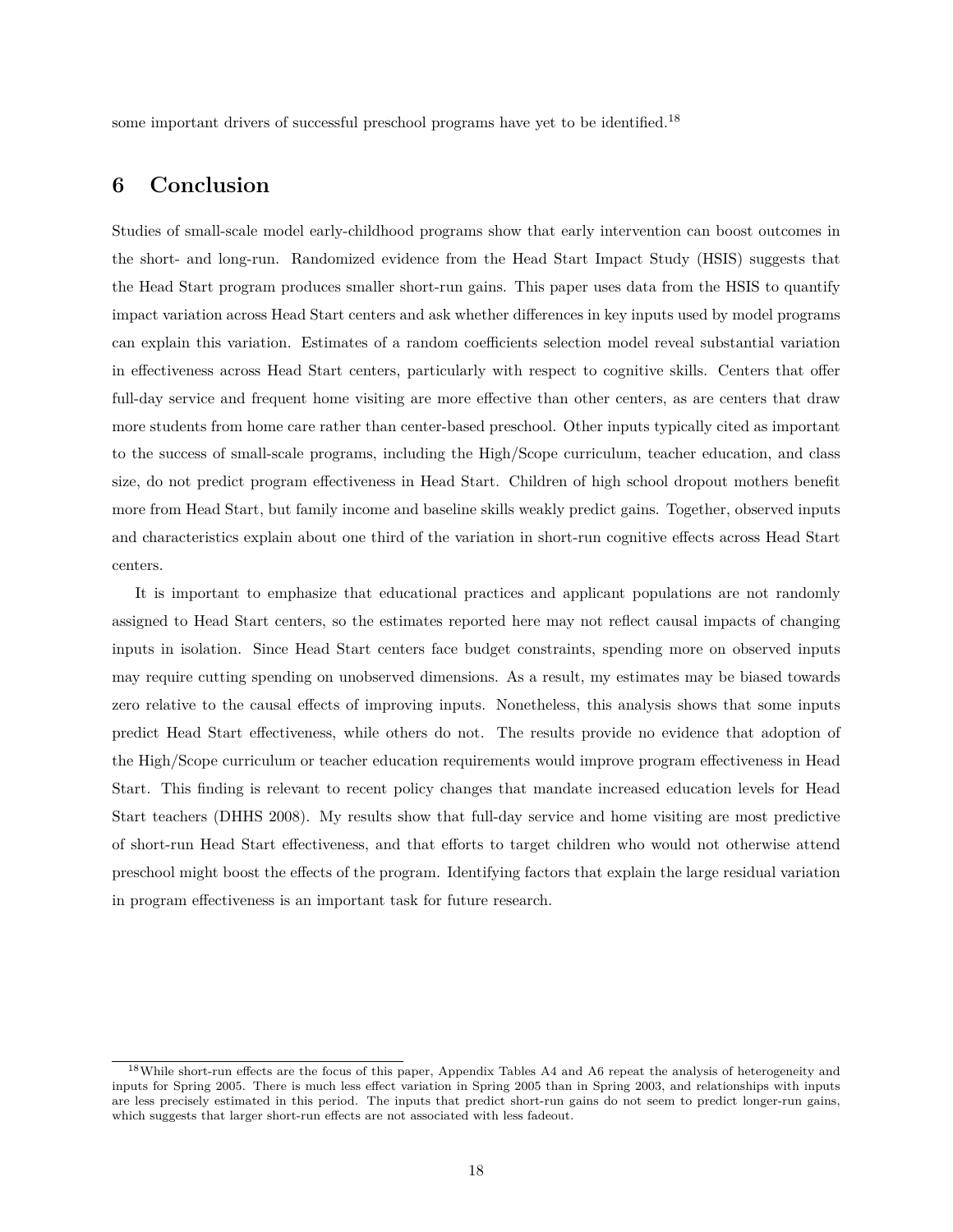

Figure 1: Center-specific Reduced Forms and First Stages

Notes: This figure plots center-specific reduced form differences in cognitive skills in Spring 2003 against first stage differences in Head Start attendance rates. The red line comes from a weighted least squares regression through the origin, with weights proportional to *NP*(Z)[1 - *P*(*Z*)], where *N* is sample size and *P*(*Z*) is the fraction of applicants offered Head Start. The slope is 0.14 ( $SE = 0.03$ ). The chi-squared statistic from a test that all points lie on the line is 421.4 (degrees of freedom =  $318$ ,  $p = 0.00$ ).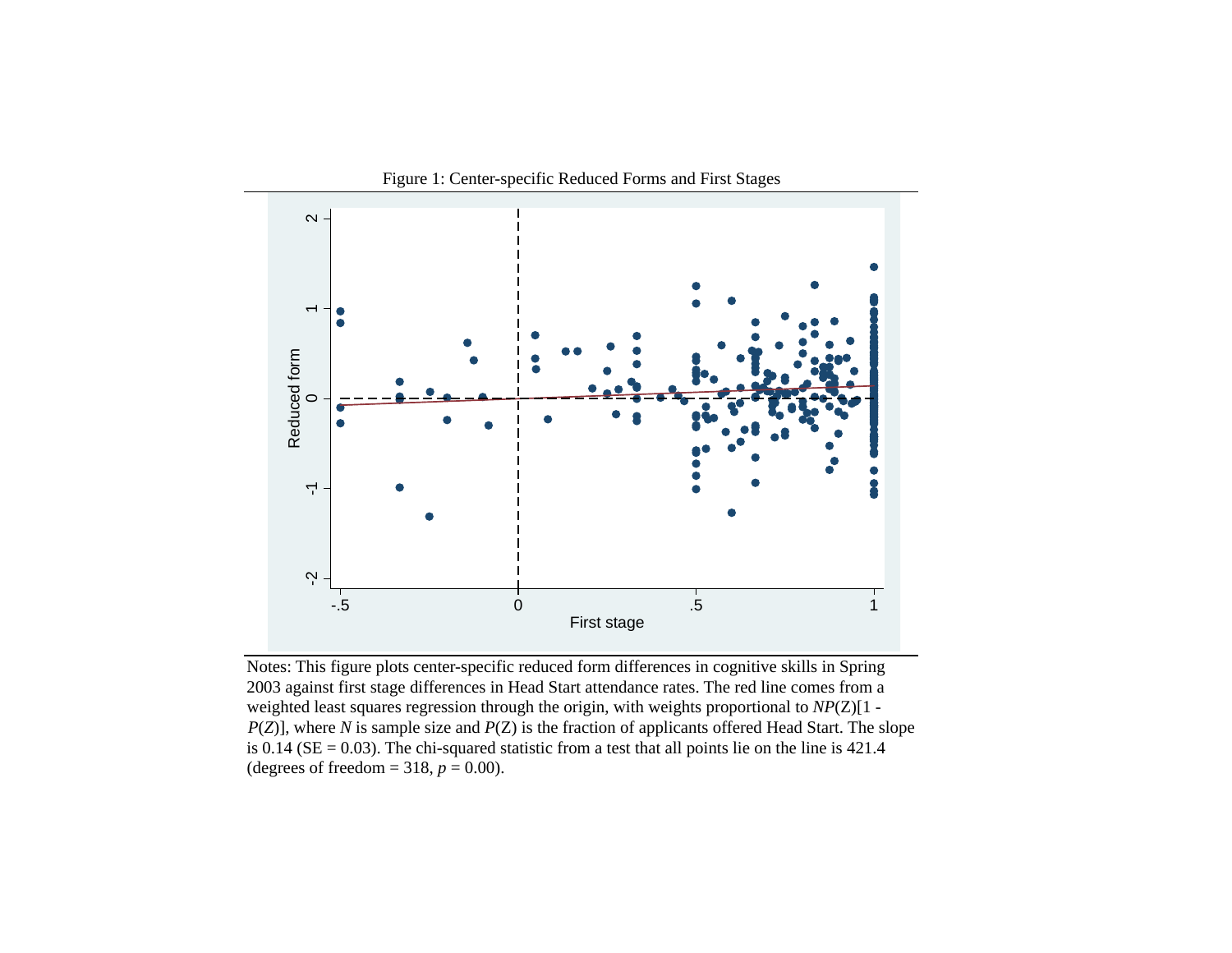

Notes: This figure shows the histogram of center-specific sample sizes in the HSIS experiment. The data are grouped into bins of 5 children (0 to 5, 6 to 10, etc.).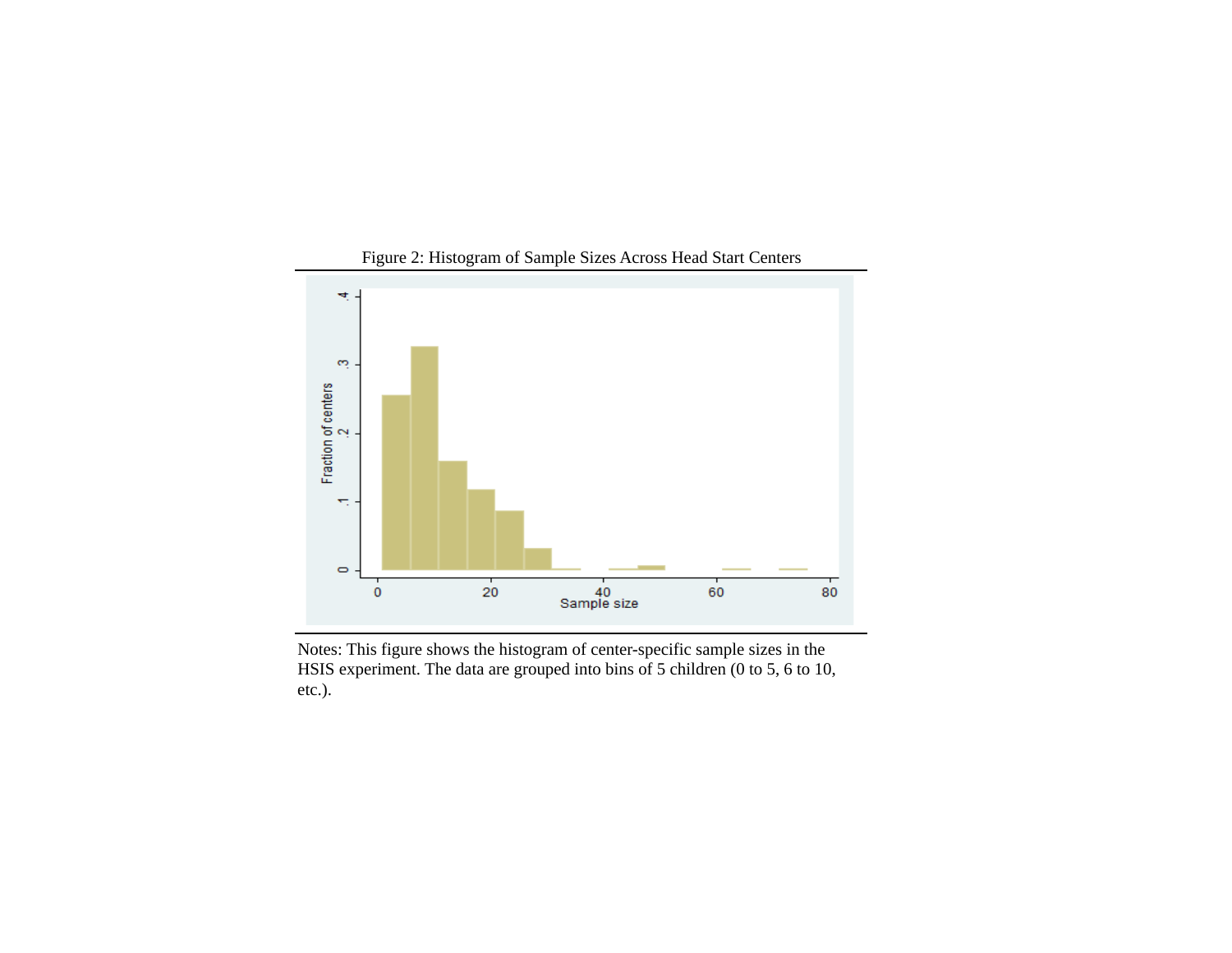

Notes: This figure plots the histogram of center-specific IV estimates for cognitive skills in Spring 2003. Estimates greater than 2 in absolute value are excluded.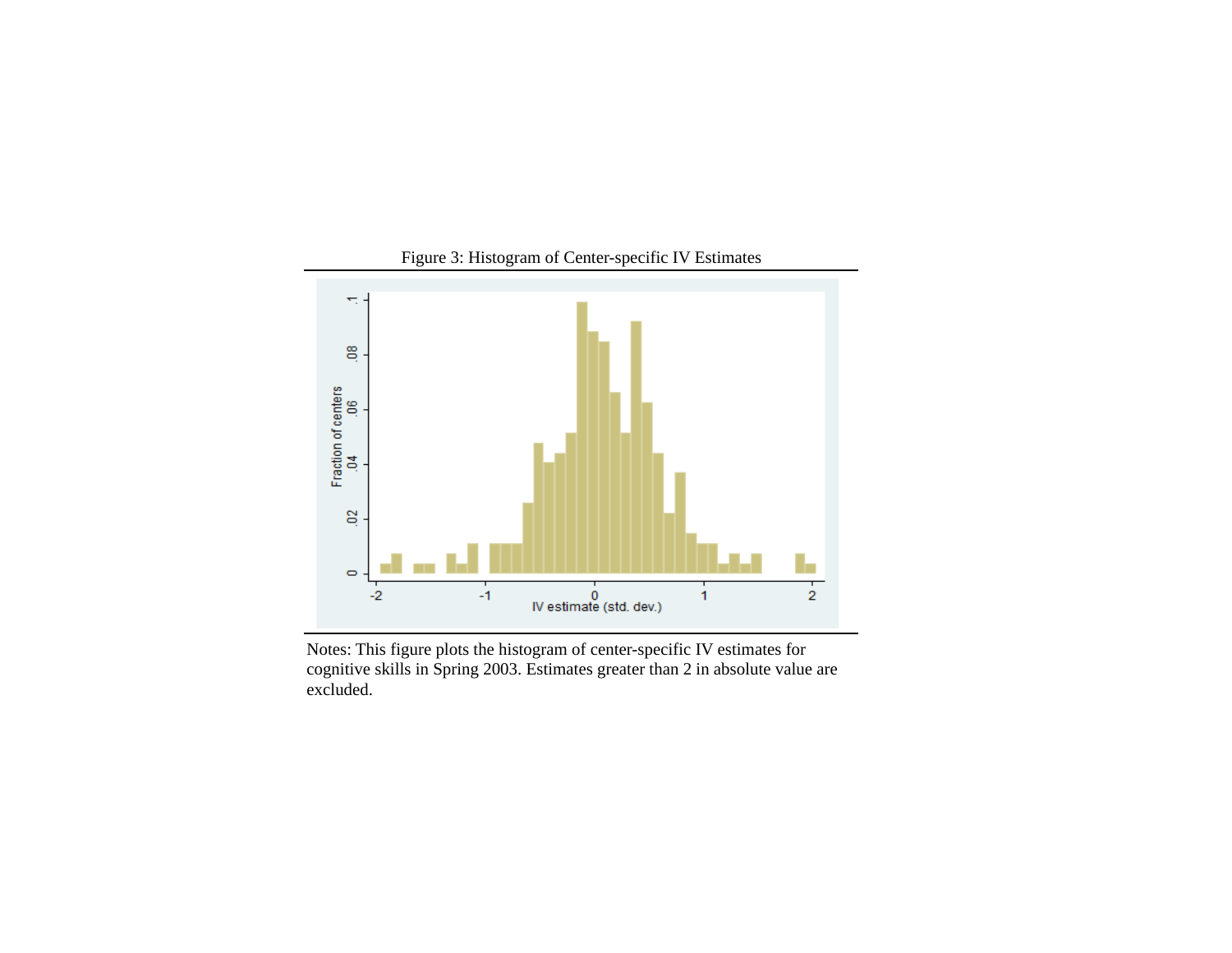

Notes: This figure plots maximum simulated likelihood estimates of the cross-center distributions of parameters in Spring 2003. The bars are histograms of center-specific first stage and IV estimates. The red curves are kernel density estimates produced using 200,000 draws from the distributions listed in Table A3. The densities are estimated with a triangle kernel. The bandwidth is 0.05 for panel A and 0.1 for panels B and C.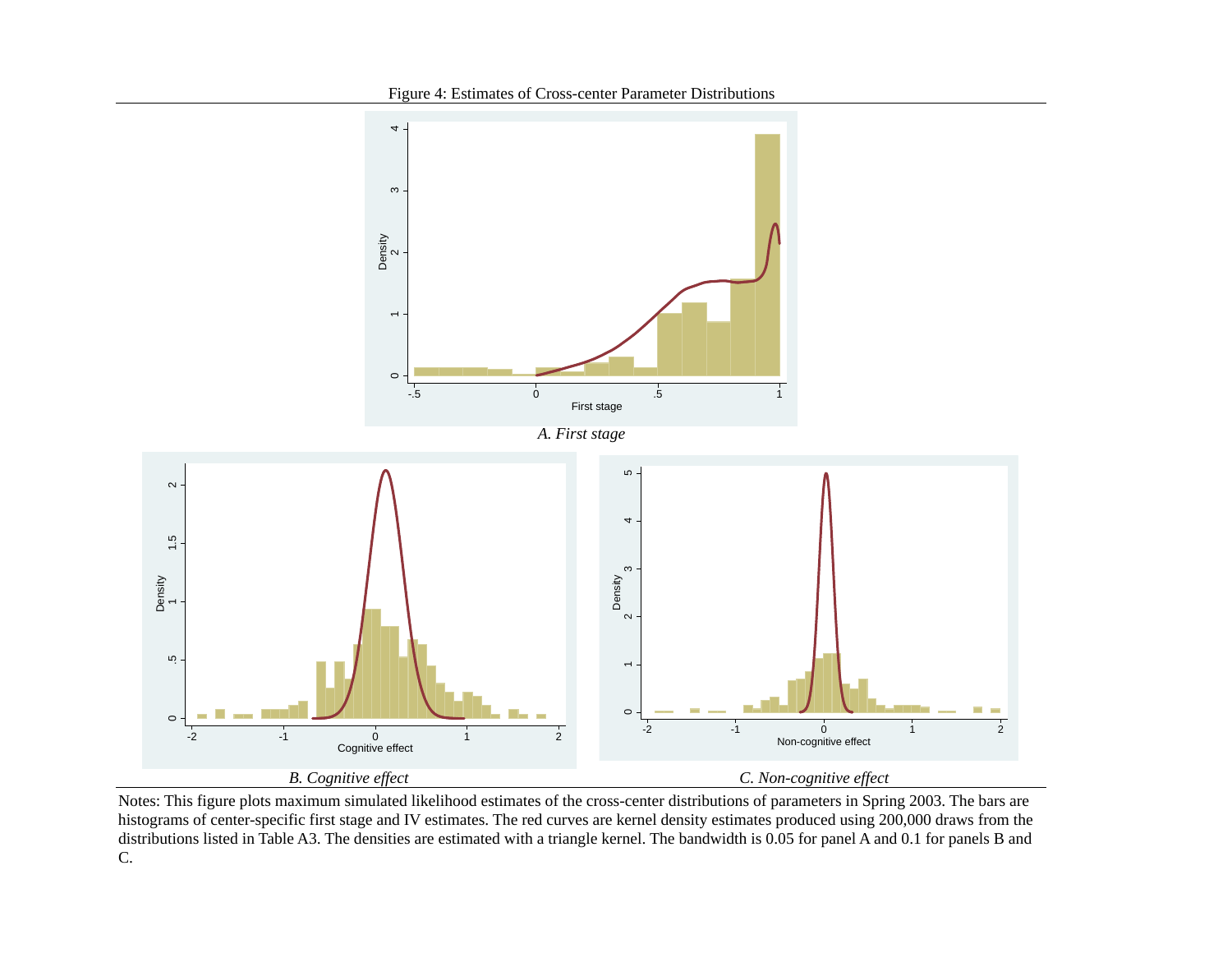

Notes: This figure shows the histogram of center-specific shares of compliers attending non-Head Start center-based preschool. The data are grouped into bins of width 0.05.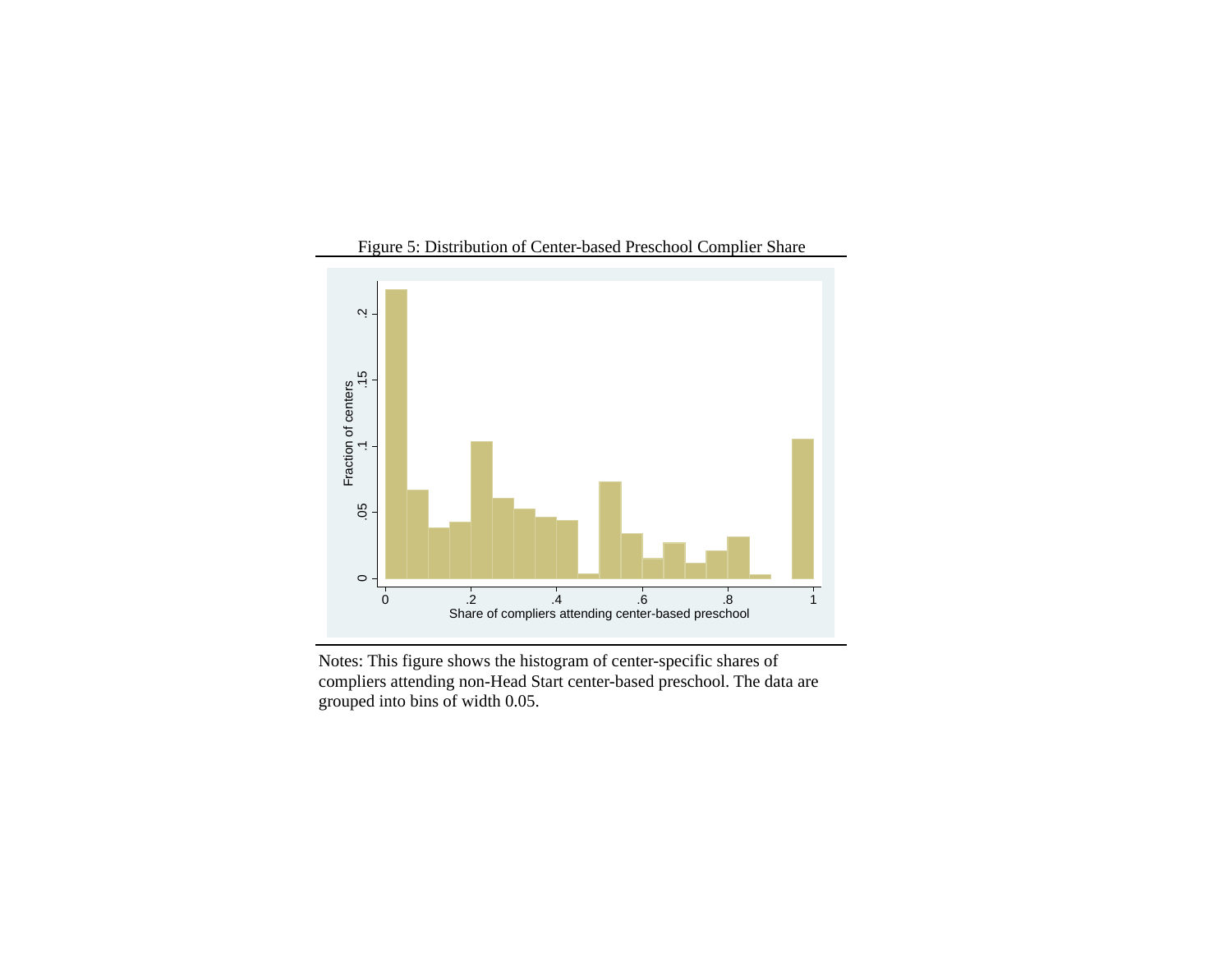| Cognitive skills                                                                                                                                     | Non-cognitive skills                      |
|------------------------------------------------------------------------------------------------------------------------------------------------------|-------------------------------------------|
| $\left(1\right)$                                                                                                                                     | (2)                                       |
| Peabody Picture and Vocabulary Test III (PPVT)                                                                                                       | Takes care of personal things             |
| Color names                                                                                                                                          | Asks for assistance with tasks            |
| Test de Vocabularioen Imagenes Peabody (TVIP adapted)                                                                                                | Makes friends easily                      |
| Woodcock-Johnson III Oral Comprehension                                                                                                              | Enjoys learning                           |
| Preschool Comprehensive Test of Phonological and Print Processing (CTOPPP)                                                                           | Has temper tantrums                       |
| Spanish CTOPPP                                                                                                                                       | Cannot concentrate/pay attention for long |
| Woodcock-Johnson III Word Attack                                                                                                                     | Is very restless/fidgets a lot            |
| McCarthy Draw-a-design                                                                                                                               | Likes to try new things                   |
| Letter naming                                                                                                                                        | Shows imagination in work and play        |
| Woodcock-Johnson III Letter-Word Identification                                                                                                      | Hits and fights with others               |
| Bateria R Woodock-Munoz Identificacion de Letras y Palabras                                                                                          | Accepts friends' ideas in playing         |
| Woodcock-Johnson III Spelling                                                                                                                        |                                           |
| Bateria R Woodcock-Munoz Dictado                                                                                                                     |                                           |
| Woodcock-Johnson III Applied Problems                                                                                                                |                                           |
| Woodcock-Johnson III Quantitative Concepts                                                                                                           |                                           |
| <b>Counting Bears</b>                                                                                                                                |                                           |
| Bateria R Woodcock-Munoz Problemas Aplicados                                                                                                         |                                           |
| Notes: This table lists the cognitive and non-cognitive outcomes used in the analysis. Summary indices are averages of standardized outcomes in each |                                           |

category.

Table 1: Outcomes Included in Summary Indices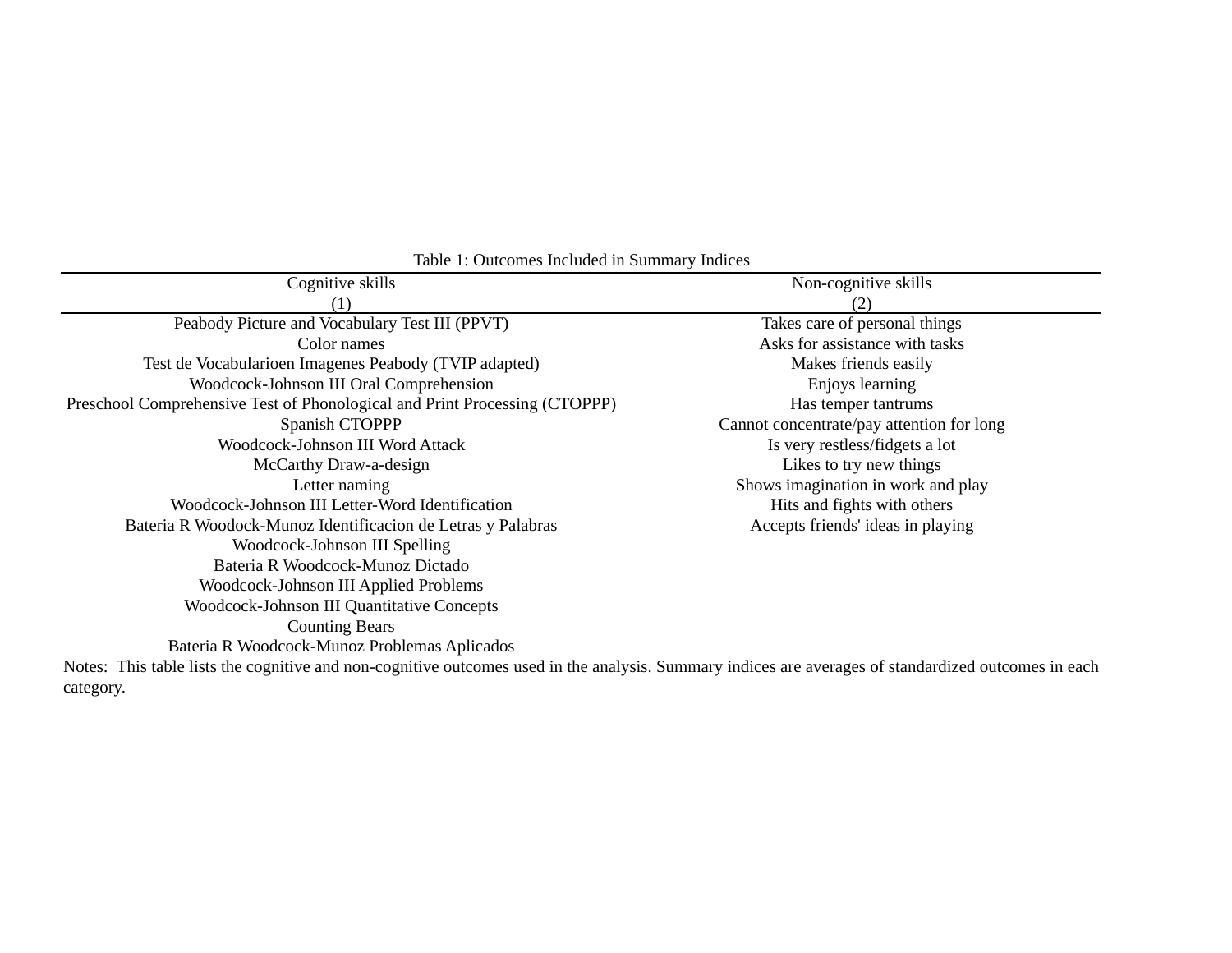|                                                    | Control mean | Offer differential |
|----------------------------------------------------|--------------|--------------------|
| Variable                                           | (1)          | (2)                |
| Male                                               | 0.490        | 0.011              |
|                                                    |              | (0.023)            |
| <b>Black</b>                                       | 0.259        | 0.009              |
|                                                    |              | (0.011)            |
| Hispanic                                           | 0.411        | 0.000              |
|                                                    |              | (0.014)            |
| Home language is Spanish                           | 0.332        | $-0.013$           |
|                                                    |              | (0.014)            |
| Special needs                                      | 0.112        | $0.020*$           |
|                                                    |              | (0.011)            |
| Mother is married                                  | 0.478        | $-0.016$           |
|                                                    |              | (0.020)            |
| Both parents live at home                          | 0.531        | $-0.016$           |
|                                                    |              | (0.020)            |
| Teen mother                                        | 0.165        | $-0.023$           |
|                                                    |              | (0.016)            |
| Mother is high school dropout                      | 0.389        | $-0.022$           |
|                                                    |              | (0.016)            |
| Mother attended college                            | 0.281        | 0.020              |
|                                                    |              | (0.018)            |
| Monthly household income                           | 1507.124     | $-25.060$          |
|                                                    |              | (61.350)           |
| Baseline cognitive skills                          | $-0.003$     | 0.014              |
|                                                    |              | (0.023)            |
| Baseline non-cognitive skills                      | 0.001        | 0.033              |
|                                                    |              | (0.022)            |
| Three-year-old cohort                              | 0.534        | $-0.001$           |
|                                                    |              | (0.013)            |
| Attended Head Start in 1st year                    | 0.160        | $0.663***$         |
|                                                    |              | (0.023)            |
| Attended any preschool in 1st year                 | 0.460        | $0.442***$         |
|                                                    |              | (0.025)            |
|                                                    |              |                    |
| Joint <i>p</i> -value for baseline characteristics |              | 0.313              |
| $N$ (total)                                        |              | 4,442              |
| N (completed survey)                               |              | 3,577              |
|                                                    |              |                    |

Table 2: Characteristics of Head Start Applicants

Notes: Column (1) shows means of baseline characteristics for Head Start applicants assigned to the control group. Column (2) shows coefficients from regressions of each characteristics on assignment to Head Start. The means and regressions are weighted using the HSIS baseline child weights. The *p*-value is from a test of the hypothesis that coefficients for all baseline characteristics are zero. Standard errors are clustered at the Head Start center level.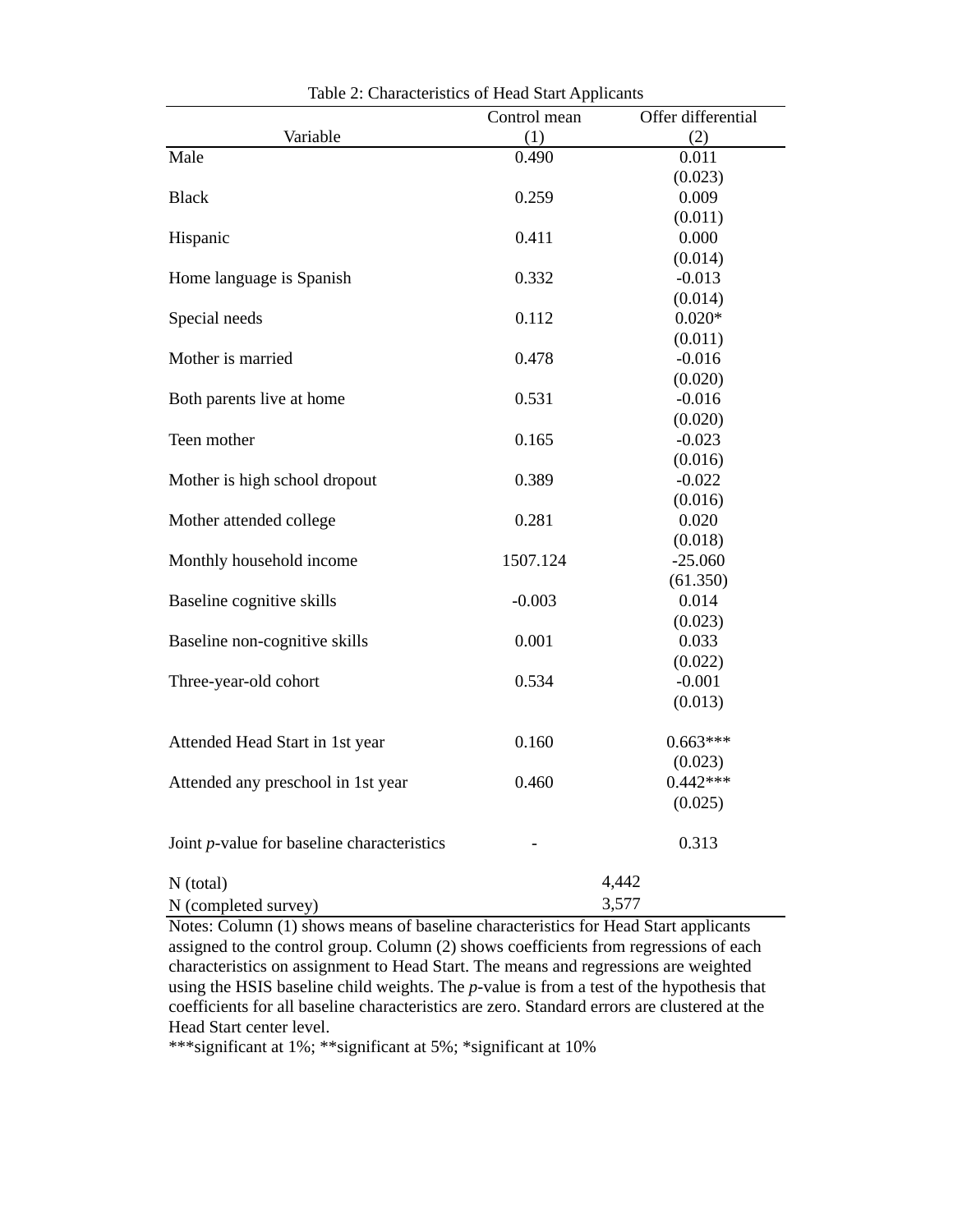|                                               |       | Other centers |      |       |                |
|-----------------------------------------------|-------|---------------|------|-------|----------------|
|                                               | Mean  | Std. dev.     | Min. | Max.  | Mean           |
| Variable                                      | (1)   | (2)           | (3)  | (4)   | (5)            |
| Fraction of teachers with bachelor's degree   | 0.35  | 0.40          | 0.00 | 1.00  | 0.41           |
| Fraction of staff with teaching license       | 0.11  | 0.23          | 0.00 | 1.00  | 0.30           |
| Student/staff ratio                           | 6.79  | 1.71          | 2.33 | 13.50 | 8.76           |
| Full day service                              | 0.63  | 0.48          | 0.00 | 1.00  | 0.67           |
| More than three home visits per year          | 0.20  | 0.40          | 0.00 | 1.00  | 0.13           |
| High/Scope curriculum                         | 0.30  | 0.46          | 0.00 | 1.00  | 0.28           |
| Center director experience (years)            | 18.17 | 10.12         | 0.00 | 52.00 | 13.96          |
| Number of randomized applicants               | 12.90 | 10.46         | 2.00 | 79.00 |                |
| Fraction of applicants assigned to Head Start | 0.59  | 0.06          | 0.25 | 0.83  | $\overline{a}$ |
| N (centers)                                   |       | 302           |      |       | 319            |

Table 3: Characteristics of Head Start Centers

Notes: This table summarizes characteristics of Head Start center in the HSIS data. Means and standard deviations are student-weighted for variables other than number of applicants and fraction assigned to Head Start. The HSIS sample excludes centers where the center director did not answer the HSIS survey, and centers where the fraction of students assigned to Head Start was zero or one. Column (5) shows mean characteristics for other preschools attended by children not offered a seat.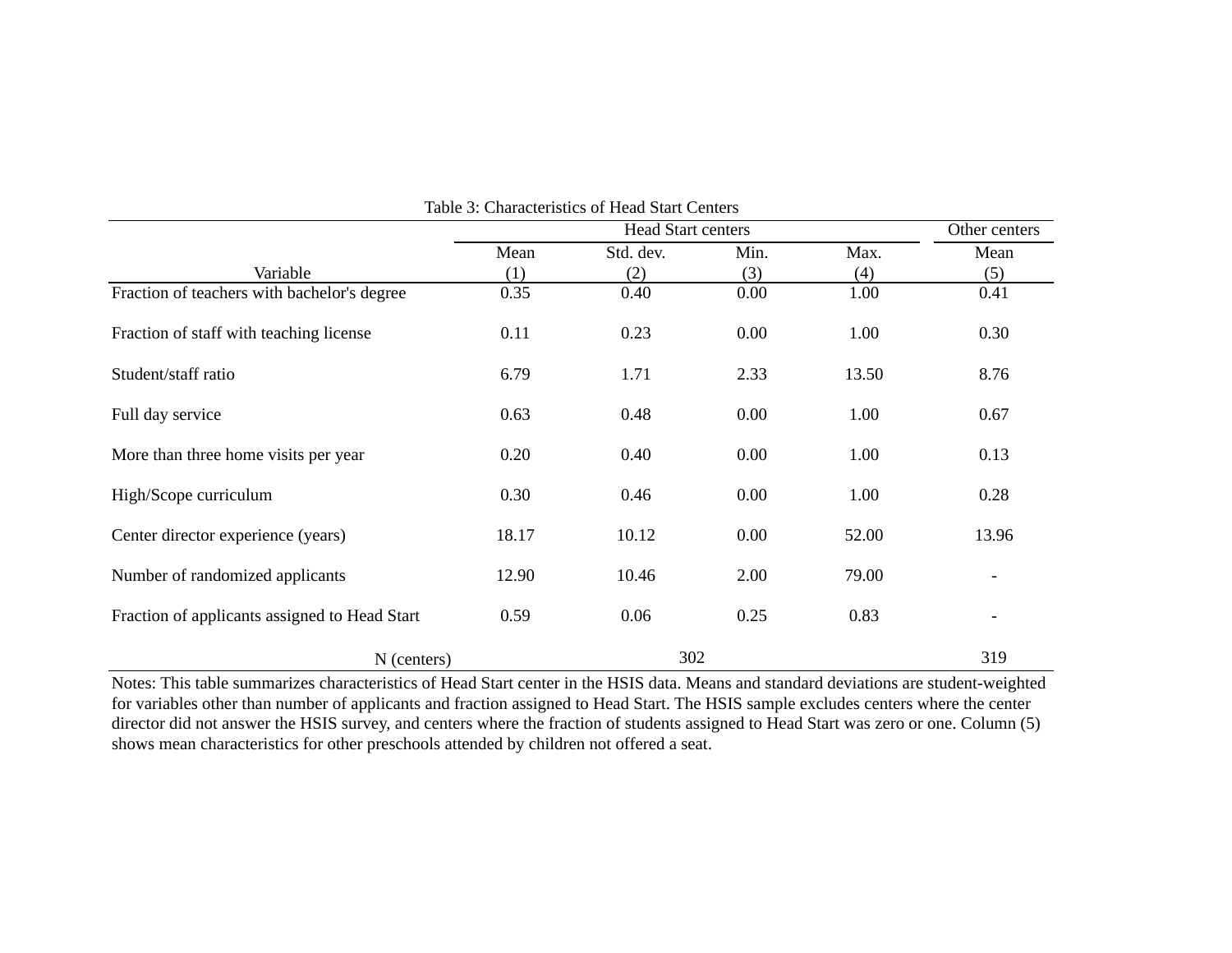|             |             | Cognitive skills |                       |             | Non-cognitive skills |  |
|-------------|-------------|------------------|-----------------------|-------------|----------------------|--|
|             |             | First stage      | IV estimate           | First stage | IV estimate          |  |
| Time period | Cohort      | (1)              | (2)                   | (3)         | (4)                  |  |
| Spring 2003 | 3-year-olds | $0.679***$       | $0.\overline{171***}$ | $0.679***$  | 0.053                |  |
|             |             | (0.031)          | (0.040)               | (0.031)     | (0.035)              |  |
|             |             | 2070             | 2070                  | 2062        | 2062                 |  |
|             | 4-year-olds | $0.684***$       | $0.088**$             | $0.685***$  | $-0.041$             |  |
|             |             | (0.034)          | (0.037)               | (0.032)     | (0.032)              |  |
|             |             | 1638             | 1638                  | 1631        | 1631                 |  |
| Spring 2004 | 3-year-olds | $0.362***$       | $0.152*$              | $0.358***$  | 0.083                |  |
|             |             | (0.031)          | (0.079)               | (0.031)     | (0.071)              |  |
|             |             | 2046             | 2046                  | 2032        | 2032                 |  |
|             | 4-year-olds | $0.693***$       | $-0.080*$             | $0.693***$  | $-0.035$             |  |
|             |             | (0.033)          | (0.045)               | (0.032)     | (0.041)              |  |
|             |             | 1535             | 1535                  | 1555        | 1555                 |  |
| Spring 2005 | 3-year-olds | $0.375***$       | $-0.014$              | $0.379***$  | 0.045                |  |
|             |             | (0.033)          | (0.090)               | (0.033)     | (0.088)              |  |
|             |             | 1927             | 1927                  | 1996        | 1996                 |  |
|             | 4-year-olds | $0.668***$       | 0.003                 | $0.668***$  | $-0.064$             |  |
|             |             | (0.034)          | (0.062)               | (0.034)     | (0.044)              |  |
|             |             | 1527             | 1527                  | 1576        | 1576                 |  |
| Spring 2006 | 3-year-olds | $0.367***$       | 0.058                 | $0.372***$  | 0.030                |  |
|             |             | (0.032)          | (0.104)               | (0.032)     | (0.076)              |  |
|             |             | 1876             | 1876                  | 1957        | 1957                 |  |

Table 4: Effects of Head Start on Cognitive and Non-cognitive Skills by Cohort and Year

Notes: This table reports estimates of the effect of Head Start attendance on summary indices of cognitive and non-cognitive skills. Estimates come from instrumental variables models using assignment to Head Start as an instrument for Head Start attendance. All models use the HSIS baseline child weights and control for the baseline covariates listed in Table 2. Missing covariates are set to zero, and dummies for missing values are included. Standard errors are clustered at the Head Start center level.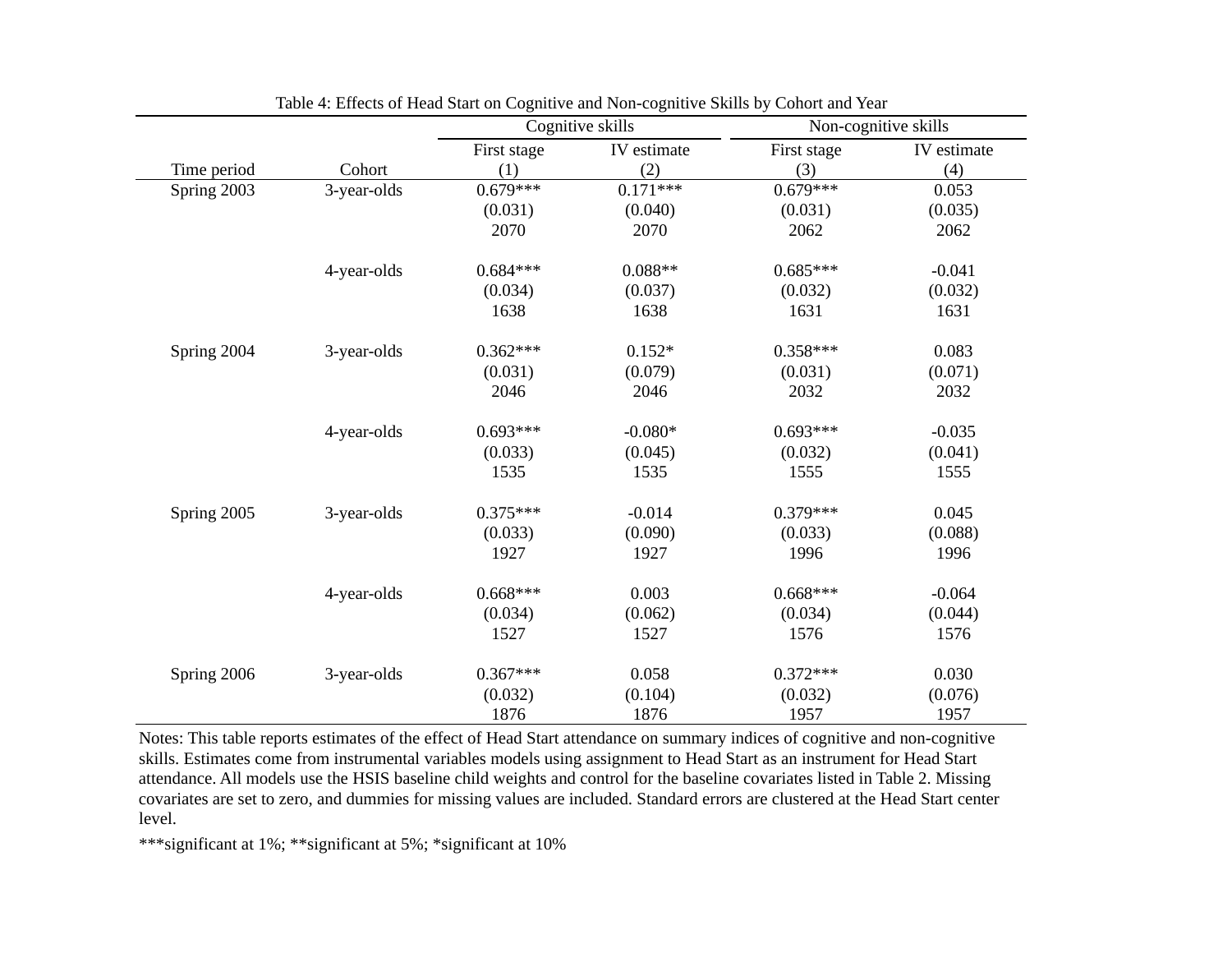|                                             | Mean                     | Std. dev. | Min.                                 | Max.   |
|---------------------------------------------|--------------------------|-----------|--------------------------------------|--------|
|                                             | (1)                      | 2)        | (3)                                  | (4)    |
| IV estimate                                 | 0.238                    | 1.437     | $-4.541$                             | 14.804 |
| IV asymptotic standard error                | 1.304                    | 6.299     | 0.047                                | 91.122 |
| Implied cross-center variance<br>of effects | Unweighted:<br>Weighted: |           | $-39.18(1195.02)$<br>$-35.98(34.98)$ |        |

Table 5: Finite-sample Behavior of Center-specific Instrumental Variables Estimates

Notes: This table summarizes the distribution of center-specific instrumental variables estimates for cognitive skills in Spring 2003. The estimate for each center comes from a separate IV regression of cognitive skills on Head Start attendance instrumented by Head Start assignment, pooling the 3- and 4-year-old cohorts and using the HSIS child weights.The sample excludes centers with less than 3 applicants and centers with first stages equal to exactly zero. Two other centers with small samples and first stages very close to zero are also dropped. The sample includes 286 centers. The implied crosscenter variance of effects is the sample variance of the IV estimates minus the average squared standard error. The weighted variance calculation weights observations by the reciprocal of the IV standard error Standard errors of variance estimates are in parentheses.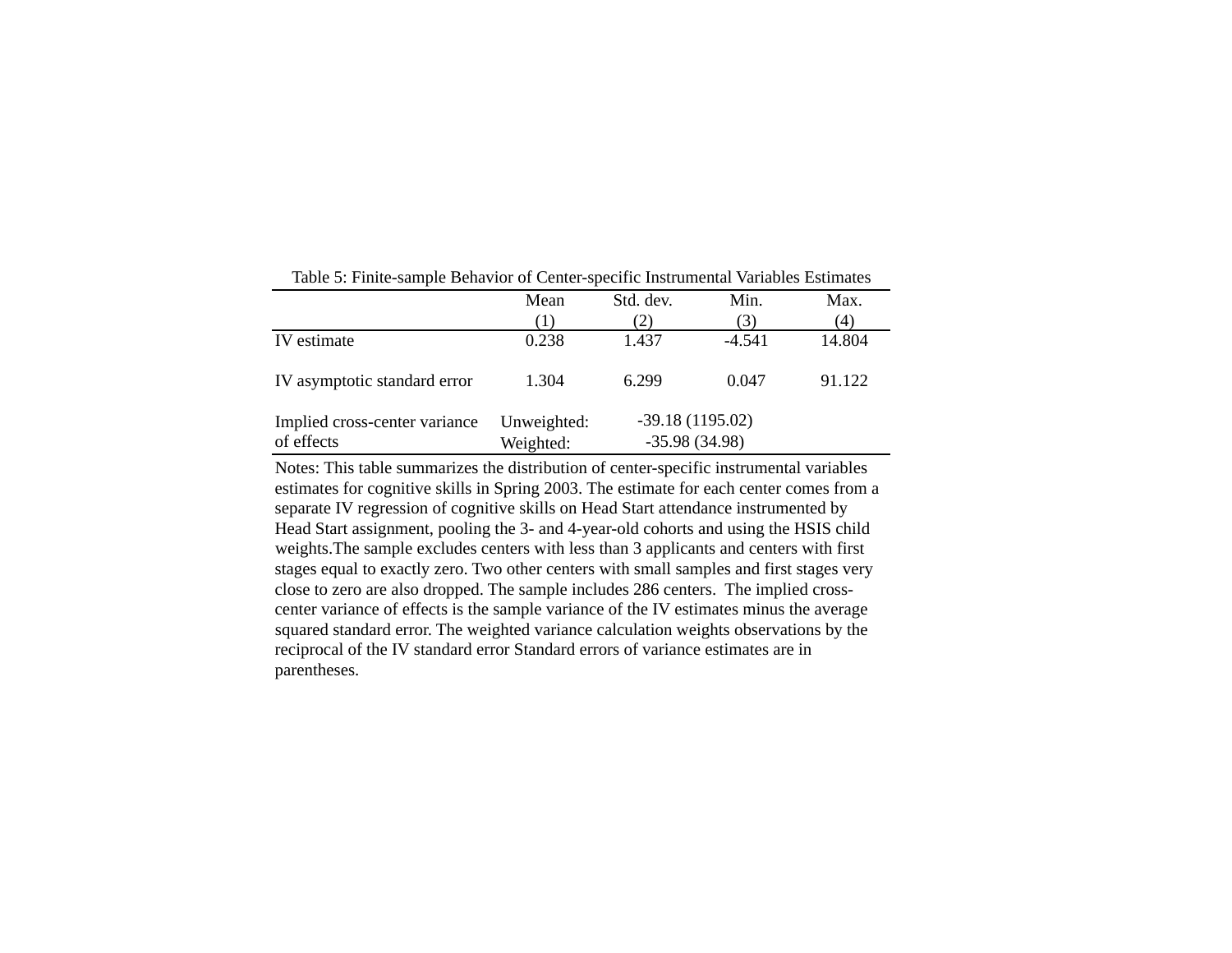|                                                                 |                                     |            | Cognitive skills | Non-cognitive skills |                |
|-----------------------------------------------------------------|-------------------------------------|------------|------------------|----------------------|----------------|
|                                                                 |                                     | Estimate   | Standard error   | Estimate             | Standard error |
| Parameter                                                       | Description                         | (1)        | (2)              | (3)                  | (4)            |
| $E[\Phi(\lambda_i+\pi_i)-\Phi(\lambda_i)]$                      | Mean compliance probability         | $0.743***$ | 0.022            | $0.744***$           | 0.021          |
| $\left[Var(\Phi(\lambda_i+\pi_i)-\Phi(\lambda_i))\right]^{1/2}$ | Std. dev. of compliance probability | $0.220***$ | 0.011            | $0.203***$           | 0.011          |
| $E[\alpha_{Ii}]$                                                | Mean treated outcome                | $0.105***$ | 0.026            | 0.024                | 0.017          |
| $E[\alpha_{0i}]$                                                | Mean non-treated outcome            | $-0.009$   | 0.029            | 0.000                | 0.016          |
| $E[\alpha_{1i} - \alpha_{0i}]$                                  | Mean Head Start effect              | $0.114***$ | 0.035            | 0.024                | 0.021          |
| $[Var(\alpha_{1i} - \alpha_{0i})]^{1/2}$                        | Std. dev. of Head Start effects     | $0.184***$ | 0.016            | $0.068***$           | 0.007          |

# Table 6: Random Coefficients Estimates for Spring 2003

Notes: This table lists maximum simulated likelihood estimates of parameters of the cross-center distribution of Head Start effects in Spring 2003. The sample pools the three- and four-year-old cohorts, and observations are weighted using the HSIS baseline child weights. The MSL procedure uses 1,000 simulations for each Head Start center. Standard errors are robust to misspecification and are clustered at the Head Start center level. \*\*\*significant at 1%; \*\*significant at 5%; \*significant at 10%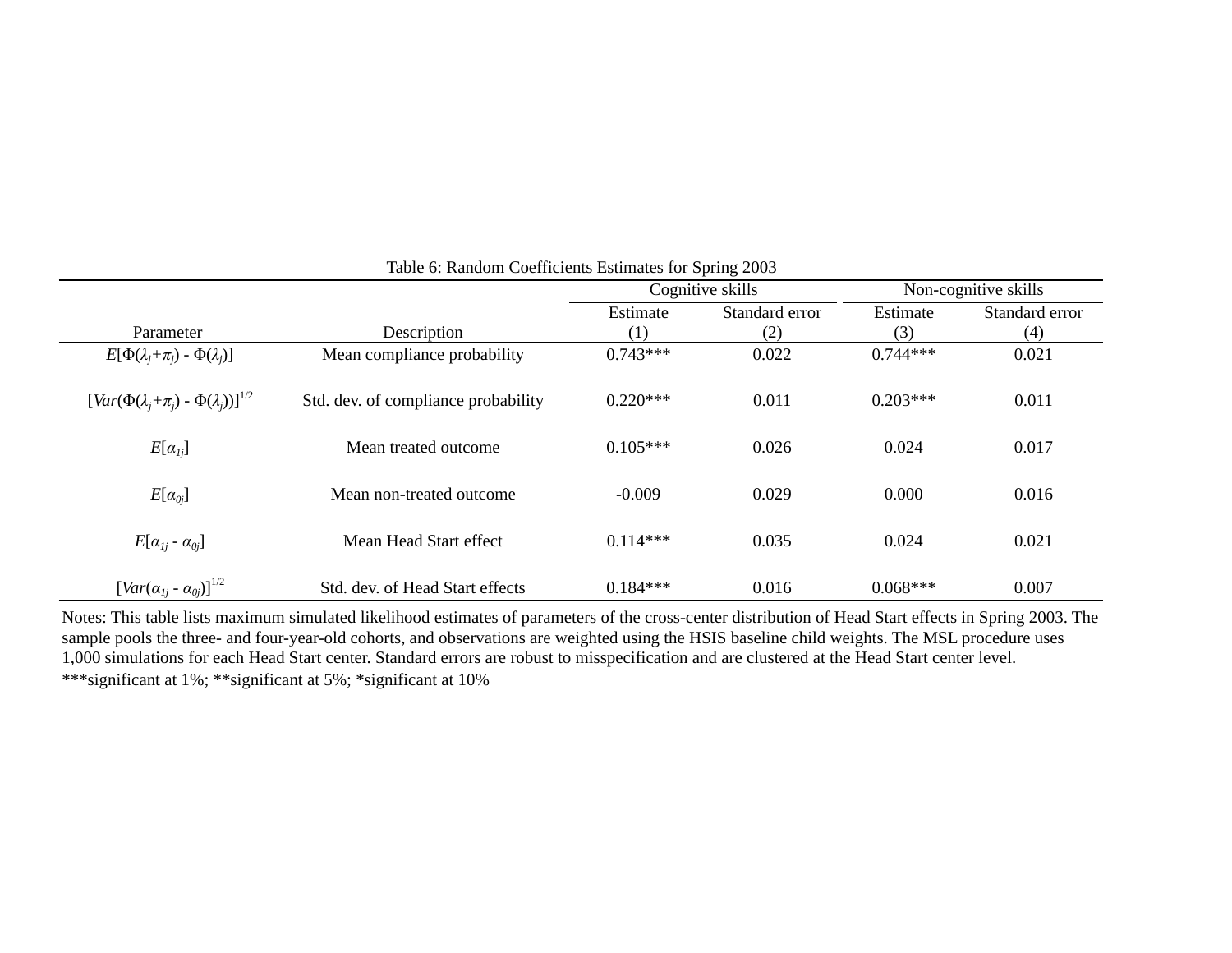|                                            |                          | Table 7: Relationships Between Inputs and Head Start Effects |            |                          |                          |            |  |
|--------------------------------------------|--------------------------|--------------------------------------------------------------|------------|--------------------------|--------------------------|------------|--|
|                                            |                          | Cognitive skills                                             |            |                          | Non-cognitive skills     |            |  |
|                                            |                          | Two-stage least squares                                      | Maximum    |                          | Two-stage least squares  | Maximum    |  |
|                                            | Bivariate                | Multivariate                                                 | likelihood | Bivariate                | Multivariate             | likelihood |  |
|                                            | (1)                      | (2)                                                          | (3)        | (4)                      | (5)                      | (6)        |  |
| A. Center characteristics                  |                          |                                                              |            |                          |                          |            |  |
| Any staff with bachelor's degree           | 0.026                    | 0.050                                                        | 0.001      | 0.012                    | $-0.041$                 | $-0.022$   |  |
|                                            | (0.063)                  | (0.048)                                                      | (0.043)    | (0.051)                  | (0.050)                  | (0.032)    |  |
| Any staff have teaching license            | $0.127*$                 | 0.090                                                        | 0.034      | 0.087                    | 0.085                    | 0.030      |  |
|                                            | (0.068)                  | (0.064)                                                      | (0.044)    | (0.052)                  | (0.056)                  | (0.040)    |  |
| Low student/staff ratio                    | $-0.044$                 | $-0.061$                                                     | $-0.068$   | 0.033                    | 0.046                    | 0.031      |  |
|                                            | (0.059)                  | (0.050)                                                      | (0.049)    | (0.053)                  | (0.051)                  | (0.032)    |  |
| Full day service                           | $0.138**$                | $0.089*$                                                     | $0.083*$   | $-0.043$                 | $-0.031$                 | $-0.002$   |  |
|                                            | (0.055)                  | (0.047)                                                      | (0.043)    | (0.053)                  | (0.050)                  | (0.031)    |  |
| More than three home visits per year       | 0.024                    | $0.110*$                                                     | $0.092*$   | $0.112**$                | 0.088                    | $0.094**$  |  |
|                                            | (0.070)                  | (0.064)                                                      | (0.055)    | (0.050)                  | (0.056)                  | (0.037)    |  |
|                                            | $-0.009$                 | 0.005                                                        | $-0.023$   | 0.042                    | 0.085                    | 0.024      |  |
| High/Scope curriculum                      | (0.066)                  | (0.054)                                                      | (0.048)    | (0.053)                  | (0.057)                  | (0.035)    |  |
| High center director experience            | 0.022                    | 0.055                                                        | 0.021      | $-0.011$                 | $-0.007$                 | $-0.013$   |  |
|                                            | (0.061)                  | (0.053)                                                      | (0.044)    | (0.052)                  | (0.053)                  | (0.034)    |  |
| <b>B.</b> Child characteristics            |                          |                                                              |            |                          |                          |            |  |
| Mother graduated high school               | $-0.127**$               | $-0.077$                                                     | $-0.024$   | 0.015                    | $-0.010$                 | $-0.034$   |  |
|                                            | (0.062)                  | (0.057)                                                      | (0.042)    | (0.049)                  | (0.046)                  | (0.032)    |  |
| High income                                | $-0.011$                 | $-0.003$                                                     | $-0.079*$  | 0.008                    | 0.041                    | 0.020      |  |
|                                            | (0.061)                  | (0.054)                                                      | (0.044)    | (0.047)                  | (0.043)                  | (0.027)    |  |
| High baseline skills                       | $-0.085$                 | $-0.004$                                                     | 0.019      | 0.023                    | $-0.005$                 | $-0.020$   |  |
|                                            | (0.055)                  | (0.051)                                                      | (0.035)    | (0.047)                  | (0.049)                  | (0.032)    |  |
| C. Counterfactual preschool choices        |                          |                                                              |            |                          |                          |            |  |
| High center-based preschool complier share | $-0.099*$                | $-0.117**$                                                   | $-0.076*$  | $-0.011$                 | $-0.019$                 | $-0.004$   |  |
|                                            | (0.054)                  | (0.051)                                                      | (0.045)    | (0.047)                  | (0.049)                  | (0.032)    |  |
| Residual std. dev. of Head Start effects   | $\overline{\phantom{a}}$ | $\overline{\phantom{a}}$                                     | 0.150      | $\overline{\phantom{a}}$ | $\overline{\phantom{a}}$ | 0.053      |  |
| $R$ -squared                               |                          |                                                              | 0.337      |                          |                          | 0.393      |  |

Notes: This table reports estimates of relationships between Head Start effects and inputs in Spring 2003. Two-stage least squares models instrument Head Start attendance and its interactions with inputs using assignment to Head Start and its interactions with inputs, with the same weighting scheme and controls as in Table 4. High (low) values of inputs are values above (below) the sample median. The bivariate models in columns (1) and (4) estimate a separate interaction model for each input, while the multivariate models in columns (2)-(3) and (5)-(6) include all interactions simultaneously. Main effects of interacting variables are included as controls. Bivariate models exclude observations with missing values for the relevant input; multivariate models exclude observations with missing values for any input. Standard errors are clustered at the Head Start center level.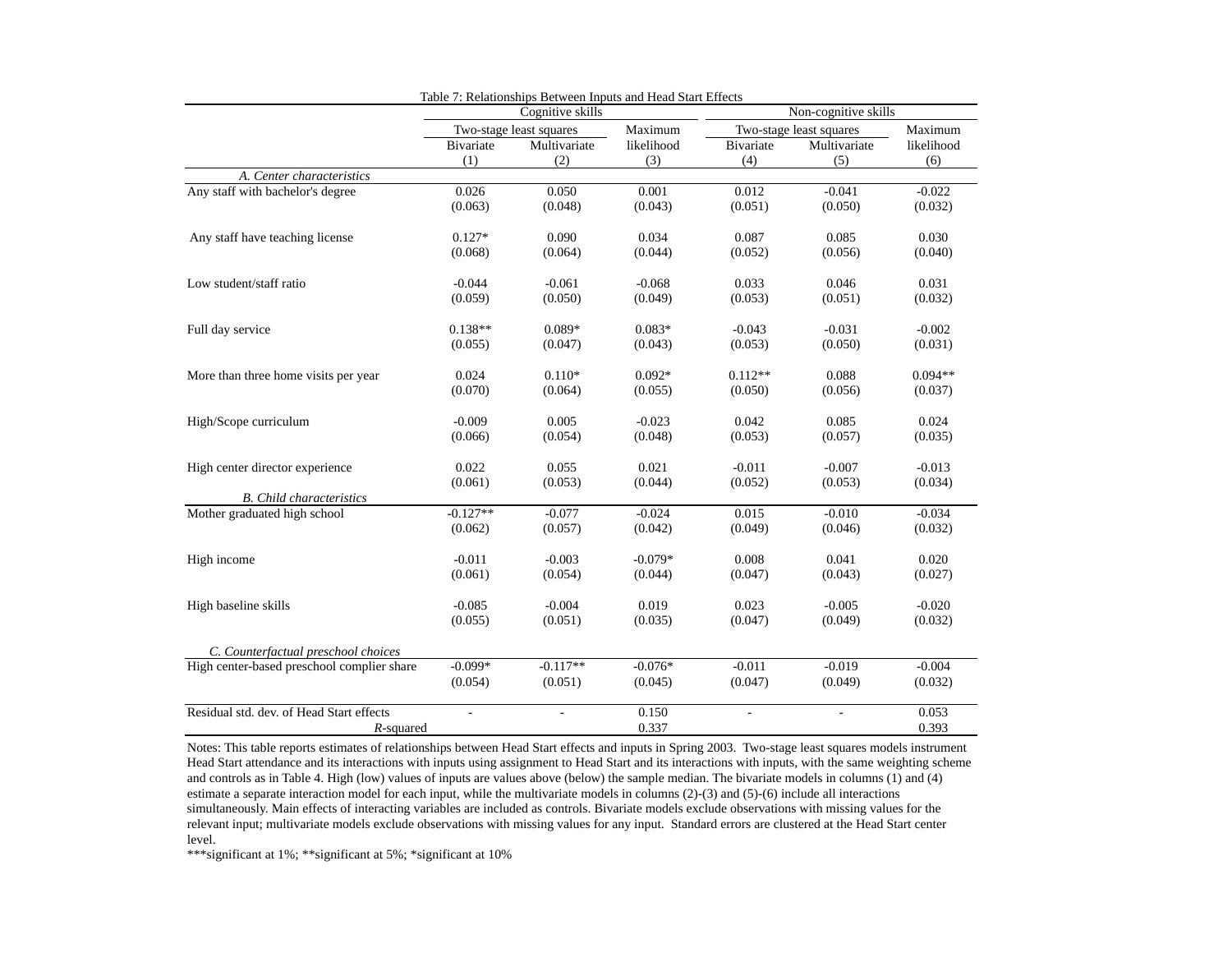# **References**

- 1. Allcott, H. (2014). "Site Selection Bias in Program Evaluation." Mimeo, New York University.
- 2. Anderson, M. (2008). "Multiple Inference and Gender Differences in the Effects of Early Intervention: A Reevaluation of the Abecedarian, Perry Preschool, and Early Training Projects." *Journal of the American Statistical Association* 103(484).
- 3. Angrist, J., and Imbens, G. (1995). "Two-stage Least Squares Estimation of Average Causal Effects in Models with Variable Treatment Intensity." *Journal of the American Statistical Association* 90(430).
- 4. Angrist, J., and Lavy, V. (1999). "Using Maimonides' Rule to Estimate the Effect of Class Size on Scholastic Achievement." *Quarterly Journal of Economics* 114(2).
- 5. Berruta-Clement, J., Schweinhart, L., Barnett, W., Epstein, A., and Weikart, D. (1984). Changed Lives: The Effects of the Perry Preschool Program on Youths Through Age 19. Ypsilanti, MI: High/Scope Press.
- 6. Bertrand, M., and Pan, J. (2013). "The Trouble with Boys: Social Influences and the Gender Gap in Disruptive Behavior." *American Economic Journal: Applied Economics* 5(1).
- 7. Bitler, M., Domina, T., and Hoynes, H. (2014). "Experimental Evidence on Distributional Effects of Head Start." NBER Working Paper no. 20434.
- 8. Campbell, F., and Ramey, C. (1994). "Effects of Early Intervention on Intellectual and Academic Achievement: A Follow-up Study of Children from Low-Income Families." *Child Development* 65(2).
- 9. Campbell, F., and Ramey, C. (1995). "Cognitive and School Outcomes for High-Risk African-American Students at Middle Adolescence: Positive Effects of Early Intervention." *American Educational Research Journal* 32(4).
- 10. Cascio, E., and Schanzenbach, D. (2013). "The Impacts of Expanding Access to High-Quality Preschool Education." Brookings Papers on Economic Activity.
- 11. Chandra, A., Finkelstein, A., Sacarny, A., and Syverson, C. (2013). "Healthcare Exceptionalizm? Productivity and Allocation in the US Healthcare Sector." NBER Working Paper no. 19200.
- 12. Chetty, R., Hilger, N., Saez, E., Schanzenbach, D., and Yagan, D. (2011). "How Does Your Kindergarten Classroom Affect Your Earnings? Evidence from Project STAR." *Quarterly Journal of Economics* 126(4).
- 13. Chetty, R., Friedman, J., and Rockoff, J. (2013a). "Measuring the Impacts of Teachers I: Evaluating Bias in Teacher Value-added Estimates." NBER Working Paper no. 19423.
- 14. Chetty, R., Friedman, J., and Rockoff, J. (2013b). "Measuring the Impacts of Teachers II: Teacher Value-added and Student Outcomes in Adulthood." NBER Working Paper no. 19424.
- 15. Cohodes, S., and Goodman, J. (forthcoming). "Merit Aid, College Quality, and College Completion: Massachusetts' Adams Scholarship as an In-Kind Subsidy." *American Economic Journal: Applied Economics.*
- 16. Currie, J., and Thomas, D. (1995). "Does Head Start Make a Difference?" *American Economic Review*  $85(3)$ .
- 17. Deming, D. (2009). "Early Childhood Intervention and Life-Cycle Skill Development: Evidence from Head Start." *American Economic Journal: Applied Economics* 1(3).
- 18. Deming, D. (2013). "Using School Choice Lotteries to Test Measures of School Effectiveness." National Bureau of Economic Research Working Paper no. 19803.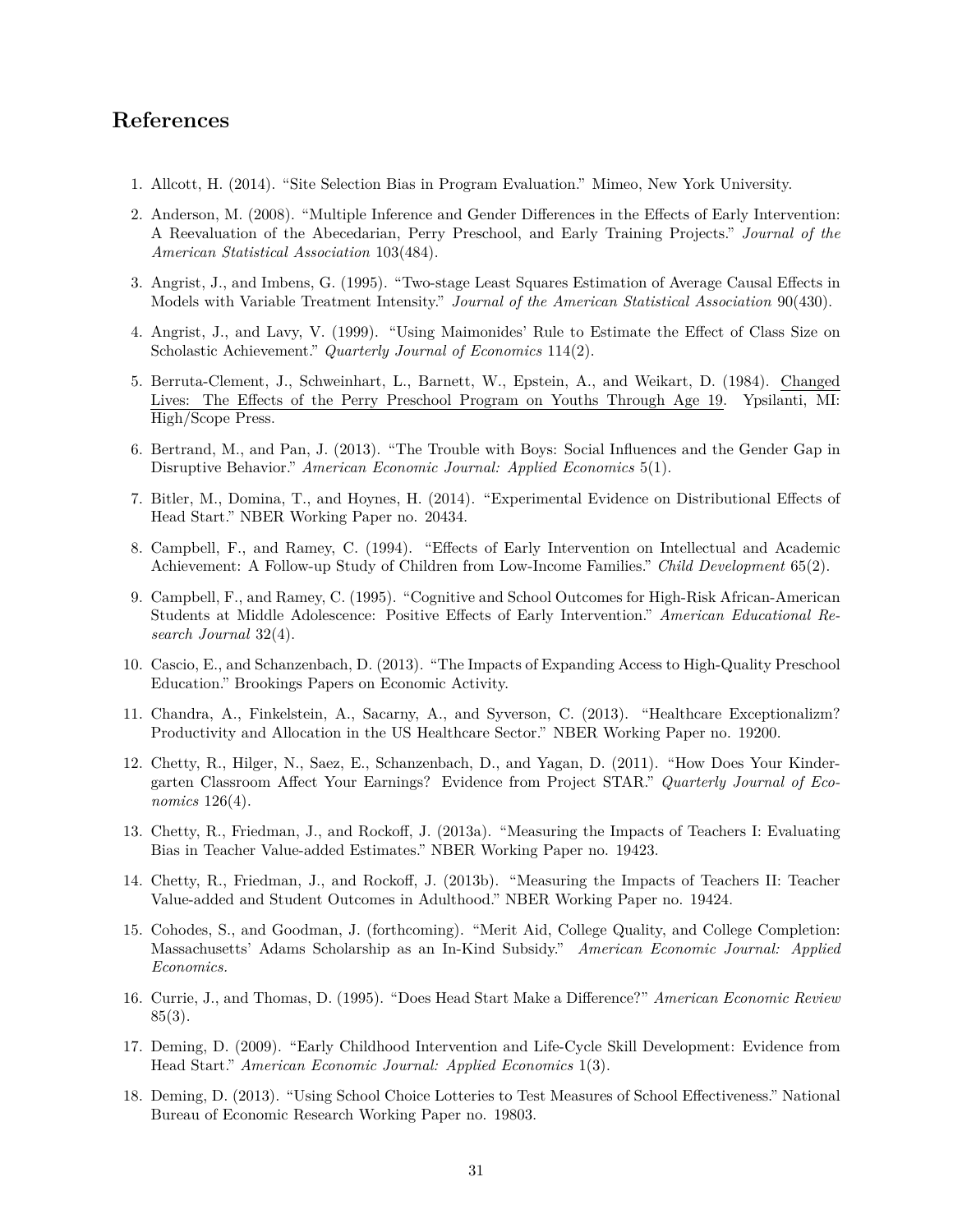- 19. Dobbie, W., and Fryer, R. (2011). "Are High Quality Schools Enough to Increase Achievement Among the Poor? Evidence from the Harlem Children's Zone." *American Economic Journal: Applied Economics* 3(3).
- 20. Epstein, A. (2007). Essentials of Active Learning in Preschool: Getting to Know the High/Scope Curriculum. Ypsilanti, MI: High/Scope Press.
- 21. Fitzpatrick, M. (2008). "Starting School at Four: The Effect of Universal Pre-Kindergarten on Children's Academic Achievement." *The B.E. Journal of Economic Analysis and Policy* 8(1).
- 22. Garces, E., Thomas, D., and Currie, J. (2002). "Longer-term Effects of Head Start." *American Economic Review* 92(4).
- 23. Gelber, A., and Isen, A. (2013). "Children's Schooling and Parents'Behavior: Evidence from the Head Start Impact Study." *Journal of Public Economics* 101.
- 24. Gibbs, C., Ludwig, J., and Miller, D. (2011). "Does Head Start Do Any Lasting Good?" National Bureau of Economic Research Working Paper no. 17452.
- 25. Gormley, W., and Gayer, T. (2005). "Promoting School Readiness in Oklahoma: An Evaluation of Tulsa's Pre-K Program." *Journal of Human Resources* 40.
- 26. Hanushek, E. (2009). "Teacher Deselection." In: Creating a New Teaching Profession, D. Goldhaber and J. Hannaway, eds. Washington, DC: Urban Institute Press.
- 27. Heckman, J. (1979). "Sample Selection Bias as a Specification Error." *Econometrica* 47(1).
- 28. Heckman, J. (1990). "Varieties of Selection Bias." *The American Economic Review* 80(2).
- 29. Heckman, J. (2011). "The American Family in Black and White: A Post-Racial Strategy for Improving Skills to Promote Equality." IZA Discussion Paper no. 5495.
- 30. Heckman, J., Moon, S., Pinto, R., Savelyev, P., and Yavitz, A. (2010a). "The Rate of Return to the High/Scope Perry Preschool Program." *Journal of Public Economics* 94.
- 31. Heckman, J., Moon, S., Pinto, R., Savelyev, P., and Yavitz, A. (2010b). "Analyzing Social Experiments as Implemented: A Reexamination of the Evidence from the High/Scope Perry Preschool Program." *Quantitative Economics* 1(1).
- 32. Heckman, J., Malofeeva, L., Pinto, R., and Savelyev, P. (2013). "Understanding the Mechanisms Through Which an Influential Early Childhood Program Boosted Adult Outcomes." *American Economic Review* 103(6).
- 33. Heckman, J., Urzua, S., and Vytlacil, E. (2006). "Understanding Instrumental Variables in Models with Essential Heterogeneity." *The Review of Economics and Statistics* 88(3).
- 34. Hotz, V., Imens, G., and Mortimer, J. (2005). "Predicting the Efficacy of Future Training Programs Using Past Experiences at Other Locations." *Journal of Econometrics* 125(1-2).
- 35. Imbens, G., and Angrist, J., (1994). "Identification and Estimation of Local Average Treatment Effects." *Econometrica* 62(2).
- 36. Imbens, G., and Rubin, D. (1997). "Bayesian Inference for Causal Effects in Randomized Experiments with Noncompliance." *Annals of Statistics* 25(1).
- 37. Jacob, B. (2002). "Where the Boys Aren't: Non-cognitive Skills, Returns to School and the Gender Gap in Higher Education." *Economics of Education Review* 21.
- 38. Jacob, B., and Lefgren, L. (2008). "Principals as Agents: Subjective Performance Assessment in Education." *Journal of Labor Economics* 26(1).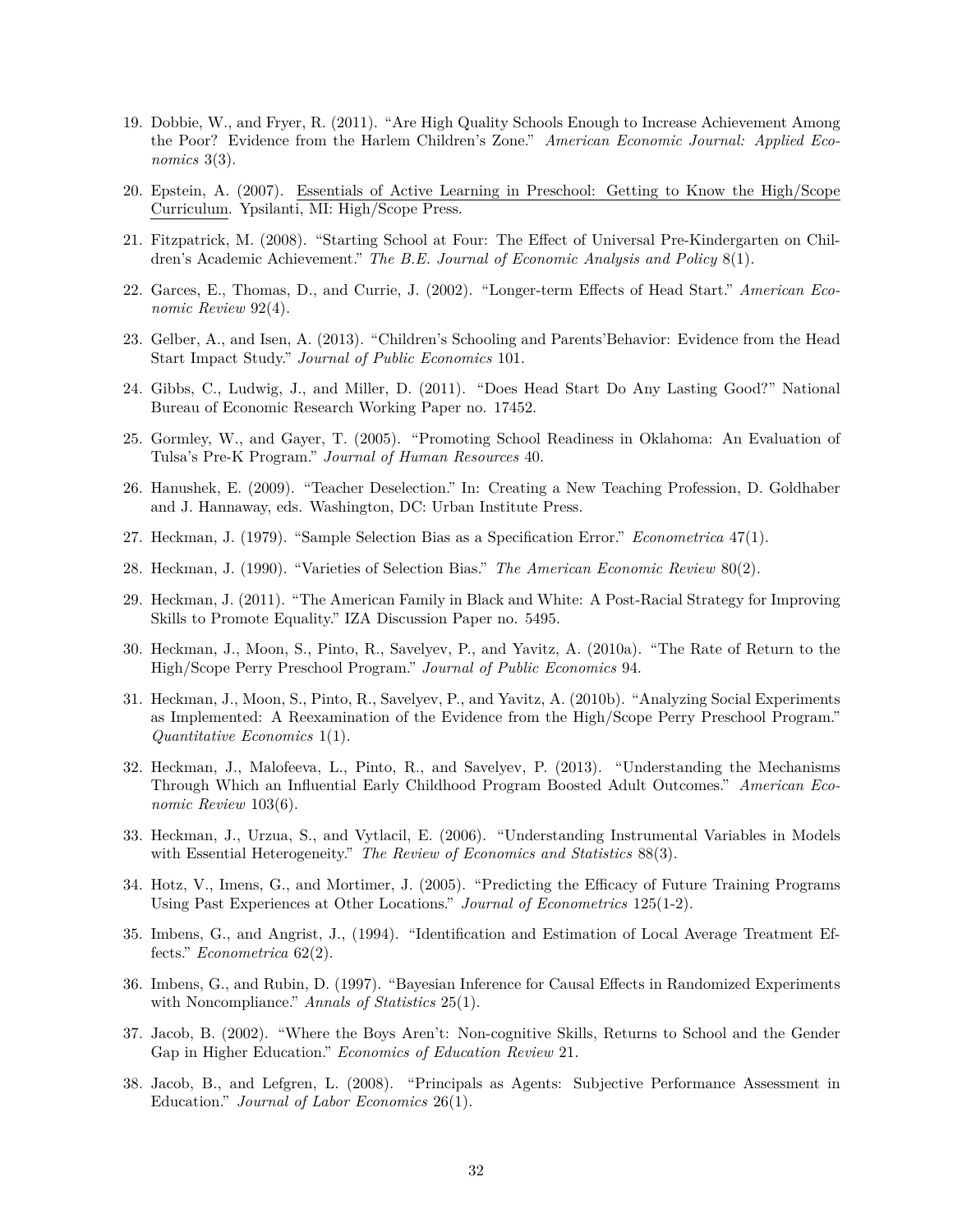- 39. Kane, T., Rockoff, J., and Staiger, D. (2008). "What does Certification Tell Us About Teacher Effectiveness? Evidence from New York City." *Economics of Education Review* 27(6).
- 40. Kling, J., Liebman, J., and Katz, L. (2007). "Experimental Analysis of Neighborhood Effects." *Econometrica* 75(1).
- 41. Krueger, A. (1999). "Experimental Estimates of Education Production Functions." *Quarterly Journal of Economics* 114(2).
- 42. Ludwig, J., and Miller, D. (2007). "Does Head Start Improve Children's Life Chances? Evidence from a Regression Discontinuity Design." *Quarterly Journal of Economics* 122(1).
- 43. Mariano, R. (1977). "Finite Sample Properties of Instrumental Variable Estimators of Structural Coefficients." *Econometrica* 45(2).
- 44. Morris, C. (1983). "Parametric Empirical Bayes Inference: Theory and Applications." *Journal of the American Statistical Association* 78(381).
- 45. Nelson, C., and Startz, R. (1990). "Some Further Results on the Exact Small Sample Properties of the Instrumental Variable Estimator." *Econometrica* 58(4).
- 46. Obama, B. (2013). The White House, Office of the Press Secretary. Remarks by the President in state of the union address.
- 47. Raudenbush, S., Reardon, S., and Nomi, T. (2012). "Statistical Analysis for Multisite Trials Using Instrumental Variables with Random Coefficients." *Journal of Research on Educational Effectiveness* 5(3).
- 48. Reynolds, A. (1998). "Extended Early Childhood Intervention and School Achievement: Age Thirteen Findings from the Chicago Longitudinal Study." *Child Development* 69(1).
- 49. Schweinhart, L. (2007). "How to Take the High/Scope Perry Preschool to Scale." Paper prepared for the National Invitational Conference of the Early Childhood Research Collaborative.
- 50. Schweinhart, L., Montie, J., Xiang, Z., Barnett, W., Belfield, C., and Nores, M. (2005). Lifetime Effects: The High/Scope Perry Preschool Study Through Age 40. Ypsilanti, MI: High/Scope Press.
- 51. Schweinhart, L., and Weikart, D. (1997). Lasting Differences: The High/Scope Preschool Curriculum Comparison Study Through Age 23. Ypsilanti, MI: High/Scope Press.
- 52. Syverson, C. (2011). "What Determines Productivity?" *Journal of Economic Literature* 49(2).
- 53. US Department of Health and Human Services, Administration for Children and Families (2008). "Statutory Degree and Credentialing Requirements for Head Start Teaching Staff." http://eclkc.ohs.acf. hhs.gov/hslc/standards/IMs\_and\_PIs\_in\_PDF/PDF\_IMs/IM2008/ACF-IM-HS-08-12.pdf. Accessed March 27, 2013.
- 54. US Department of Health and Human Services, Administration for Children and Families (2010). "Head Start Impact Study, Final Report." Washington, DC.
- 55. US Department of Health and Human Services, Administration for Children and Families (2011). "Head Start Program Facts, Fiscal Year 2011." http://eclkc.ohs.acf.hhs.gov/hslc/mr/factsheets/docs/hsprogram-fact-sheet-2011-final.pdf. Accessed March 27, 2013.
- 56. US Department of Health and Human Services, Administration for Children and Families (2012). "Third Grade Follow-up to the Head Start Impact Study." Washington, DC .
- 57. US Office of Head Start (2012). "Head Start Services." http://www.acf.hhs.gov/programs/ohs/about/headstart. Accessed March 27, 2013.
- 58. Wong, V., Cook, T., Barnett, W., and Jung, K. (2008). "An Effectiveness-based Evaluation of Five State Pre-kindergarten Programs." *Journal of Policy Analysis and Management* 27(1).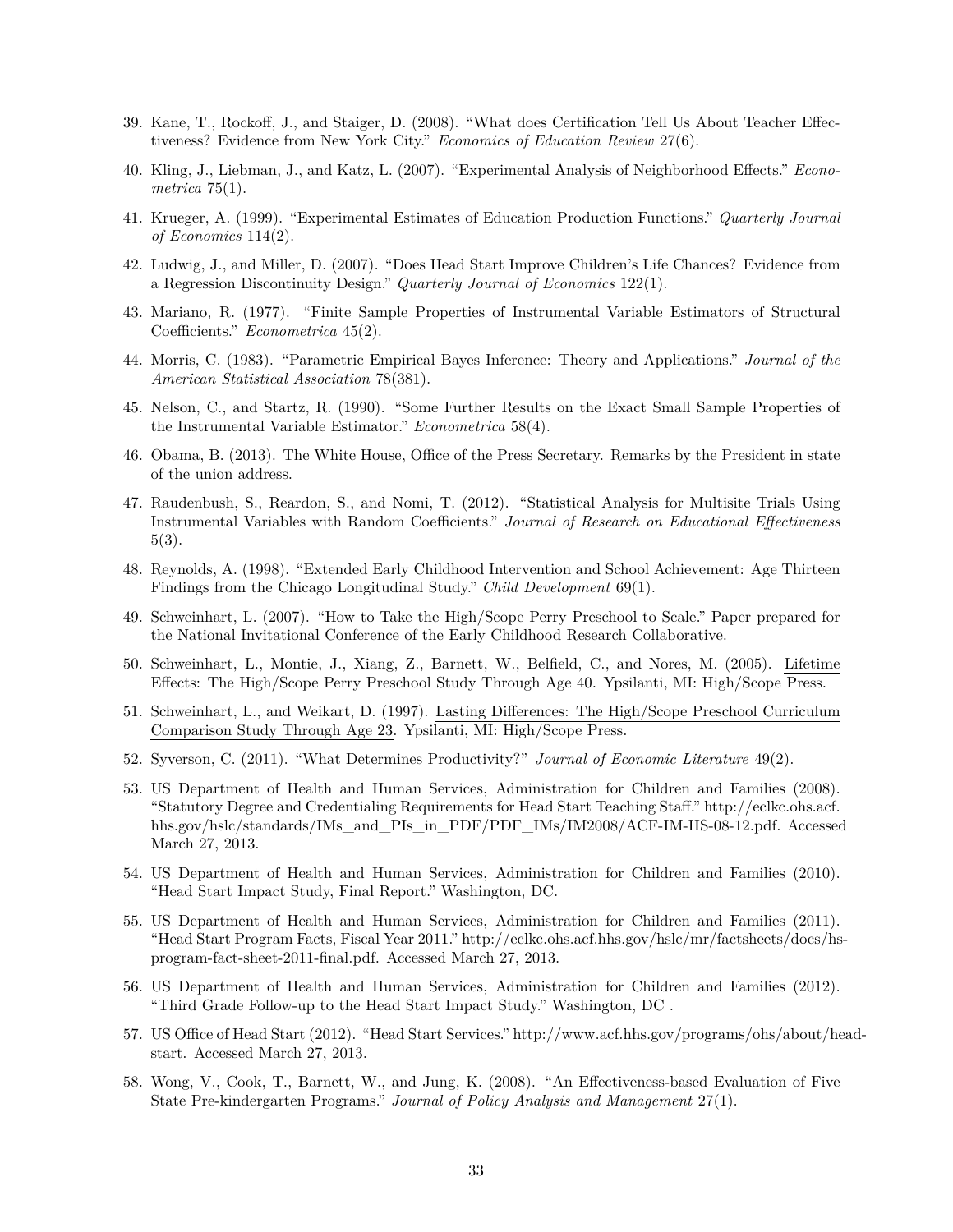# **Online Appendix**

The data for this analysis come from the Head Start Impact Study (HSIS). The HSIS data includes information on 4,442 students. Each student applied to one of 353 Head Start centers in Fall 2002, and each center is associated with one of 84 regional Head Start program areas. The data includes separate files with information on test scores, answers to parental surveys, and Head Start center characteristics. This Appendix describes the procedure used to clean each data source and construct the data set used for analysis.

### **Test Score Data**

Test score information comes from a series of assessments conducted in Fall 2002, Spring 2003, Spring 2004, Spring 2005 and Spring 2006. From each assessment file, I extract raw scores for the 17 tests listed in column (1) of Table 1. These 17 tests are the main outcomes examined by DHHS (2010). The data also include a few other tests (for example, the Leiter Sustained Attention Task), but DHHS (2010) expresses reservations about their reliability and hence they are excluded. Not all tests were administered every year, and there were some differences in the tests administered to Spanish-speaking and English-speaking students; for example, the TVIP and Spanish CTOPPP were administered to Spanish speakers only. To construct the cognitive summary index outcome, I standardize each test relative to the control group among students who took the test separately for each cohort and assessment period. I then compute the mean of observed standardized outcomes for each child. Finally, I append together the data sets for each assessment period, and use a unique student identifier to reshape the data into a wide format file with one observation per student and a separate variable for the cognitive summary index in each assessment period.

### **Parent Survey Data**

#### *Baseline demographics*

Information on student demographics is drawn from a baseline survey of parents conducted in Fall 2002. Eighty-one percent of households responded to this survey (3,577 of 4,442). This demographic information is supplemented with a set of derived variables from the HSIS "Covariates and Subgroups" data file. This file combines the baseline survey with information collected during experimental recruitment to fill in missing values for some demographic variables. When variables are present in both files, information from the "Covariates and Subgroups" file is used.

#### *Non-cognitive outcomes*

Indices of non-cognitive skill are constructed from the baseline parental survey and follow-up surveys conducted in Spring 2003, Spring 2004, Spring 2005 and Spring 2006. I begin with the all social and emotional outcomes analyzed by DHHS (2010). Each outcome is redefined so that a positive sign is favorable, and then standardized relative to the control group separately by cohort and survey period. I also retain raw measures of each outcome. I then append together the files for all periods. To exclude outcomes without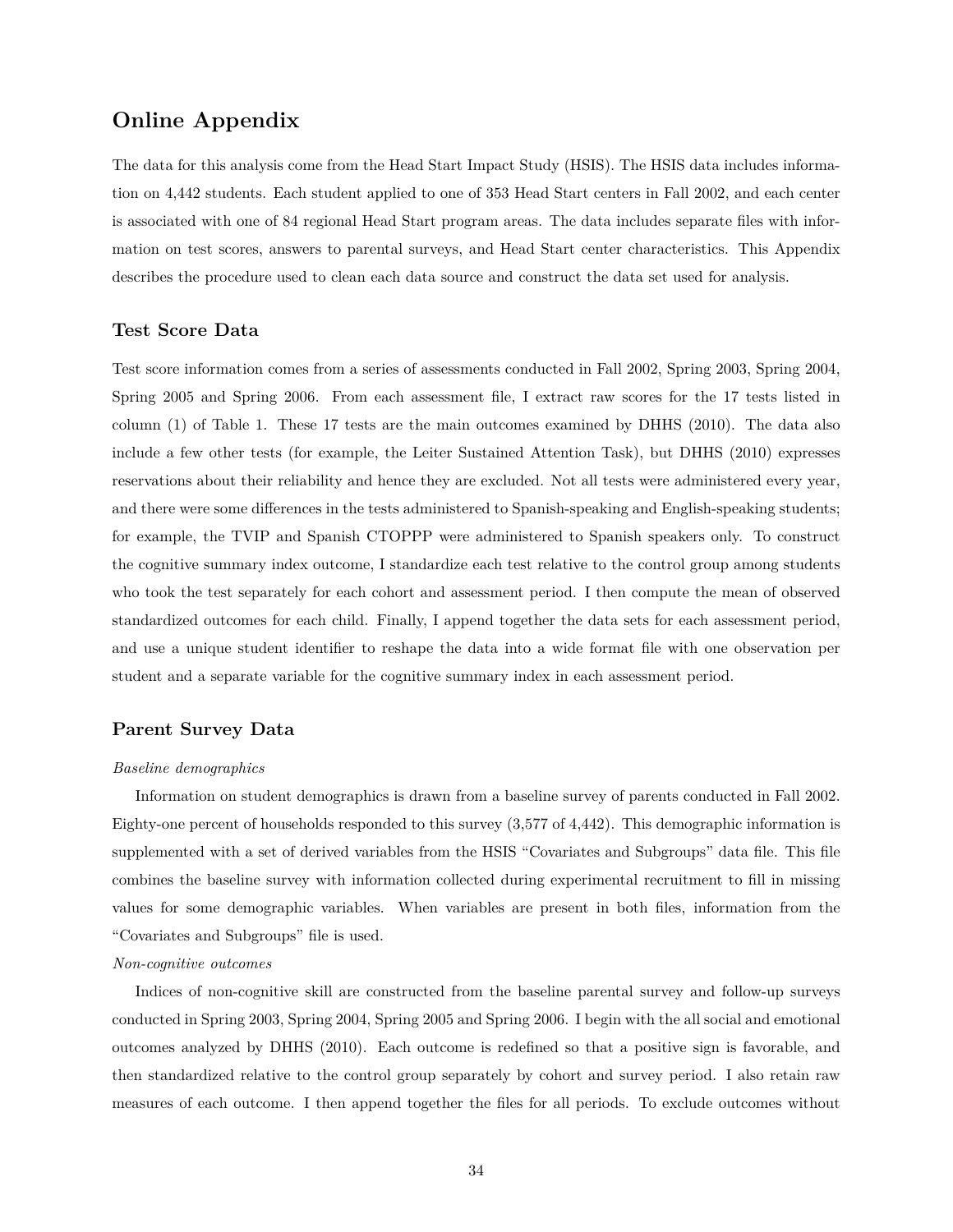meaningful variation, I compute the mean of each raw outcome over all survey periods, and drop outcomes where more than 90% of responses were the same. This produces the set of outcomes listed in column (2) of Table 1. I then compute the non-cognitive summary index for each survey period as the mean of the remaining standardized outcomes. Finally, I use the unique student identifier to reshape the data into a wide format file with one observation per student and a separate variable for the non-cognitive summary index in each survey period.

#### **Measuring Head Start Assignment and Attendance**

Head Start assignment comes from an administrative variable generated at the time of random assignment. Head Start attendance in Spring 2003 is also measured administratively. To measure Head Start attendance in later periods, I combine this administrative measure with parental survey information. Specifically, I set Head Start attendance equal to one for Spring 2004, Spring 2005 and Spring 2006 if the Spring 2003 administrative measure is one, or if a parent indicated Head Start attendance at any time up to the relevant time period. For time periods after Spring 2003, the Head Start attendance variable is missing for children whose parents did not respond to the survey, because attendance cannot be accurately measured for these students. This restriction does not affect the main results, which focus on Spring 2003.

#### **Center Characteristics**

The characteristics of Head Start centers are measured from a childcare center director survey conducted in Spring 2003. The survey attempted to collect information from directors of all childcare centers attended by sample children, including members of the control group who attended childcare outside of Head Start centers in the experimental sample. The director survey data set is a student-level file, with variables capturing responses of the center director at the center attended by each child. The seven inputs listed in Table 3 are derived from the following questions:

- **High/Scope curriculum:** "If your principal curriculum has a name, what is that name?" Centers are coded as High/Scope if the director selected High/Scope from among a list of possible answers to this question.
- **Fraction of staff with bachelors degree:** "Approximately what percentage of lead and assistant teachers in your center have a bachelors degree or higher?"
- **Fraction of staff with teaching license:** "Approximately what percentage of lead and assistant teachers in your center have a teaching certificate or license?"
- **Student/staff ratio:** This variable is an administrative measure that divides the sum of male female enrollment at a center by the number of staff at the center.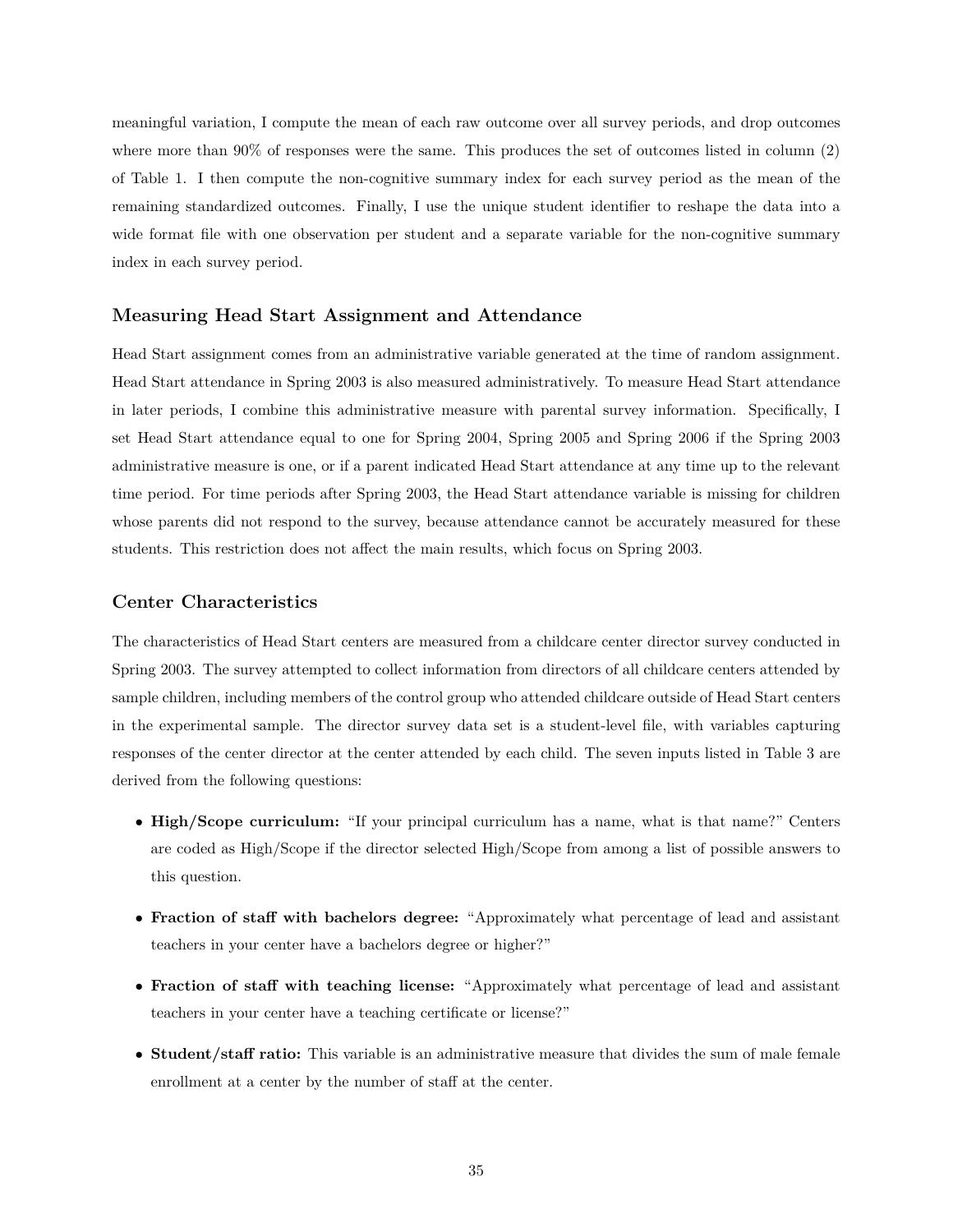- **Full-day service:** "What child care options are provided at the center?" Centers are coded as full-day if the director selected "full-day" from a list of possible responses to this question.
- **More than three home visits per year:** "How many home visits are required per program year?" Directors were given a list of possible responses to this question. About 1 percent of responses were "1 visit," 79 percent of responses were "2-3 visits," and 20 percent of responses were "more than three visits."
- **Center director experience:** "How many years have you worked with the following types of centerbased and child care programs?" Directors were asked to answer this question for three categories: "Head Start," "Non-Head Start center-based programs," and "Non center-based child care programs." Director experience is measured as the sum of years spent in Head Start and non-Head Start centerbased programs.

I use these questions to derive the characteristics of each center of random assignment. To this end, I keep observations administratively coded as both assigned to the treatment group and attending Head Start. In some cases, codes for the center director were different for such students within a center of random assignment. I use responses for the center director most frequently associated with treated students at a given center of random assignment. For 7 percent of centers, there were two center director interviews associated with an equal number of treated students. I break ties randomly to determine which responses to use in these cases. I then keep one observation per center of random assignment. The resulting data set has information for 89 percent (314 out of 353) of centers in the HSIS experiment.

### **Constructing the Analysis Data Set**

The procedure described above yields 5 data files: A test score file, a baseline demographic file, a noncognitive outcome file, a file coding Head Start attendance after Spring 2003, and a center characteristics file. I merge the first four of these files using a unique student identifier. I then merge the resulting file with the center characteristics file using an identifier for center of random assignment. Finally, I merge on a sixth file containing the HSIS baseline child weights, which yields the final data set used for analysis.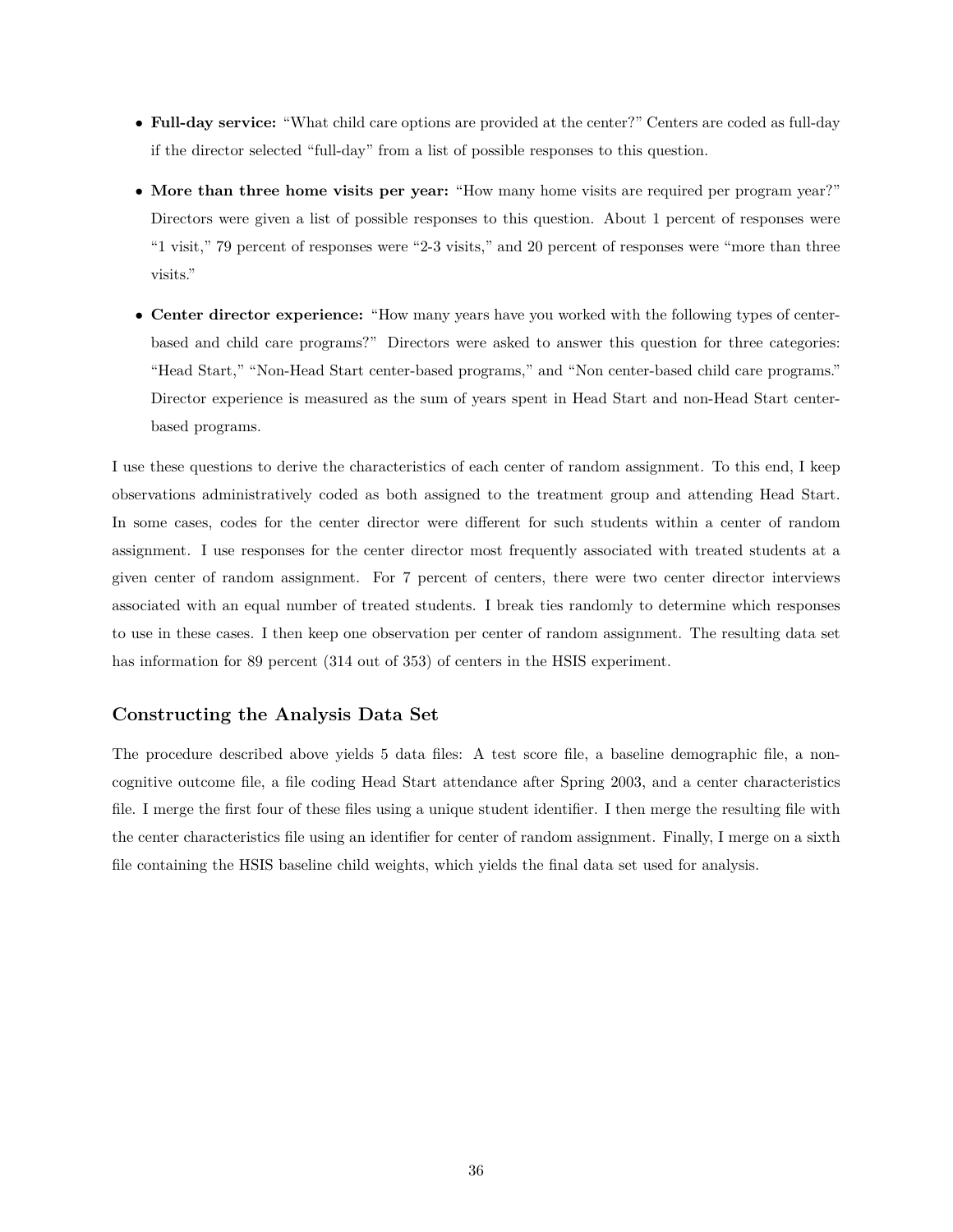|             |             |                | Cognitive skills |                | Non-cognitive skills |
|-------------|-------------|----------------|------------------|----------------|----------------------|
|             |             | Follow-up rate | Differential     | Follow-up rate | Differential         |
| Time period | Cohort      | (1)            | (2)              | (3)            | (4)                  |
| Spring 2003 | 3-year-olds | 0.842          | $0.027*$         | 0.838          | 0.003                |
|             |             |                | (0.015)          |                | (0.013)              |
|             |             |                | 2449             |                | 2449                 |
|             | 4-year-olds | 0.814          | $0.047**$        | 0.813          | 0.018                |
|             |             |                | (0.019)          |                | (0.016)              |
|             |             |                | 1993             |                | 1993                 |
| Spring 2004 | 3-year-olds | 0.835          | 0.021            | 0.821          | 0.026                |
|             |             |                | (0.019)          |                | (0.020)              |
|             |             |                | 2449             |                | 2449                 |
|             | 4-year-olds | 0.770          | 0.009            | 0.780          | 0.015                |
|             |             |                | (0.022)          |                | (0.018)              |
|             |             |                | 1993             |                | 1993                 |
| Spring 2005 | 3-year-olds | 0.787          | $-0.003$         | 0.819          | 0.008                |
|             |             |                | (0.019)          |                | (0.017)              |
|             |             |                | 2449             |                | 2449                 |
|             | 4-year-olds | 0.766          | 0.010            | 0.781          | 0.026                |
|             |             |                | (0.025)          |                | (0.025)              |
|             |             |                | 1993             |                | 1993                 |
| Spring 2006 | 3-year-olds | 0.766          | 0.016            | 0.805          | $0.032*$             |
|             |             |                | (0.020)          |                | (0.019)              |
|             |             |                | 2449             |                | 2449                 |

Table A1: Attrition by Cohort and Year

Notes: This table reports attrition rates for the HSIS sample. Columns (1) and (3) show fractions of children with observed outcomes by cohort and time period. Columns (2) and (4) report treatment/control differences. These differences are coefficients from regressions of a dummy for an observed outcome on treatment status, with the same controls and weighting scheme as in Table 4.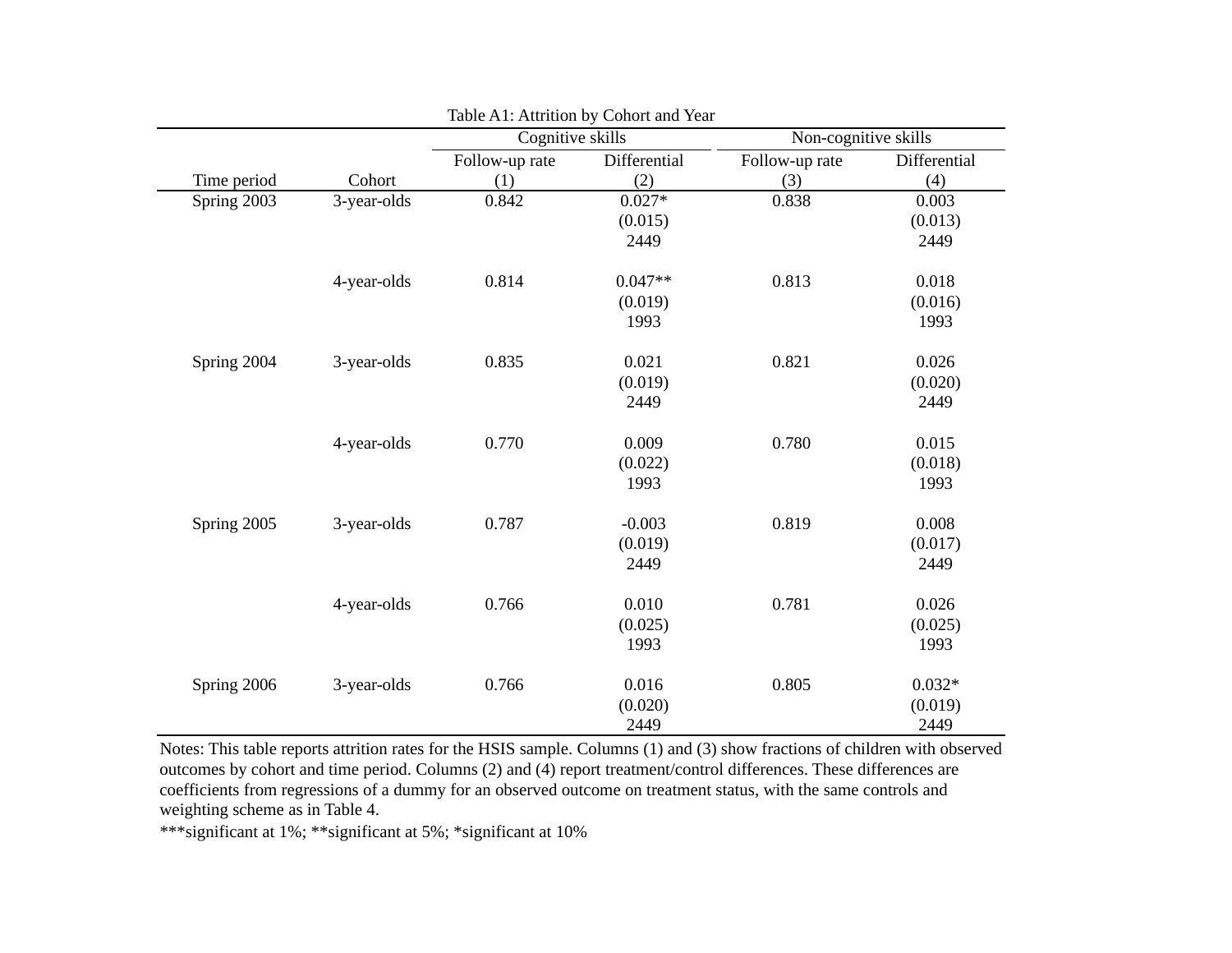| Table A2: Comparison of Instrumental Variables and Maximum Likelihood Estimates |             |                                                              |                    |            |  |  |  |
|---------------------------------------------------------------------------------|-------------|--------------------------------------------------------------|--------------------|------------|--|--|--|
|                                                                                 |             | Instrumental variables                                       | Maximum likelihood |            |  |  |  |
|                                                                                 | First stage | Head Start effect<br><b>Head Start effect</b><br>First stage |                    |            |  |  |  |
| Outcome (Spring 2003)                                                           |             | (2)                                                          | (3)                | (4)        |  |  |  |
| Cognitive skills                                                                | $0.681***$  | $0.133***$                                                   | $0.719***$         | $0.137***$ |  |  |  |
|                                                                                 | (0.026)     | (0.030)                                                      | (0.019)            | (0.033)    |  |  |  |
| Non-cognitive skills                                                            | $0.681***$  | 0.010                                                        | $0.719***$         | 0.026      |  |  |  |
|                                                                                 | (0.025)     | (0.025)                                                      | (0.018)            | (0.021)    |  |  |  |

Notes: This table compares parameter estimates from instrumental variables to maximum likelihood estimates of the selection model described in the text with no cross-center heterogeneity. The sample pools the three- and four-year-old cohorts. IV models use the same controls and weighting scheme as in Table 4. Standard errors are clustered at the Head Start center level.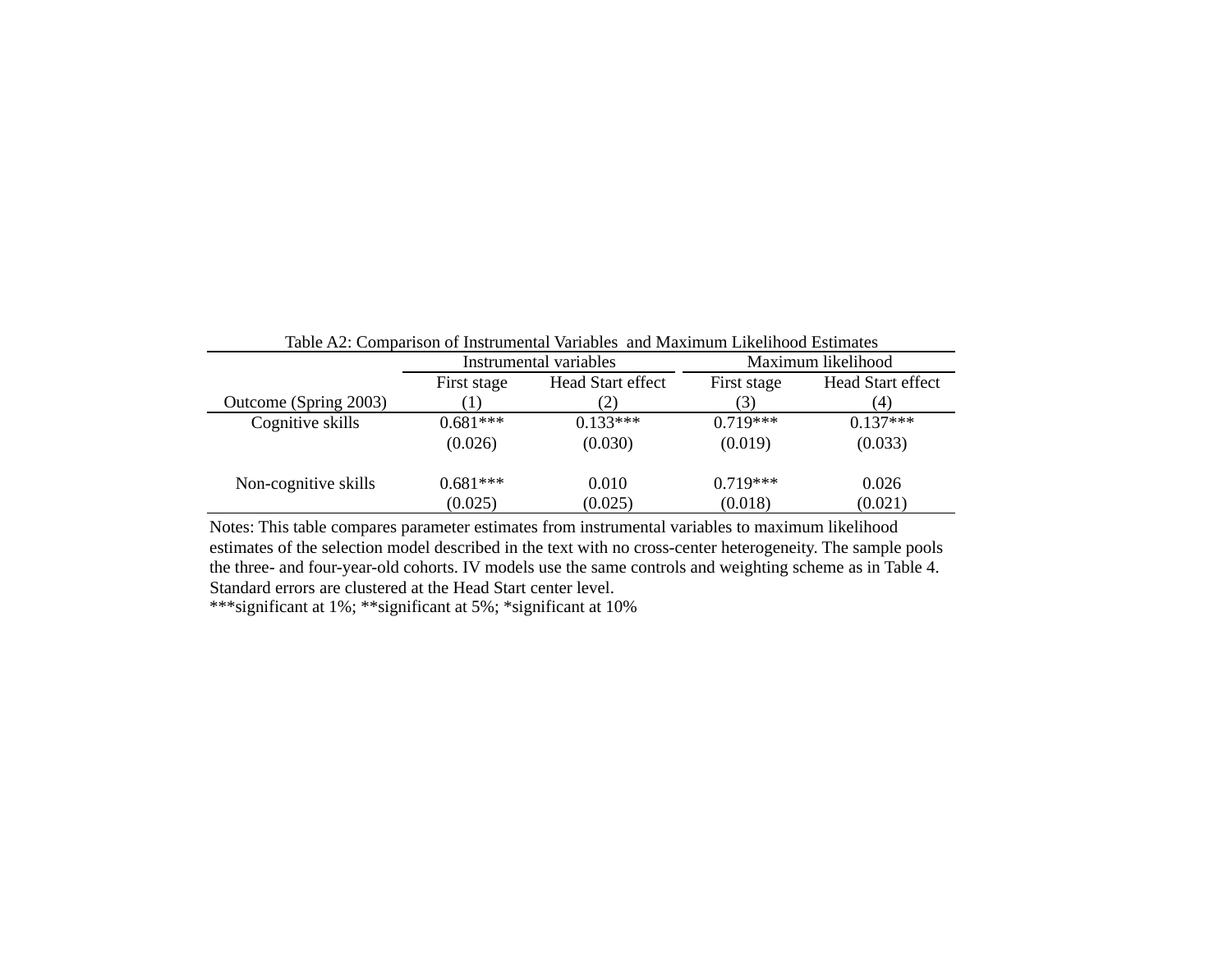|                                     |                                                             | Cognitive skills |             | Non-cognitive skills |             |
|-------------------------------------|-------------------------------------------------------------|------------------|-------------|----------------------|-------------|
|                                     |                                                             | Spring 2003      | Spring 2005 | Spring 2003          | Spring 2005 |
| Parameter                           | Description                                                 | (1)              | (2)         | (3)                  | (4)         |
| $E[\alpha_{1j}]$                    | Mean treated outcome                                        | $0.105***$       | $-0.010$    | 0.024                | 0.016       |
|                                     |                                                             | (0.026)          | (0.028)     | (0.017)              | (0.017)     |
| $E[\alpha_{oj}]$                    | Mean non-treated outcome                                    | $-0.009$         | $-0.021$    | 0.000                | 0.015       |
|                                     |                                                             | (0.026)          | (0.028)     | (0.017)              | (0.017)     |
| $E[\lambda_j]$                      | Mean of intercept in selection equation                     | $-1.351***$      | $-0.412***$ | $-1.346***$          | $-0.429***$ |
|                                     |                                                             | (0.026)          | (0.028)     | (0.017)              | (0.017)     |
| $E[log\pi_i]$                       | Mean of log of offer coefficient in selection equation      | $0.838***$       | $0.396***$  | $0.837***$           | $0.411***$  |
|                                     |                                                             | (0.026)          | (0.028)     | (0.017)              | (0.017)     |
| $[Var(\alpha_{1i})]^{1/2}$          | Std. dev. of mean treated outcome                           | $0.223***$       | $0.251***$  | $0.103***$           | $0.083***$  |
|                                     |                                                             | (0.020)          | (0.035)     | (0.013)              | (0.015)     |
| $[Var(\alpha_{0i})]^{1/2}$          | Std. dev. of mean non-treated outcome                       | $0.256***$       | $0.269***$  | $0.092***$           | $0.074***$  |
|                                     |                                                             | (0.025)          | (0.044)     | (0.016)              | (0.020)     |
| $\left[Var(\lambda_i)\right]^{1/2}$ | Std. dev. of intercept in selection equation                | $0.921***$       | $0.509**$   | $0.883***$           | $0.481***$  |
|                                     |                                                             | (0.106)          | (0.218)     | (0.102)              | (0.125)     |
| $[Var(log \pi_i)]^{1/2}$            | Std. dev. of log of offer coefficient in selection equation | $0.569***$       | $0.434***$  | $0.500***$           | $0.410***$  |
|                                     |                                                             | (0.064)          | (0.072)     | (0.060)              | (0.064)     |
| $\sigma_{\scriptscriptstyle I}$     | Std. dev. of error in treated equation                      | $0.579***$       | $0.649***$  | $0.413***$           | $0.450***$  |
|                                     |                                                             | (0.011)          | (0.012)     | (0.009)              | (0.010)     |
| $\sigma_{\scriptscriptstyle 0}$     | Std. dev. of error in non-treated equation                  | $0.626***$       | $0.699***$  | $0.414***$           | $0.461***$  |
|                                     |                                                             | (0.015)          | (0.018)     | (0.010)              | (0.015)     |
| $\rho_I$                            | Correlation between treated outcome and selection error     | 0.089            | $-0.038$    | 0.011                | 0.041       |
|                                     |                                                             | (0.083)          | (0.066)     | (0.088)              | (0.077)     |
| $\rho_{\scriptscriptstyle\theta}$   | Correlation between control outcome and selection error     | $0.142***$       | 0.076       | $-0.012$             | 0.025       |
|                                     |                                                             | (0.053)          | (0.069)     | (0.051)              | (0.065)     |

Table A3: Random Coefficients Estimates By Time Period

Notes: This table lists maximum simulated likelihood estimates of parameters of the cross-center distribution of Head Start effects by year. The sample pools the three- and four-year-old cohorts, and observations are weighted using the HSIS baseline child weights. The MSL procedure uses 1,000 simulations for each Head Start center. Standard errors are robust to misspecification and are clustered at the Head Start center level.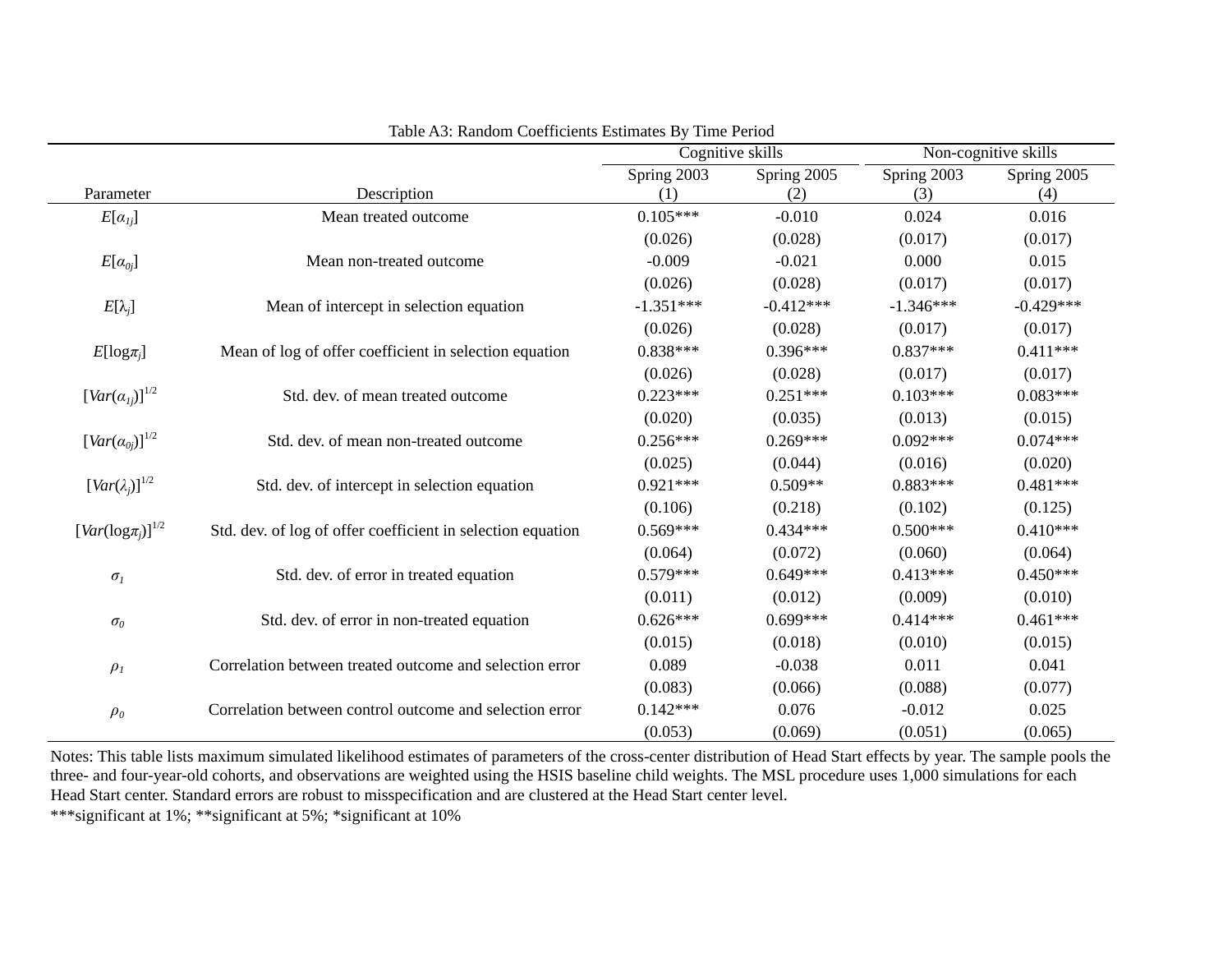|                                                                 |                                     |            | Cognitive skills | Non-cognitive skills |                |  |
|-----------------------------------------------------------------|-------------------------------------|------------|------------------|----------------------|----------------|--|
|                                                                 |                                     | Estimate   | Standard error   | Estimate             | Standard error |  |
| Parameter                                                       | Description                         | (1)        | (2)              | (3)                  | (4)            |  |
| $E[\Phi(\lambda_i+\pi_i)-\Phi(\lambda_i)]$                      | Mean compliance probability         | $0.520***$ | 0.023            | $0.527***$           | 0.022          |  |
| $\left[Var(\Phi(\lambda_j+\pi_j)-\Phi(\lambda_i))\right]^{1/2}$ | Std. dev. of compliance probability | $0.184***$ | 0.011            | $0.174***$           | 0.011          |  |
| $E[\alpha_{lj}]$                                                | Mean treated outcome                | $-0.014$   | 0.029            | 0.019                | 0.018          |  |
| $E[\alpha_{0i}]$                                                | Mean non-treated outcome            | $-0.029$   | 0.097            | $-0.004$             | 0.027          |  |
| $E[\alpha_{1j}$ - $\alpha_{0j}]$                                | Mean Head Start effect              | 0.015      | 0.095            | 0.022                | 0.033          |  |
| $[Var(\alpha_{1j} - \alpha_{0j})]^{1/2}$                        | Std. dev. of Head Start effects     | $0.065**$  | 0.028            | $0.033***$           | 0.007          |  |

## Table A4: Random Coefficients Estimates for Spring 2005

Notes: This table lists maximum simulated likelihood estimates of parameters of the cross-center distribution of Head Start effects in Spring 2005. The sample pools the three- and four-year-old cohorts, and observations are weighted using the HSIS baseline child weights. The MSL procedure uses 1,000 simulations for each Head Start center. Standard errors are robust to misspecification and are clustered at the center level.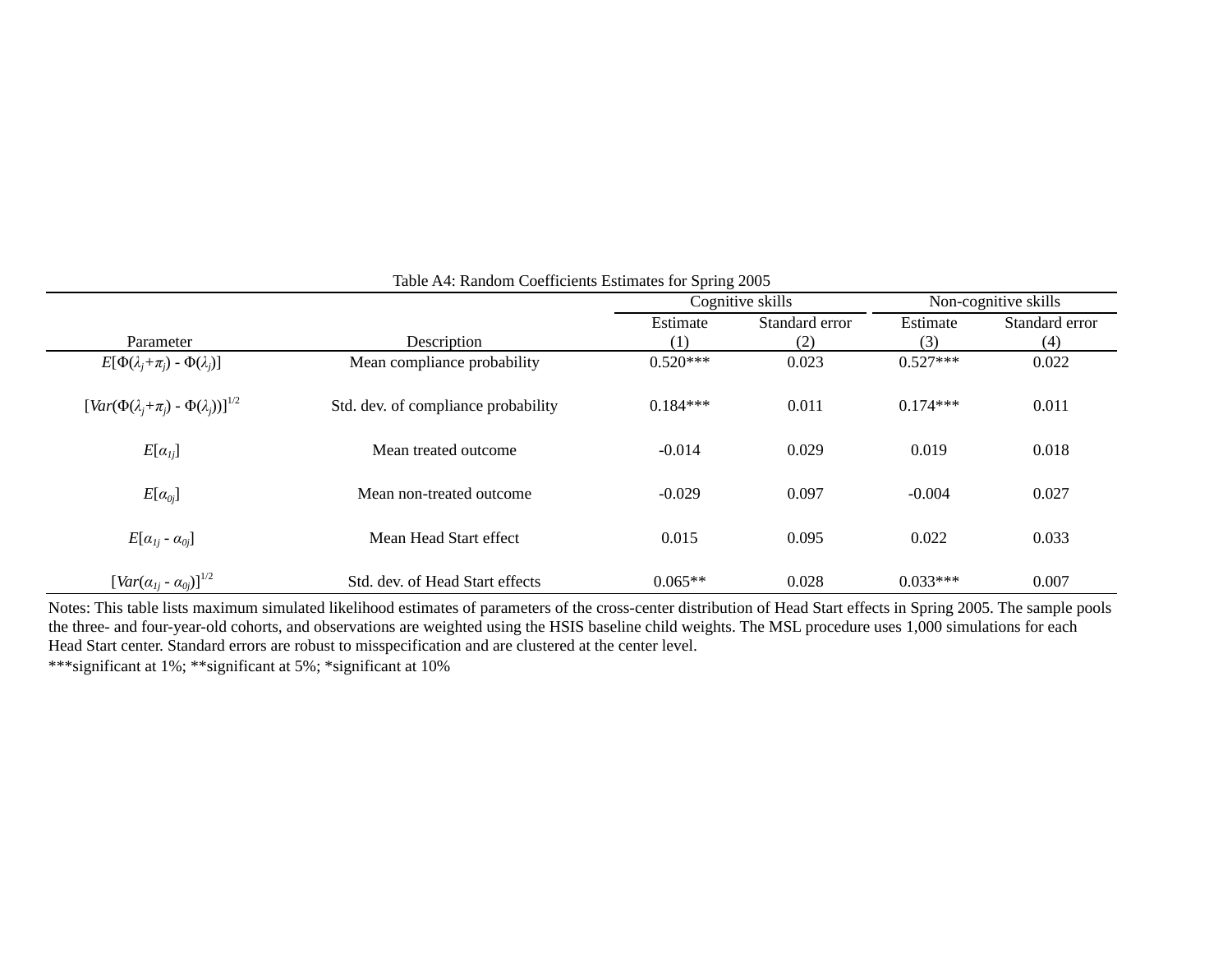|                                                                                                      | radio <i>r</i> rollaritum Encimou Estimates of Finite type models | Three-type model |            |            | Five-type model |            |            |             |            |
|------------------------------------------------------------------------------------------------------|-------------------------------------------------------------------|------------------|------------|------------|-----------------|------------|------------|-------------|------------|
|                                                                                                      |                                                                   | Type 1           | Type 2     | Type 3     | Type 1          | Type 2     | Type 3     | Type 4      | Type 5     |
| Parameter                                                                                            | Description                                                       | (1)              | (2)        | (3)        | (4)             | (5)        | (6)        | (7)         | (8)        |
| $a_i^k$                                                                                              | Mean treated outcome                                              | $-0.055**$       | $0.385***$ | 0.069      | $-0.059**$      | $0.355***$ | $0.408***$ | 0.116       | 0.106      |
|                                                                                                      |                                                                   | (0.027)          | (0.033)    | (0.054)    | (0.027)         | (0.039)    | (0.095)    | (0.104)     | (0.064)    |
| $a_o^k$                                                                                              | Mean control outcome                                              | $-0.184***$      | $0.249***$ | $0.281**$  | $-0.171***$     | $0.318***$ | $-0.144$   | $0.925***$  | 0.005      |
|                                                                                                      |                                                                   | (0.032)          | (0.038)    | (0.133)    | (0.032)         | (0.043)    | (0.109)    | (0.192)     | (0.139)    |
| $\alpha_1^k$ - $\alpha_0^k$                                                                          | Head Start effect                                                 | $0.130***$       | $0.135***$ | $-0.211$   | $0.112***$      | 0.037      | $0.552***$ | $-0.809***$ | 0.101      |
|                                                                                                      |                                                                   | (0.039)          | (0.046)    | (0.131)    | (0.040)         | (0.052)    | (0.137)    | (0.199)     | (0.154)    |
| $\Phi(\lambda^k+\pi^k)$ - $\Phi(\lambda^k)$                                                          | Compliance probability                                            | $0.760***$       | $0.865***$ | $0.214***$ | $0.748***$      | $0.842***$ | $0.936***$ | $0.552***$  | 0.012      |
|                                                                                                      |                                                                   | (0.020)          | (0.019)    | (0.079)    | (0.022)         | (0.024)    | (0.033)    | (0.103)     | (0.099)    |
| $P^k$                                                                                                | Type probability                                                  | $0.524***$       | $0.344***$ | $0.133***$ | $0.518***$      | $0.263***$ | $0.097**$  | $0.034**$   | $0.088***$ |
|                                                                                                      |                                                                   | (0.051)          | (0.045)    | (0.032)    | (0.052)         | (0.047)    | (0.039)    | (0.017)     | (0.027)    |
| $\left[\sum P^{k}((\alpha_1^k-\alpha_0^k)-(\overline{\alpha}_1-\overline{\alpha}_0))^2\right]^{1/2}$ | Std. dev. of Head Start effects                                   |                  | 0.116      |            |                 |            | 0.222      |             |            |

### Table A5: Maximum Likelihood Estimates of Finite-type Models

Notes: This table reports maximum likelihood estimates of finite-type models for cognitive skills in Spring 2003. Columns (1)-(3) come from a model assuming Head Start centers belong to one of three types, while columns (4)-(8) come from a model assuming centers belong to one of five types. Standard errors are robust to misspecification and are clustered at the center level.